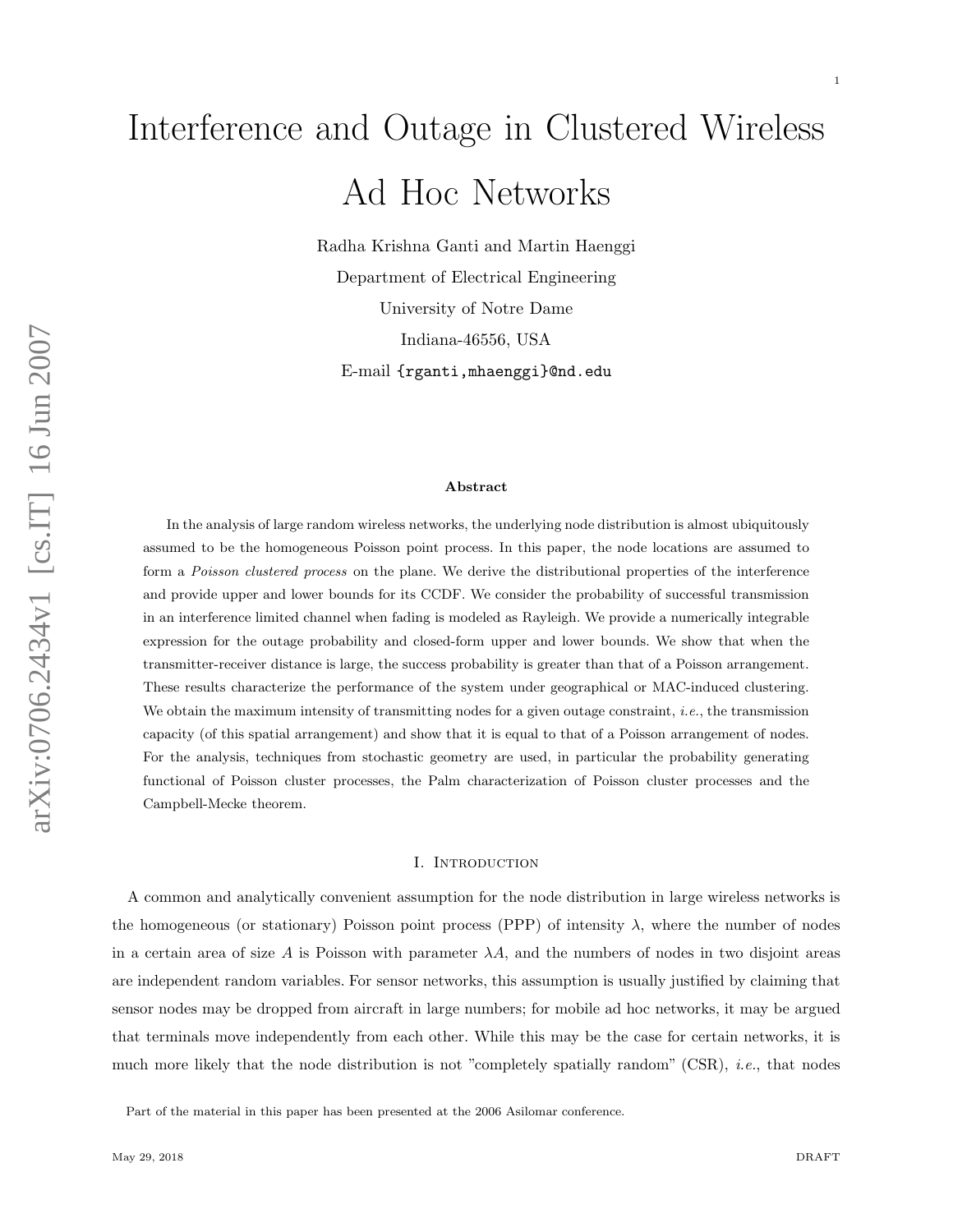are either clustered or more regularly distributed. Moreover, even if the complete set of nodes constitutes a PPP, the subset of *active* nodes (*e.g.*, transmitters in a given time-slot or sentries in a sensor network), may not be homogeneously Poisson. Certainly, it is preferable that simultaneous transmitters in an ad hoc network or sentries in a sensor network form more regular processes to maximize spatial reuse or coverage respectively. On the other hand, many protocols have been suggested that are based on clustered processes. This motivates the need to extend the rich set of results available for PPPs to other node distributions. The clustering of nodes may be due to geographical factors, for example communicating nodes inside a building or groups of nodes moving in a coordinated fashion. The clustering may also be "artificially" induced by MAC protocols. We denote the former as geographical clustering and the latter as logical clustering.

# *A. Related Work*

There exists a significant body of literature for networks with Poisson distributed nodes. In [1] the characteristic function of the interference was obtained when there is no fading and the nodes are Poisson distributed. They also provide the probability distribution function of the interference as an infinite series. Mathar et al., in [2], analyze the interference when the interference contribution by a transmitter located at x, to a receiver located at the origin is exponentially distributed with parameter  $||x||^2$ . Using this model they derive the density function of the interference when the nodes are arranged as a one dimensional lattice. Also the Laplace transform of the interference is obtained when the nodes are Poisson distributed.

It is known that the interference in a planar network of nodes can be modeled as a shot noise process. Let  ${x_j}$  be a point process in R. Let  ${\beta_j(.)}$  be a sequence of independent and identically distributed random functions on  $\mathbb{R}^d$ , independent of  $\{x_j\}$ . Then a generalized shot noise process can be defined as [3]

$$
Y(x) = \sum_{j} \beta_j (x - x_j)
$$

If  $\beta_j()$  is the path loss model with fading,  $Y(x)$  is the interference at location x if all nodes  $x_j$  are transmitting. The shot noise process is a very well studied process for noise modeling. It was first introduced by Schottky in the study of fluctuations in the anode current of a thermionic diode and it was studied in detail by Rice [4], [5]. Daley in 1971 defined multi-dimensional shot noise and examined its existence when the points  $\{x_i\}$ are Poisson distributed in  $\mathbb{R}^d$ . The existence of generalized shot-noise process, for any point process was studied by Westcott in [3]. Westcott also provides the Laplace transform of the shot-noise when the points  ${x_i}$  are distributed as a Poisson cluster process. Normal convergence of the multidimensional shot-noise process is shown by Heinrich and Schmidt [6]. They also show that when the points  $\{x_j\}$  form a Poisson point process of intensity  $\lambda$ , the rate of convergence to a normal distribution is  $\sqrt{\lambda}$ .

In [7], Ilow and Hatzinakos model the interference as a shot noise process and show that the interference is a symmetric  $\alpha$ -stable process [8] when the nodes are Poisson distributed on the plane. They also show that channel randomness affects the dispersion of the distribution, while the path-loss exponent affects the exponent of the process. The throughput and outage in the presence of interference are analyzed in [9]–[11].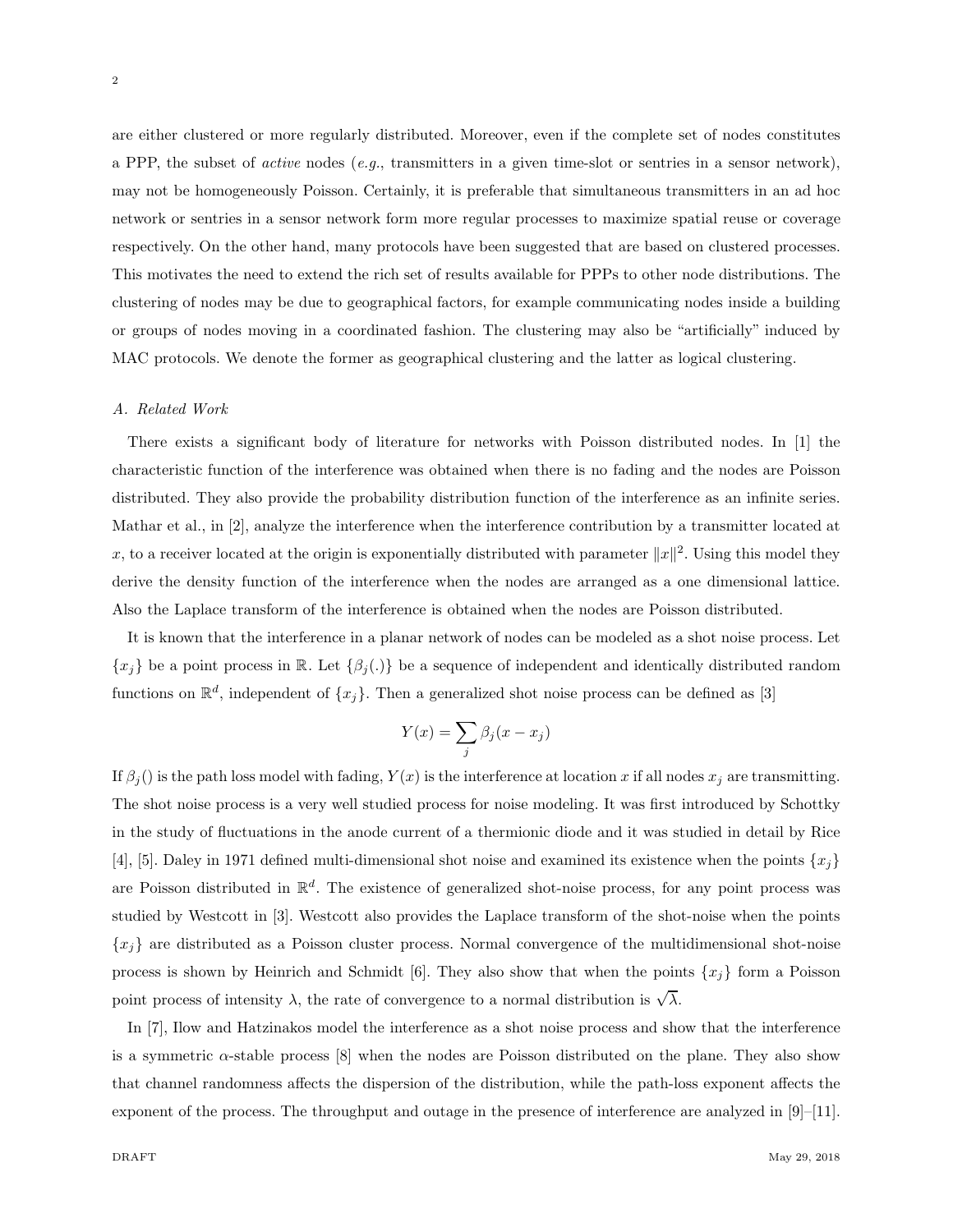In [9], the shot-noise process is analyzed using stochastic geometry when the nodes are distributed as Poisson and the fading is Rayleigh. In [12] upper and lower bounds are obtained under general fading and Poisson arrangement of nodes.

Even in the case of the PPP, the interference distribution is not known for all fading distributions and all channel attenuation models. Only the characteristic function or the Laplace transform of the interference can be obtained in most of the cases. The Laplace transform can be used to evaluate the outage probabilities under Rayleigh fading characteristics [9], [13]. In the analysis of outage probability, the *conditional* Laplace transform is required, *i.e.*, the Laplace transform given that there is a point of the process located at the origin. For the PPP, the conditional Laplace transform is equal to the unconditional Laplace transform. To the best of our knowledge, we are not aware of any literature pertaining to the interference characterization in a clustered network.

[14] introduces the notion of *transmission capacity*, which is a measure of the area spectral efficiency of the successful transmissions resulting from the optimal contention density as a function of the link distance. Transmission capacity is defined as the product of the maximum density of successful transmissions and their data rate, given an outage constraint. Weber et al., provide bounds for the transmission capacity under different models of fading, when the node location are Poisson distributed.

#### *B. Main contributions and organization of the paper*

In this work, we model the transmitters as a Poisson cluster process. To circumvent technical difficulties we assume that the receivers are not a part of this clustered process. We then focus on a specific transmitreceive pair at a distance  $R$  apart, see Fig 1. We evaluate the Laplace transform of the interference on the plane conditioned on the event that there is a transmitter located at the origin. Upper and lower bounds are obtained for the CCDF of the interference. From these bounds, it is observed that the interference is a heavy-tailed distribution with exponent  $2/\alpha$  when the path loss function is  $||x||^{-\alpha}$ . When the path-loss function has no singularity at the origin (*i.e.*, remains bounded), the distribution of interference depends heavily on the fading distribution. Using the Laplace transform, the probability of successful transmission between a transmitter and receiver in an interference-limited Rayleigh channel is obtained. We provide a numerically integrable expression for the outage probability and closed-form upper and lower bounds. The *clustering gain* G(R) is defined as the ratio of success probabilities of the clustered process and the PPP with the same intensity. It is observed that when the transmitter-receiver distance  $R$  is large, the clustering gain  $G(R)$  is greater than unity and becomes infinity as  $R \to \infty$ . The gain  $G(R)$  at small R depends on the path loss model and the total intensity of transmissions. We provide conditions on the total intensity of transmitters under which the gain is greater than unity for small R. This is useful to determine when logical clustering performs better than uniform deployment of nodes. We also obtain the maximum intensity of transmitting nodes for a given outage constraint, *i.e.*, the transmission capacity [12], [14], [15] of this spatial arrangement and show that it is equal to that of a Poisson arrangement of nodes. We observe that in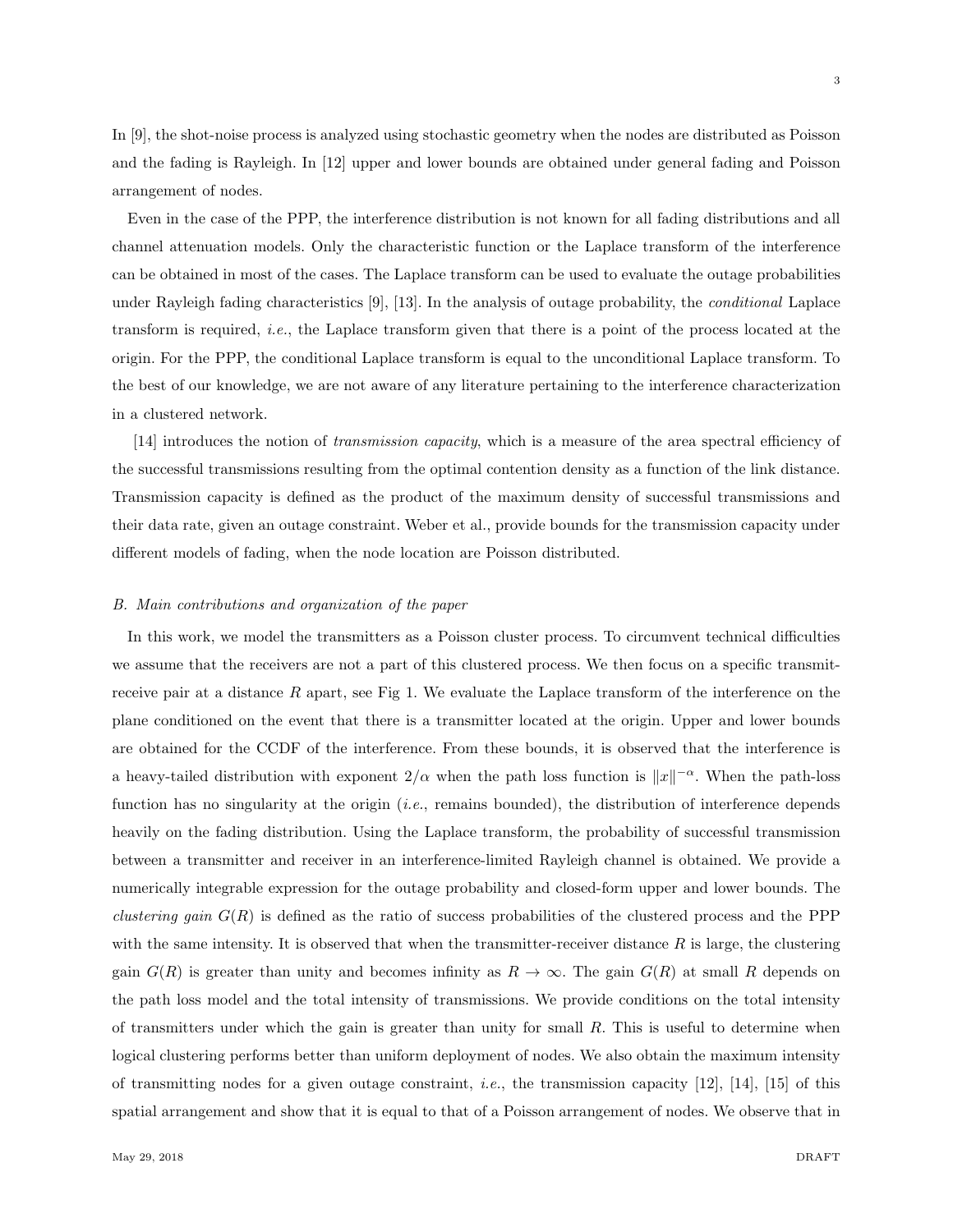

Fig. 1. Illustration of transmitters and receivers. Cluster density is 1. Transmitter density in each cluster is 3. Spread of each cluster is Gaussian with standard deviation  $\sigma = 0.25$ . Observe that the intended receiver for the transmitter at the origin is not a part of the cluster process. The transmitter at the origin is a part of the cluster located around the origin.

a spread-spectrum system, clustering is beneficial for long range transmissions, and we compare DS-CDMA and FH-CDMA.

The paper is organized as follows: in Section II we present the system model and assumptions, introduce the Neyman-Scott cluster process and derive its conditional generating functional. In Section III we derive the properties of interference, outage probability and the gain function  $G(R)$ . In Section IV, we derive the transmission capacity of the clustered network.

# II. System Model and Assumptions

In this section we introduce the system model and derive some required results for the Poisson cluster process.

# *A. System model and notation*

The location of transmitting nodes is modeled as a stationary and isotropic Poisson cluster process  $\phi$ on  $\mathbb{R}^2$ . The receiver is not considered a part of the process. See Figure 1. Each transmitter is assumed to transmit at unit power. The power received by a receiver located at  $z$  due to a transmitter at  $x$  is modeled as  $h_x g(x-z)$ , where  $h_x$  is the power fading coefficient (square of the amplitude fading coefficient) associated with the channel between the nodes  $x$  and  $z$ . We also assume that all the fading coefficients are independent and are drawn from the same distribution. We will sometimes use  $h$  to denote a random variable that is i.i.d with the power fading coefficients. Let  $\{o\}$  denote the origin  $(0, 0)$ . We assume that the path loss model  $g(x) : \mathbb{R}^2 \setminus \{o\} \to \mathbb{R}^+$  satisfies the following conditions.

4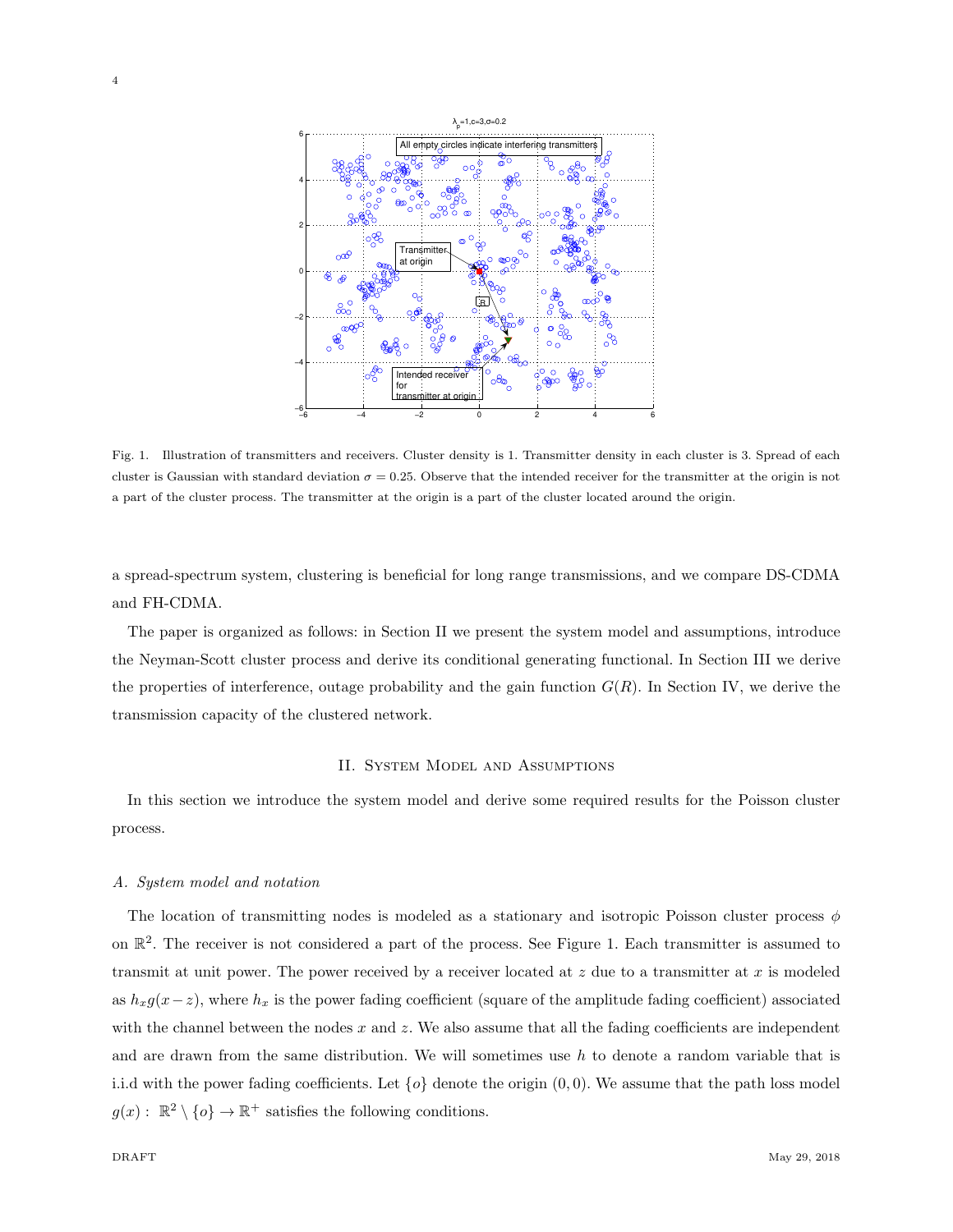1)  $g(x)$  is a continuous, positive, non-increasing function of ||x|| and

$$
\int_{\mathbb{R}^2 \setminus B(o,\epsilon)} g(x) dx < \infty, \quad \forall \epsilon > 0
$$

where  $B(o, \epsilon)$  denotes a ball of radius  $\epsilon$  around the origin.

2)

$$
\lim_{\|x\| \to \infty} \frac{g(x)}{g(x-y)} = 1, \quad \forall y \in \mathbb{R}^2
$$
\n(1)

 $g(x)$  is usually taken to be a power law in the form  $||x||^{-\alpha}$ ,  $(1 + ||x||^{\alpha})^{-1}$  or  $\min\{1, ||x||^{-\alpha}\}$ . To satisfy condition 1, we require  $\alpha > 2$ . The interference at node z on the plane is given by

$$
I_{\phi}(z) = \sum_{x \in \phi} h_x g(x - z) \tag{2}
$$

The conditions required for the existence of  $I_{\phi}(z)$  are discussed in [3]. Let W denote the additive Gaussian noise the receiver. We say that the communication from a transmitter at the origin to a receiver situated at z is successful if and only if

$$
\frac{hg(z)}{W + I_{\phi\setminus\{x\}}(z)} \geq T \tag{3}
$$

or equivalently,

$$
\frac{hg(z)}{W + I_{\phi}(z)} \ge \frac{T}{1+T}
$$

For the calculation of outage probability and transmission capacity, the amplitude fading  $\sqrt{h_x}$  is assumed to be Rayleigh with mean  $\mu$ , but some results are presented for the more general case of Nakagami- $m$ fading. Hence the powers  $h_x$  are exponentially and gamma distributed respectively. We will be evaluating the performance of spread-spectrum in some sections of the paper. Even though we evaluate spread-spectrum systems (specifically DS-CDMA and FH-CDMA) we will not be using any power control, the reason being that there is no central base station.

Notation: If  $\lim_{x\to\infty} f(x)/g(x) = C$ , we shall use  $f(x) \sim g(x)$  if  $C = 1$ ,  $f(x) \lesssim g(x)$  if  $0 < C < 1$  and  $f(x) \gtrsim g(x)$  if  $1 < C < \infty$ .

#### *B. Neyman-Scott cluster processes*

Neyman-Scott cluster processes [16] are Poisson cluster processes that result from homogeneous independent clustering applied to a stationary Poisson process, where the parent points form a stationary Poisson process  $\phi_p = \{x_1, x_2, \ldots\}$  of intensity  $\lambda_p$ . The clusters are of the form  $N^{x_i} = N_i + x_i$  for each  $x_i \in \phi_p$ . The  $N_i$  are a family of identical and independently distributed finite point sets with distribution independent of the parent process. The complete process  $\phi$  is given by

$$
\phi = \bigcup_{x \in \phi_p} N^x. \tag{4}
$$

Note that the parent points themselves are not included. The daughter points of the representative cluster N<sub>0</sub> are scattered independently and with identical distribution  $F(A) = \int_A f(x) dx$ ,  $A \subset \mathbb{R}^2$ , around the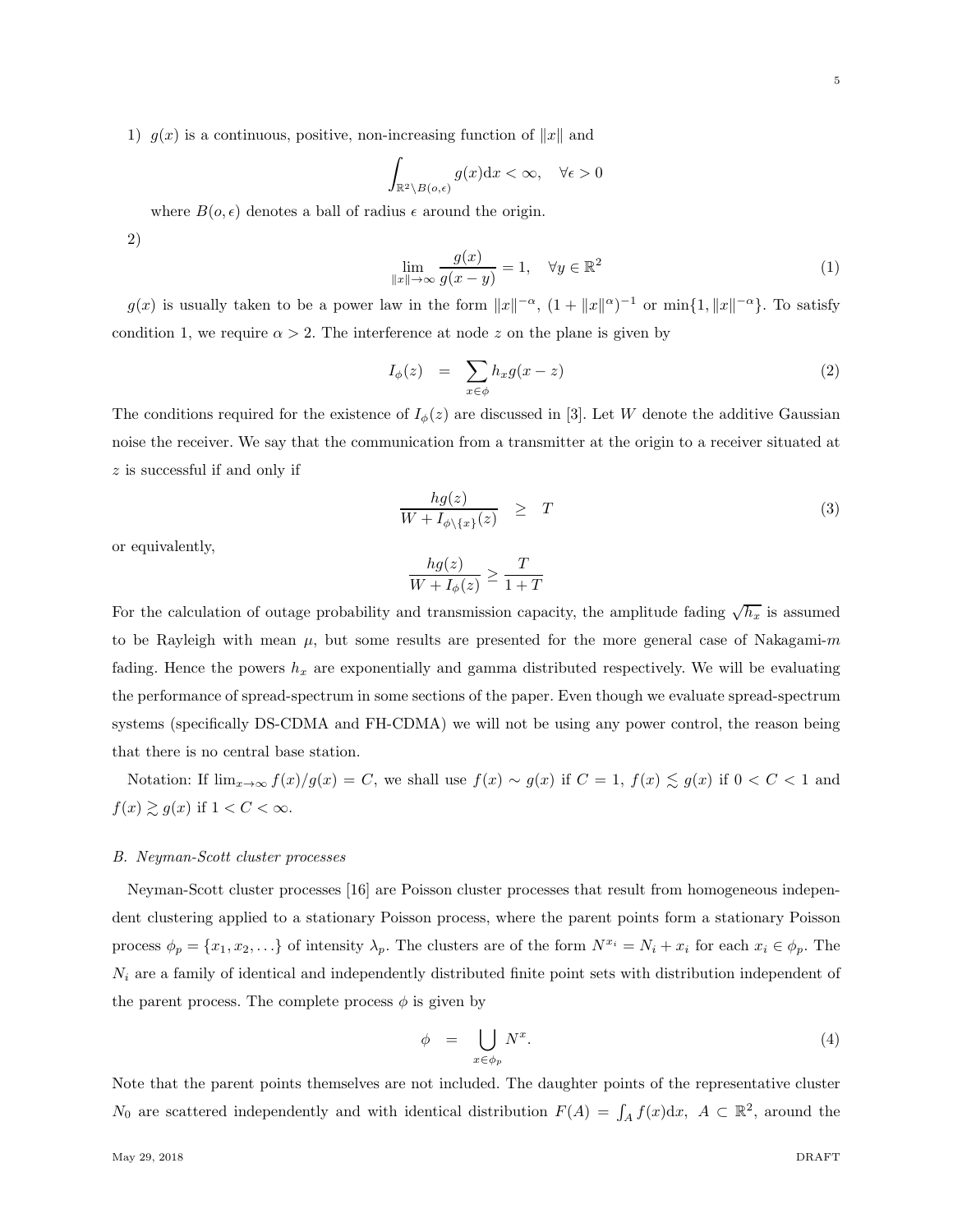

Fig. 2. (Left) Thomas cluster process with parameters  $\lambda_p = 1, \bar{c} = 5$  and  $\sigma = 0.2$ . The crosses indicate the parent points. (Right) PPP with the same intensity  $\lambda = 5$  for comparison.

origin. We also assume that the scattering density of the daughter process  $f(x)$  is isotropic. This makes the process  $\phi$  isotropic. The intensity of the cluster process is  $\lambda = \lambda_p \bar{c}$ , where  $\bar{c}$  is the average number of points in representative cluster.

We further focus on more specific models for the representative cluster, namely Matern cluster processes and Thomas cluster processes. In these processes the number of points in the representative cluster is Poisson distributed with mean  $\bar{c}$ . For the Matern cluster process each point is uniformly distributed in a ball of radius a around the origin. So the density function  $f(x)$  is given by

$$
f(x) = \begin{cases} \frac{1}{\pi a^2}, & ||x|| \le a \\ 0 & \text{otherwise.} \end{cases}
$$
 (5)

In the Thomas cluster process each point is scattered using a symmetric normal distribution with variance  $\sigma^2$  around the origin. So the density function  $f(x)$  is given by

$$
f(x) = \frac{1}{2\pi\sigma^2} \exp\left(-\frac{\|x\|^2}{2\sigma^2}\right).
$$

A Thomas cluster process is illustrated in Fig.1. Newman-Scott cluster processes are also a Cox processes [16] when the number of points in the daughter cluster are Poisson distributed. The density of the driving random measure in this case is

$$
\pi(y) = \bar{c} \sum_{x \in \phi_p} f(y - x)
$$

Let  $E_0^!(.)$  denote the expectation with respect to the reduced Palm measure [16], [17]. It is basically the conditional expectation for point processes, given the there is a point of the process at the origin but without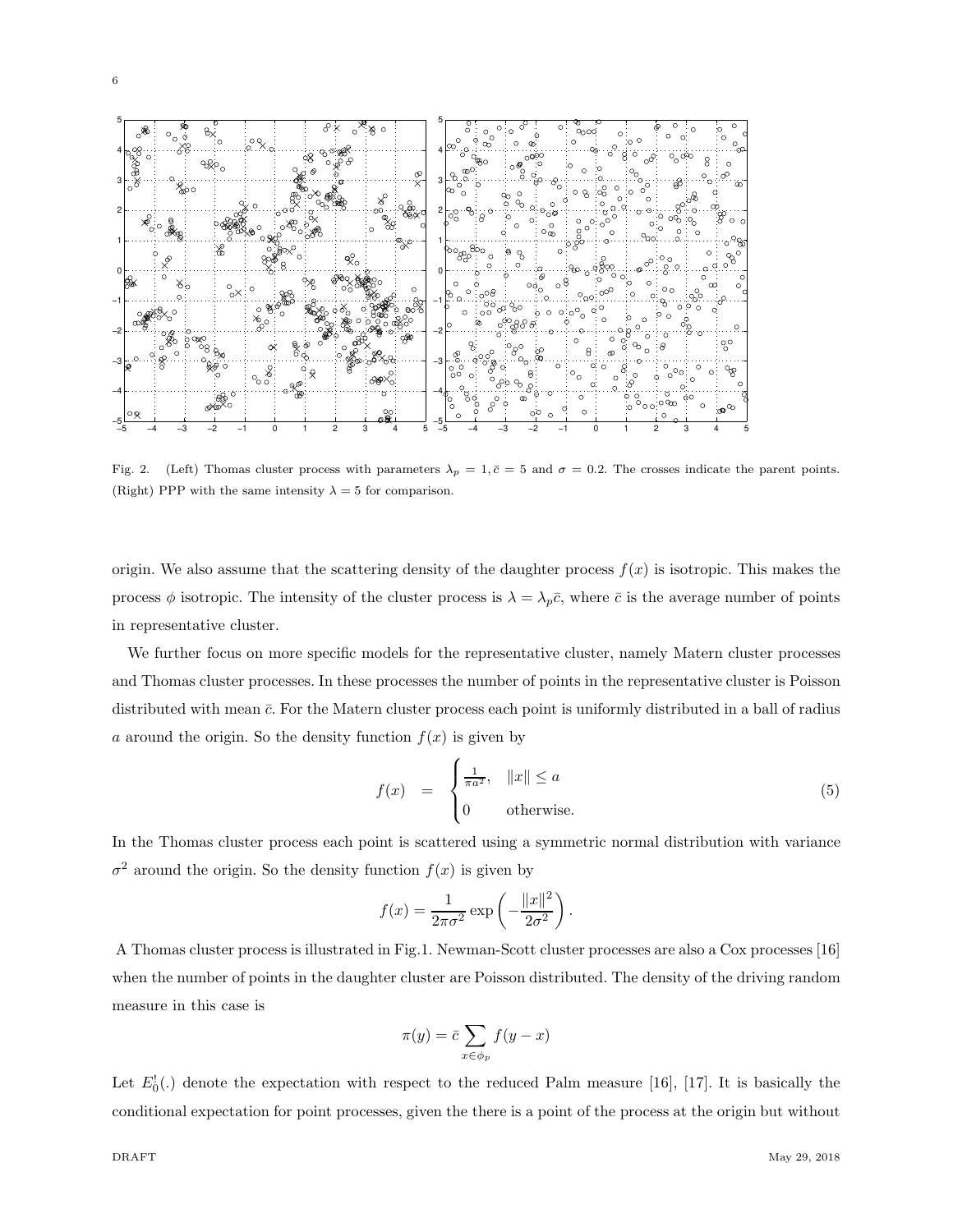7

including the point. Let  $v(x): \mathbb{R}^2 \to [0,1]$  and  $\int_{\mathbb{R}^2} |1-v(x)| dx < \infty$ . When  $\phi$  is Poisson of intensity  $\lambda$ , the conditional generating functional is

$$
E_0^!\left(\prod_{x\in\phi}v(x)\right) = E\left(\prod_{x\in\phi}v(x)\right)
$$
  
= 
$$
\exp\left(-\lambda\int_{\mathbb{R}^2}[1-v(x)]dx\right)
$$
 (6)

The generating functional  $\tilde{G}(v) = E\left(\prod_{x \in \phi} v(x)\right)$  of the Neyman-Scott cluster process is given by [16], [18]

$$
\tilde{G}(v) = \exp\left(-\lambda_p \int_{\mathbb{R}^2} \left[1 - M\left(\int_{\mathbb{R}^2} v(x+y)f(y)dy\right)\right] dx\right)
$$

where  $M(z) = \sum_{i=0}^{\infty} p_i z^n$  is the moment generating function of the number of points in the representative cluster. When the number of points in the representative cluster is Poisson with mean  $\bar{c}$ , as in the case of Matern and Thomas cluster processes,

$$
M(z) = \exp(-\bar{c}(1-z)).
$$

The generating functional for the representative cluster  $G_c(v)$  is given by [18], [19]

$$
G_c(v) = M\left(\int_{\mathbb{R}^2} v(x)f(x) \mathrm{d}x\right)
$$

The reduced Palm distribution  $P_0^!$  of a Neyman-Scott cluster process  $\phi$  is given by [16]–[18], [20]

$$
P_0^! = P * \tilde{\Omega}_0^! \tag{7}
$$

where P is the distribution of  $\phi$ , and  $\tilde{\Omega}_0^!$  is the reduced Palm distribution of the finite representative cluster process  $N_0$ . "\*" denotes the convolution of distributions, which corresponds to the superposition of  $\phi$  and  $N_0$ . The reduced Palm distribution  $\tilde{\Omega}_0^!$  is given by

$$
\tilde{\Omega}_0^!(Y) = \frac{1}{\bar{c}} E\Big(\sum_{x \in N_0} 1_Y(\phi_{-x} \setminus \{0\})\Big) \tag{8}
$$

where  $\phi_x = \phi + x$ , is a translated point process. We require the following lemma to evaluate the conditional Laplace transform of the interference. Let  $\mathcal{G}(v)$  denote the conditional generating functional of the Neyman-Scott cluster process, *i.e.*,

$$
\mathcal{G}(v) = E_0^! \left( \prod_{x \in \phi} v(x) \right) \tag{9}
$$

We will use a dot to indicate the variable which the functional is acting on. For example  $\mathcal{G}(v(\cdot - y)) =$  $E_0^![\prod_{x\in\phi}v(x-y)].$ 

*Lemma 1:* Let  $0 \le v(x) \le 1$ . The conditional generating functional of Thomas and Matern clustered processes is

$$
\mathcal{G}(v) = \tilde{G}(v) \int_{\mathbb{R}^2} G_c(v(\cdot - y)) f(y) dy.
$$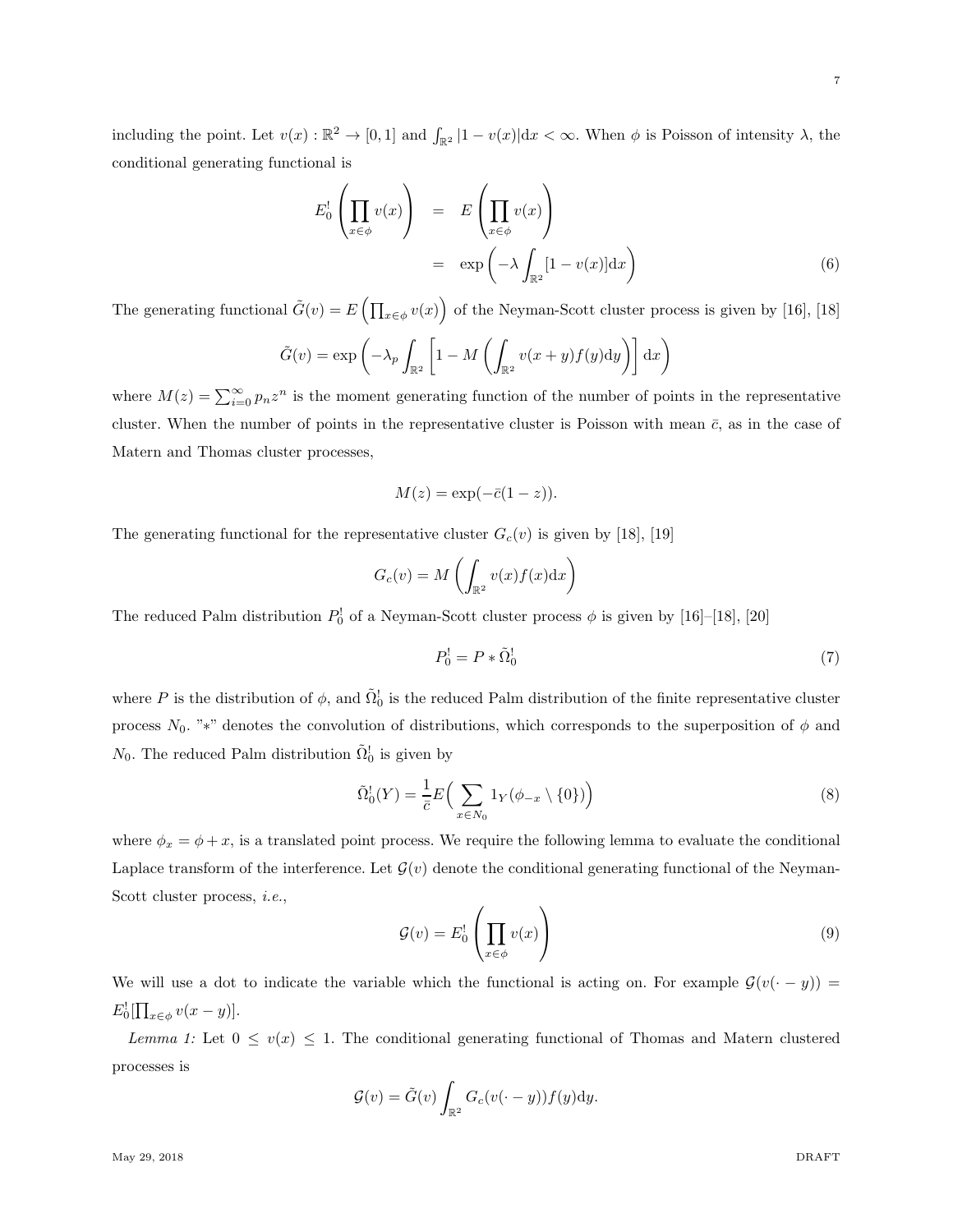8

*Proof:* Let  $Y_x = Y + x$ . From (8), we have

$$
\tilde{\Omega}_0^!(Y) = \frac{1}{\bar{c}} E\Big(\sum_{x \in N_0} 1_{Y_x}(\phi \setminus \{x\})\Big) \tag{10}
$$

Let  $\Omega$ () denote the probability distribution of the representative cluster. Using the Campbell-Mecke theorem [16], we get

$$
\tilde{\Omega}_0^!(Y) = \frac{1}{\bar{c}} \int_{\mathbb{R}^2} \int_{\mathcal{N}} 1_{Y_x}(\phi) \Omega_x^!(d\phi) \bar{c} F(dx) \n= \int_{\mathbb{R}^2} \int_{\mathcal{N}} 1_{Y_x}(\phi) \Omega_x^!(d\phi) f(x) dx
$$
\n(11)

Here  $\mathcal N$  denotes the space of locally finite and simple point sequences [16] on  $\mathbb{R}^2$ . Since the representative cluster has a Poisson distribution of points, by Slivnyak's theorem [16] we have  $\Omega_x^!(.)=\Omega(.)$ . Hence

$$
\tilde{\Omega}_0^!(Y) = \int_{\mathbb{R}^2} \int_N 1_{Y_x}(\phi) \Omega(\mathrm{d}\phi) f(x) \mathrm{d}x \n= \int_{\mathbb{R}^2} \Omega(Y_x) f(x) \mathrm{d}x
$$
\n(12)

For notational convenience let  $\psi$  denote  $N_0$ . Let  $\psi_y = \psi + y$ . Using (7), we have

$$
\mathcal{G}(v) = \int_{\mathcal{N}} \int_{\mathcal{N}} \prod_{x \in \phi \cup \psi} v(x) P(\mathrm{d}\phi) \tilde{\Omega}_{0}^{1}(\mathrm{d}\psi)
$$
\n
$$
= \int_{\mathcal{N}} \prod_{x \in \phi} v(x) P(\mathrm{d}\phi) \int_{\mathcal{N}} \prod_{x \in \psi} v(x) \tilde{\Omega}_{0}^{1}(\mathrm{d}\psi)
$$
\n
$$
= \tilde{G}(v) \int_{\mathcal{N}} \prod_{x \in \psi} v(x) \tilde{\Omega}_{0}^{1}(\mathrm{d}\psi)
$$
\n
$$
\stackrel{(a)}{=} \tilde{G}(v) \int_{\mathcal{N}} \prod_{x \in \psi} v(x) \int_{\mathbb{R}^{2}} \Omega(\mathrm{d}\psi_{y}) f(y) \mathrm{d}y
$$
\n
$$
= \tilde{G}(v) \int_{\mathbb{R}^{2}} \int_{\mathcal{N}} \prod_{x \in \psi} v(x) \Omega(\mathrm{d}\psi_{y}) f(y) \mathrm{d}y
$$
\n
$$
= \tilde{G}(v) \int_{\mathbb{R}^{2}} \int_{\mathcal{N}} \prod_{x \in \psi} v(x - y) \Omega(\mathrm{d}\psi) f(y) \mathrm{d}y
$$
\n
$$
\stackrel{(b)}{=} \tilde{G}(v) \int_{\mathbb{R}^{2}} G_{c}(v(\cdot - y)) f(y) \mathrm{d}y
$$
\n
$$
\text{follows from the definition of } G()
$$

(a) follows from (12), and (b) follows from the definition of  $\mathcal{G}(.)$ 

So from the above lemma, we have

$$
\mathcal{G}(v) = \exp\left(-\lambda_p \int_{\mathbb{R}^2} \left[1 - M\left(\int_{\mathbb{R}^2} v(x+y)f(y)dy\right)\right] dx\right) \times \int_{\mathbb{R}^2} M\left(\int_{\mathbb{R}^2} v(x-y)f(x)dx\right) f(y) dy \tag{14}
$$

The above equation holds when all the integrals are finite. Since  $f(x) = f(-x)$ , then  $\int_{\mathbb{R}^2} v(x+y)f(y)dy =$  $\int_{\mathbb{R}^2} v(x - y) f(y) dy = v * f$ , so

$$
\mathcal{G}(v) = \exp\left(-\lambda_p \int_{\mathbb{R}^2} \left[1 - M((v * f)(x))\right] dx\right) \int_{\mathbb{R}^2} M((v * f)(y)) f(y) dy \tag{15}
$$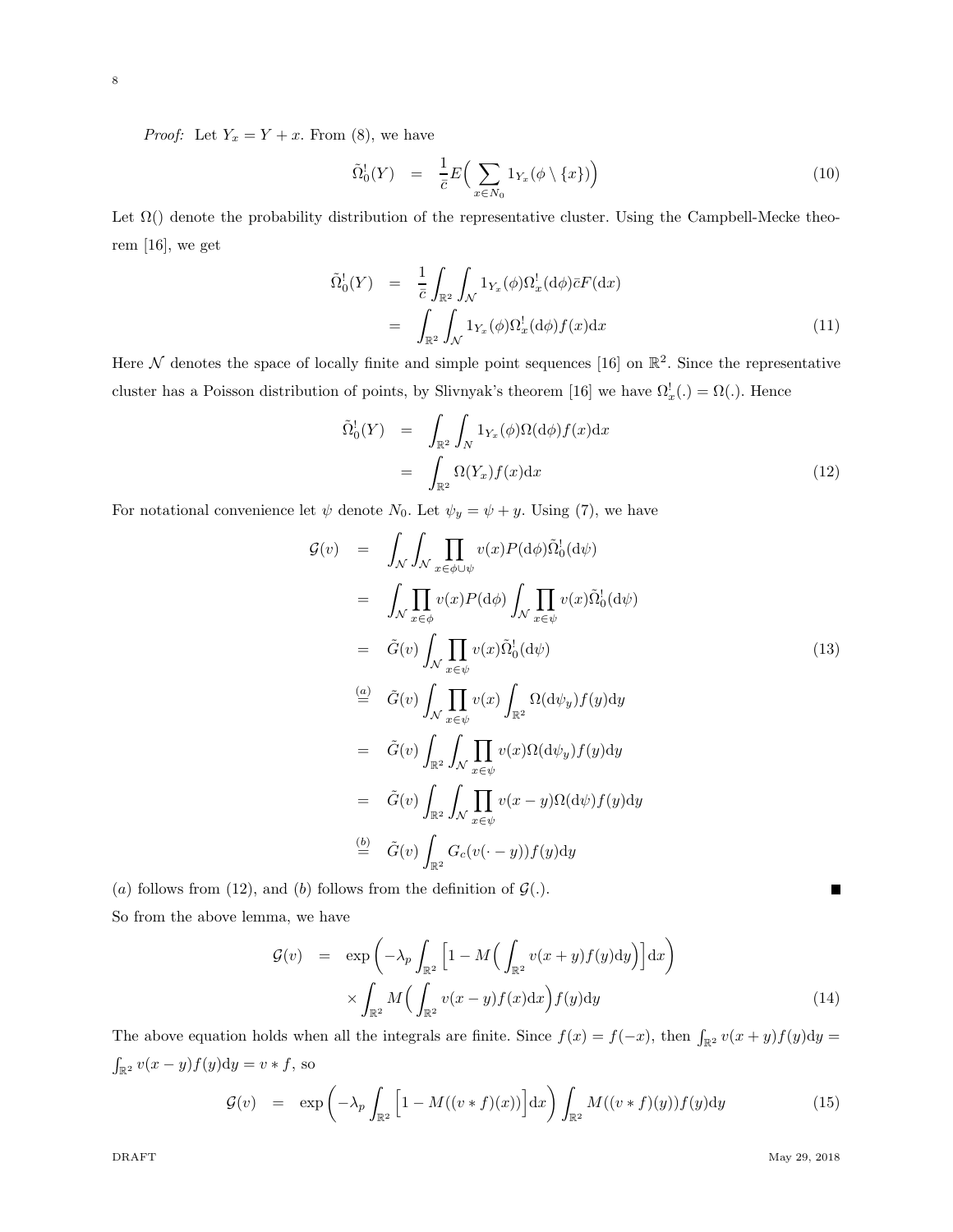Likelihood and nearest neighbor functions of the Poisson cluster process, which involve similar calculations with Palm distributions are provided in [21]. One can obtain the nearest-neighbor distribution function of Thomas or Matern cluster process as  $D(r) = \mathcal{G}(1_{B(o,r)^c}(.)$ . In some cases the number of points per cluster may be fixed rather than Poisson. The conditional generating functional, for this case is given in Appendix B.

#### III. Interference and Outage Probability of Poisson Cluster Processes

In this section, we first derive the characteristics of interference in a Poisson clustered process conditioned on the existence of a transmitting node at the origin. We then evaluate the outage probability for a transmitreceive pair when the transmitters are distributed as a Neyman-Scott cluster process, with the number of points in each cluster is Poisson with mean  $\bar{c}$  and density function  $f(x)$ .

# *A. Properties of the Interference*  $I_{\phi}(z)$

Let  $\mathcal{L}_h(s)$  denote the Laplace transform of the fading random variable h. *Lemma 2:* The conditional Laplace transform of the interference is given by

$$
\mathcal{L}_{I_{\phi}(z)}(s) = \mathcal{G}\left(\mathcal{L}_{h}(sg(\cdot - z))\right) \tag{16}
$$

*Proof:* From (2) we have

$$
\mathcal{L}_{I_{\phi}(z)}(s) = E_0^! \exp(-s \sum_{x \in \phi} h_x g(x - z))
$$

$$
= E_0^! \left[ \prod_{x \in \phi} \exp(-s h_x g(x - z)) \right]
$$

$$
\stackrel{(a)}{=} E_0^! \left[ \prod_{x \in \phi} \mathcal{L}_h(s g(x - z)) \right]
$$
(17)

where (a) follows from the independence of  $h_x$  and (16) follows from (9).

We observe from Lemma 2 and (15), that the conditional Laplace transform of the interference  $\mathcal{L}_{I_{\phi}(z)}(s)$ depends on the position z. This implies that the distribution of the interference depends on the location z at which we observe the interference. This is in contrast to the fact that the interference distribution is independent of the location z when the transmitters are Poisson distributed on the plane [9], [12]. This is due to the non-stationarity of the reduced Palm measure of the Neyman-Scott cluster processes. If one interprets  $I_{\phi}(z)$  as a stochastic process, it is then a non stationary process due to the above reason.

Let  $\mathcal{K}_n(B)$  denote the reduced *n*-th factorial moment measure [16], [18] of a point process  $\psi$ , and let  $B=B_1\times \ldots \times B_{n-1},\ B_i\in\mathbb{R}^2.$ 

$$
\mathcal{K}_n(B) = E_0^! \left[ \sum_{x_1, \dots, x_{n-1} \in \psi}^{x_i \neq x_j} 1_B(x_1, \dots, x_{n-1}) \right]
$$
(18)

9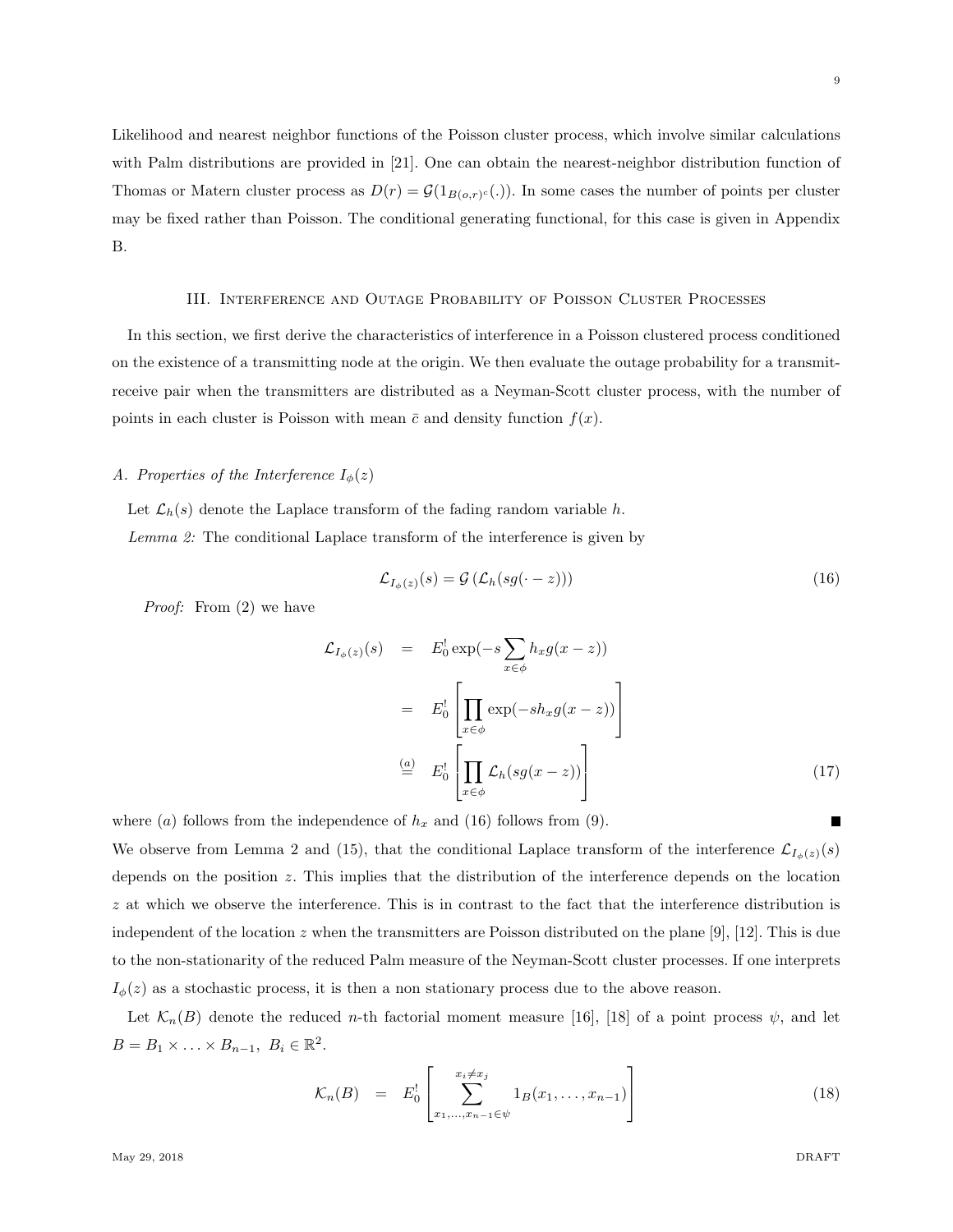$\mathcal{K}_2(B(0,R))$ , for example, denotes the average number of points inside a ball of radius R centered around the origin, given that a point exists at the origin. First and second moments of the interference can be determined using the second and third order reduced factorial moments. The average interference (conditioned on the event that there is a point of the process at the origin) is given by

$$
E_0^![I_{\phi}(z)] = E_0^! \left[ \sum_{x \in \phi} h_x g(x - z) \right]
$$
  
= 
$$
E[h] \lambda \int_{\mathbb{R}^2} g(x - z) \mathcal{K}_2(\mathrm{d}x)
$$
 (19)

Since the process  $\phi$  is stationary,  $\mathcal{K}_2(B)$  can be expressed as [16], [22]

$$
\mathcal{K}_2(B) = \frac{1}{\lambda^2} \int_B \rho^{(2)}(x) \mathrm{d}x,
$$

where  $\rho^{(2)}(x)$  is the second order product density<sup>1</sup>. So we have

$$
E_0^![I_\phi(z)] = \frac{E[h]}{\lambda} \int_{\mathbb{R}^2} g(x-z) \rho^{(2)}(x) dx \tag{20}
$$

*Example: Thomas Cluster Process*. In this case, from [16]

$$
\frac{\rho^{(2)}(x)}{\lambda^2} = 1 + \frac{1}{4\pi\lambda_p\sigma^2} \exp\left(\frac{-\|x\|^2}{4\sigma^2}\right)
$$

where  $\lambda = \lambda_p \bar{c}$ . We obtain

$$
E_0^![I_\phi(z)] = EI_{\text{Poi}(\lambda)} + \frac{\bar{c}E[h]}{4\pi\sigma^2} \int_{\mathbb{R}^2} g(x-z) \exp\left(\frac{-\|x\|^2}{4\sigma^2}\right) dx \tag{21}
$$

Where  $EI_{Poi}$  ( $\lambda$ ) is the average interference seen by a receiver located at z, when the nodes are distributed as a PPP with intensity  $\lambda$ . The above expression also shows that the mean interference<sup>2</sup> is indeed larger than for the PPP. One can also get the above from the conditional Laplace transform in Lemma 2 and using  $E_0'[I_{\phi}(z)] = -\frac{d}{ds}\mathcal{L}_{I_{\phi}(z)}(s)|_{s=0}$ . In the following theorem we provide bounds to the tail probability of the interference  $I_{\phi}(z)$  for *any stationary distribution*  $\phi$  of transmitters. We adapt the technique presented in [15] to derive the tail bounds of the interference. We denote the tail probability (CCDF) of  $I_{\phi}(z)$  by  $\bar{F}_I(y) = \mathbb{P}(I_{\phi}(z) \geq y).$ 

*Theorem 1:* When the transmitters are distributed as a stationary and isotropic point process  $\phi$  of intensity  $\lambda$  with conditional generating functional  $\mathcal G$  and second order product density  $\rho^{(2)}$ , the tail probability  $\bar{F}_I(y)$ of the interference at location  $z$ , conditioned on a transmitter present at the origin<sup>3</sup> is lower bounded by

<sup>1</sup>Intuitively, this indicates the probability that there are two points separated by  $||x||$ . For PPP, it is  $\rho^{(2)}(x) = \lambda^2$  independent of x. Also the second order product density is a function of two arguments *i.e.*,  $\rho^{(2)}(x_1, x_2)$ . But when the process  $\phi$  is stationary,  $\rho^{(2)}$  depends only on the difference of its arguments *i.e.*,  $\rho^{(2)}(x_1, x_2) = \nu(x_1 - x_2)$  for all  $x_1, x_2 \in \mathbb{R}^2$ . Furthermore if  $\phi$  is motion-invariant, i.e., stationary and isotropic, then  $\nu$  depends only on  $||x_1 - x_2||$  [16, pg 112].

<sup>2</sup>Note that for  $g(x) = ||x||^{-\alpha}$ ,  $E_0^![I_\phi(z)]$  is diverging.

 $3$ We do not include the contribution of the transmitter at the origin in the interference. This is because the transmitter at the origin is the intended transmitter which we focus on.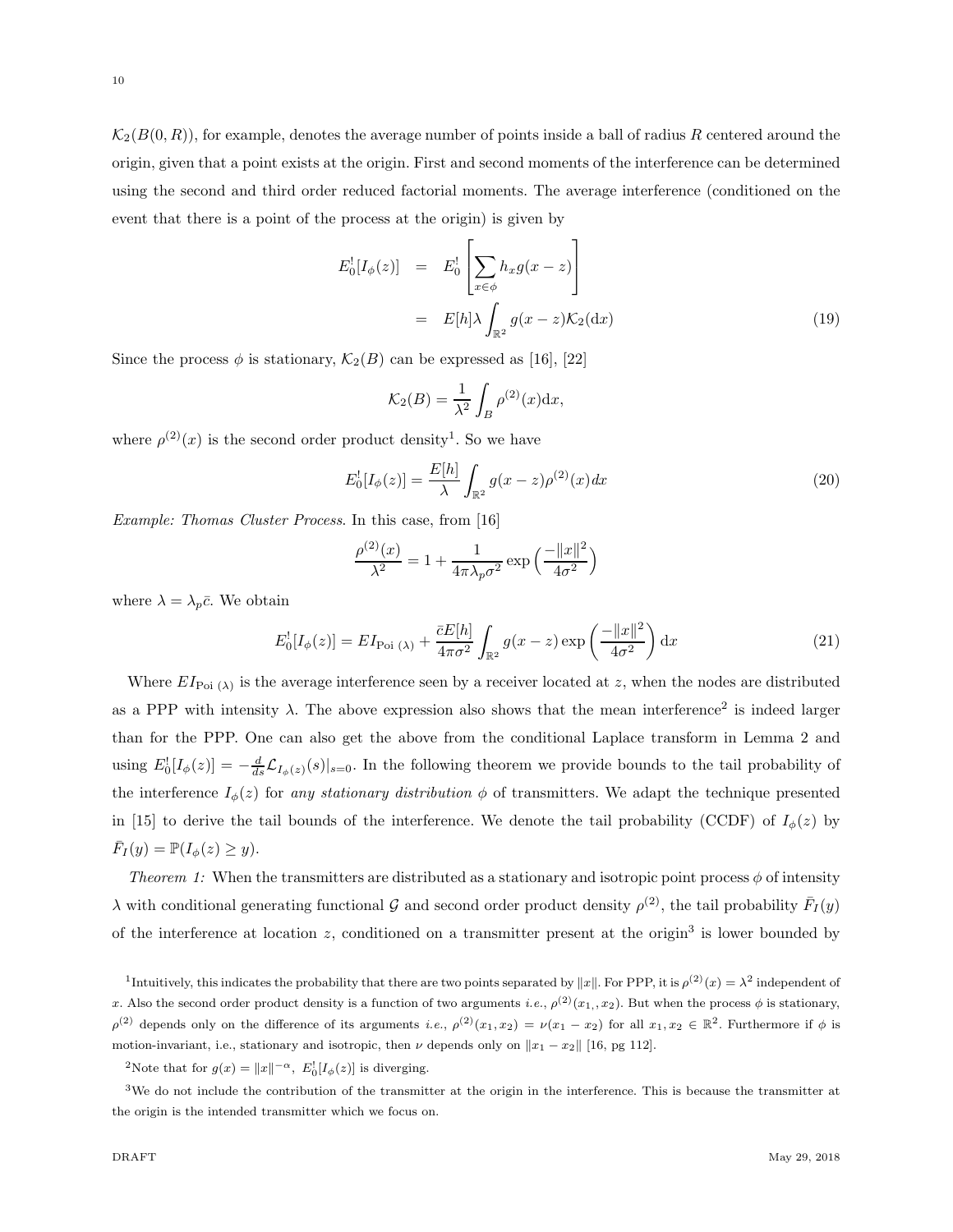$\bar{F}_{I}^{l}(y)$  and upper bounded by  $\bar{F}_{I}^{u}(y)$ , where

$$
\bar{F}_I^l(y) = 1 - \mathcal{G}\left(F_h\left(\frac{y}{g(. - z)}\right)\right) \tag{22}
$$

$$
\bar{F}_I^u(y) = 1 - (1 - \varphi(y)) \mathcal{G}\left(F_h\left(\frac{y}{g(. - z)}\right)\right) \tag{23}
$$

where  $F_h(x)$  denotes the CDF of the power fading coefficient h and

$$
\varphi(y) = \frac{1}{y\lambda} \int_{\mathbb{R}^2} g(x-z) \rho^{(2)}(x) \int_0^{y/g(x-z)} \nu \mathrm{d}F_h(\nu) \mathrm{d}x.
$$

*Proof:* The basic idea is to divide the transmitter set into two subsets  $\phi_y$  and  $\phi_y^c$  where,

$$
\phi_y = \{ x \in \phi, \ h_x g(x - z) > y \} \tag{24}
$$

$$
\phi_y^c = \{x \in \phi, \ h_x g(x - z) \le y\} \tag{25}
$$

 $\phi_y$  consists of those transmitters, whose contribution to the interference exceeds y. We have  $I_\phi(z) = I_{\phi_y}(z) + I_{\phi_y}(z)$  $I_{\phi_y^c}(z)$ , where  $I_{\phi_y}(z)$  corresponds to the interference due to the transmitter set  $\phi_y$  and  $I_{\phi_y^c}(z)$  corresponds to the interference due to the transmitter set  $\phi_y^c$ . Hence we have

$$
\begin{aligned}\n\bar{F}_I(y) &= \mathbb{P}(I_{\phi_y}(z) + I_{\phi_y^c}(z) \ge y) \\
&\ge \mathbb{P}(I_{\phi_y}(z) \ge y) \\
&= 1 - \mathbb{P}(I_{\phi_y}(z) < y) \\
&= 1 - \mathbb{P}(\phi_y = \emptyset).\n\end{aligned} \tag{26}
$$

We can evaluate the probability  $\mathbb{P}(\phi_y = \emptyset)$  that  $\phi_y$  is empty using the conditional Laplace functional as follows:

$$
\mathbb{P}(\phi_y = \emptyset) = E_0^! \prod_{x \in \phi} 1_{h_x g(x-z) \le y}
$$
\n
$$
\stackrel{(a)}{=} E_0^! \prod_{x \in \phi} E_{h_x} (1_{h_x g(x-z) \le y})
$$
\n
$$
= E_0^! \prod_{x \in \phi} F_h \left( \frac{y}{g(x-z)} \right)
$$
\n
$$
= \mathcal{G} \left( F_h \left( \frac{y}{g(\cdot - z)} \right) \right), \tag{27}
$$

where  $(a)$  follows from the independence of  $h_x$ . To obtain the upper bound

$$
\begin{array}{rcl}\n\bar{F}_I(y) & = & \mathbb{P}(I_\phi > y \mid I_{\phi_y} > y) \bar{F}_I^l(y) + \mathbb{P}(I_\phi > y \mid I_{\phi_y} \leq y)(1 - \bar{F}_I^l(y)) \\
& \stackrel{(a)}{=} & 1 - \mathcal{G}\left(F_h\left(\frac{y}{g(\cdot - z)}\right)\right) + \mathbb{P}(I_\phi > y \mid I_{\phi_y} \leq y)\mathcal{G}\left(F_h\left(\frac{y}{g(\cdot - z)}\right)\right) \\
& = & 1 - (1 - \mathbb{P}(I_\phi > y \mid I_{\phi_y} \leq y))\mathcal{G}\left(F_h\left(\frac{y}{g(\cdot - z)}\right)\right)\n\end{array} \tag{28}
$$

May 29, 2018 DRAFT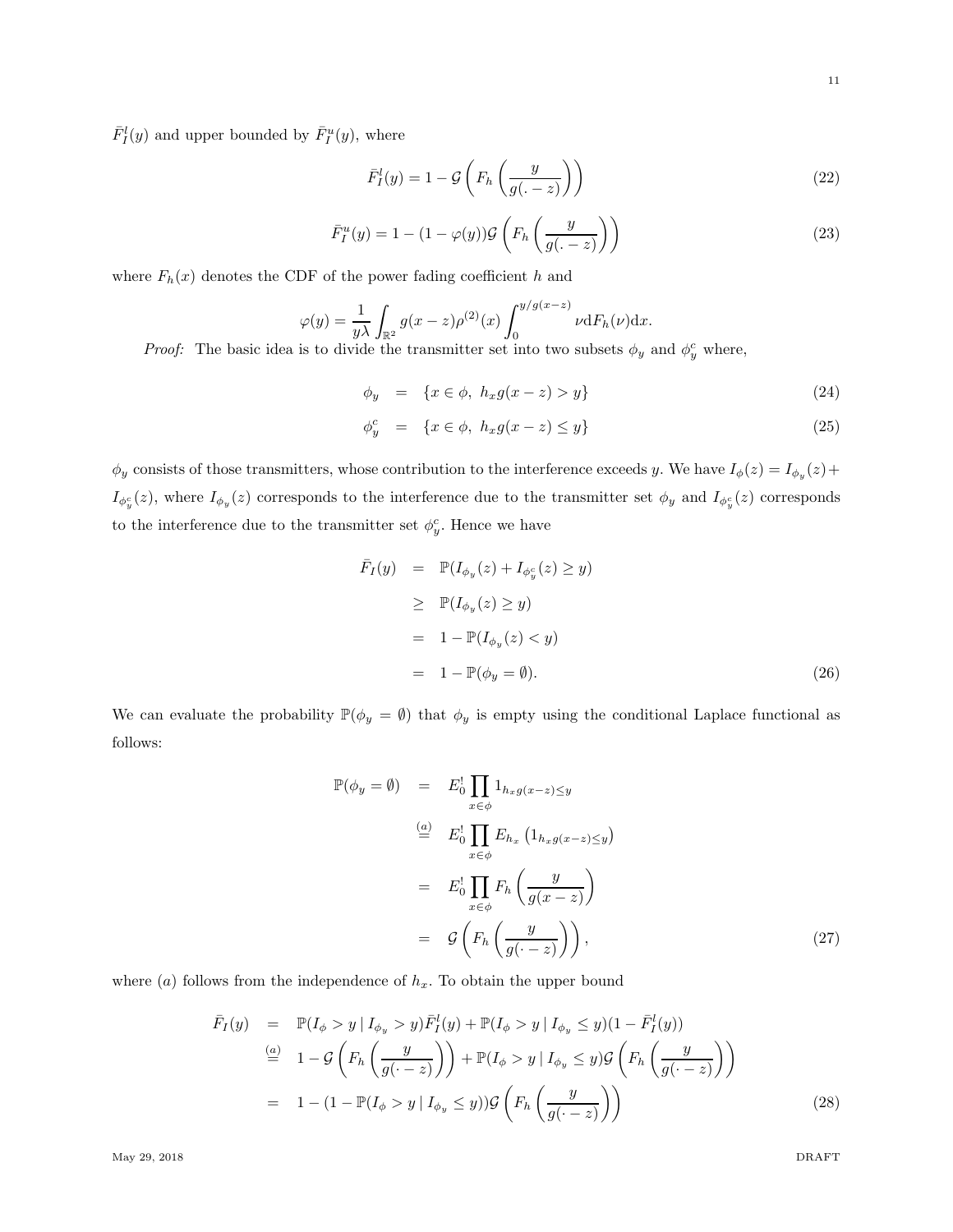where (a) follows from the lower bound we have established. To evaluate  $\mathbb{P}(I_{\phi} > y | I_{\phi_y} \leq y)$  we use the Markov inequality (the Chebeshev inequality can also be used but is more difficult to be evaluated in this particular setting). We have

$$
\mathbb{P}(I_{\phi} > y | I_{\phi_y} \leq y) = \mathbb{P}(I_{\phi} > y | \phi_y = \emptyset)
$$
\n
$$
\leq \frac{E_0^1 (I_{\phi} | \phi_y = \emptyset)}{y}
$$
\n
$$
= \frac{1}{y} E_0^1 \sum_{x \in \phi} h_x g(x - z) 1_{h_x g(x - z) \leq y}
$$
\n
$$
= \frac{1}{y} E_0^1 \sum_{x \in \phi} g(x - z) \int_0^{y/g(x - z)} \nu dF_h(\nu)
$$
\n
$$
\stackrel{\text{(b)}}{=} \frac{1}{y \lambda} \int_{\mathbb{R}^2} g(x - z) \int_0^{y/g(x - z)} \nu dF_h(\nu) \rho^{(2)}(x) dx \tag{29}
$$

(a) follows from the Markov inequality, and (b) follows from a procedure similar to the calculation of the mean interference in (20).

In the proof of Lemma 3, we show  $\varphi(y) \sim \theta_2 y^{-2/\alpha}$  when  $g(x) = ||x||^{-\alpha}$ . This indicates the tightness of the bounds for large y. Lemma 3 shows that the interference is a heavy-tailed distribution with parameter  $2/\alpha$ when the nodes are distributed as a Neyman-Scott cluster process.

*Lemma 3:* For  $g(x) = ||x||^{-\alpha}$ , the lower and upper bounds to CCDF  $\bar{F}_I(y)$  of the interference at location z, when the nodes are distributed as a Neyman-Scott cluster process scale as follows for  $y \to \infty$ .

$$
\bar{F}_I^l(y) \sim \theta_1 y^{-2/\alpha} \tag{30}
$$

$$
\bar{F}_I^u(y) \sim (\theta_1 + \theta_2) y^{-2/\alpha} \tag{31}
$$

where  $\theta_1 = \pi \bar{c} \left[ (f * f)(z) + \lambda_p \right] \int_0^\infty$  $\int_0^\infty \nu^{2/\alpha} dF_h(\nu)$  and  $\theta_2 = 2\theta_1/(\alpha - 2)$ .

*Proof:* See Appendix A.

# Remarks:

- 1) Observe that  $\theta_1 = \pi \lambda^{-1} \rho^{(2)}(z) \int_0^\infty$  $\int_0^\infty \nu^{2/\alpha} dF_h(\nu)$ . A similar kind of scaling law with  $\theta_1 = \pi \lambda^{-1} \rho^{(2)}(z) E_h[\nu^{2/\alpha}]$ and  $\theta_2 = 2\theta_1/(\alpha - 2)$  can be obtained when the transmitters are scattered as any "nice"<sup>4</sup> stationary, isotropic point process with intensity  $\lambda$  and second order product density  $\rho^{(2)}(x) \neq 0$  at  $x = z$ .
- 2) A similar heavy-tailed distribution with parameter  $2/\alpha$  was obtained for Poisson interference in [1], [15]. Since  $2/\alpha < 1$ , the mean and hence the variance diverge. This can also be inferred from (21) and is due to the singularity of the channel function  $g(x) = ||x||^{-\alpha}$  at the origin. For Matern cluster processes

 $4$  We require the conditional generating functional to have a series expansion with respect to reduced n-th factorial moment measures of the reduced Palm distribution [22] similar to that of the expansion of generating functional [16, p.116] and [23]. The proof of the existence and the series expansion of the conditional generating functional with respect to reduced  $n$ -th factorial moment measures, would be of more technical nature following a technique used in [23]. If such an expansion exists it is straightforward to prove the scaling laws for the CCDF of interference similar to Lemma 3, with  $\theta_1 = \pi \lambda^{-1} \rho^{(2)}(z) E_h[\nu^{2/\alpha}]$  and  $\theta_2 = 2\theta_1/(\alpha - 2)$ .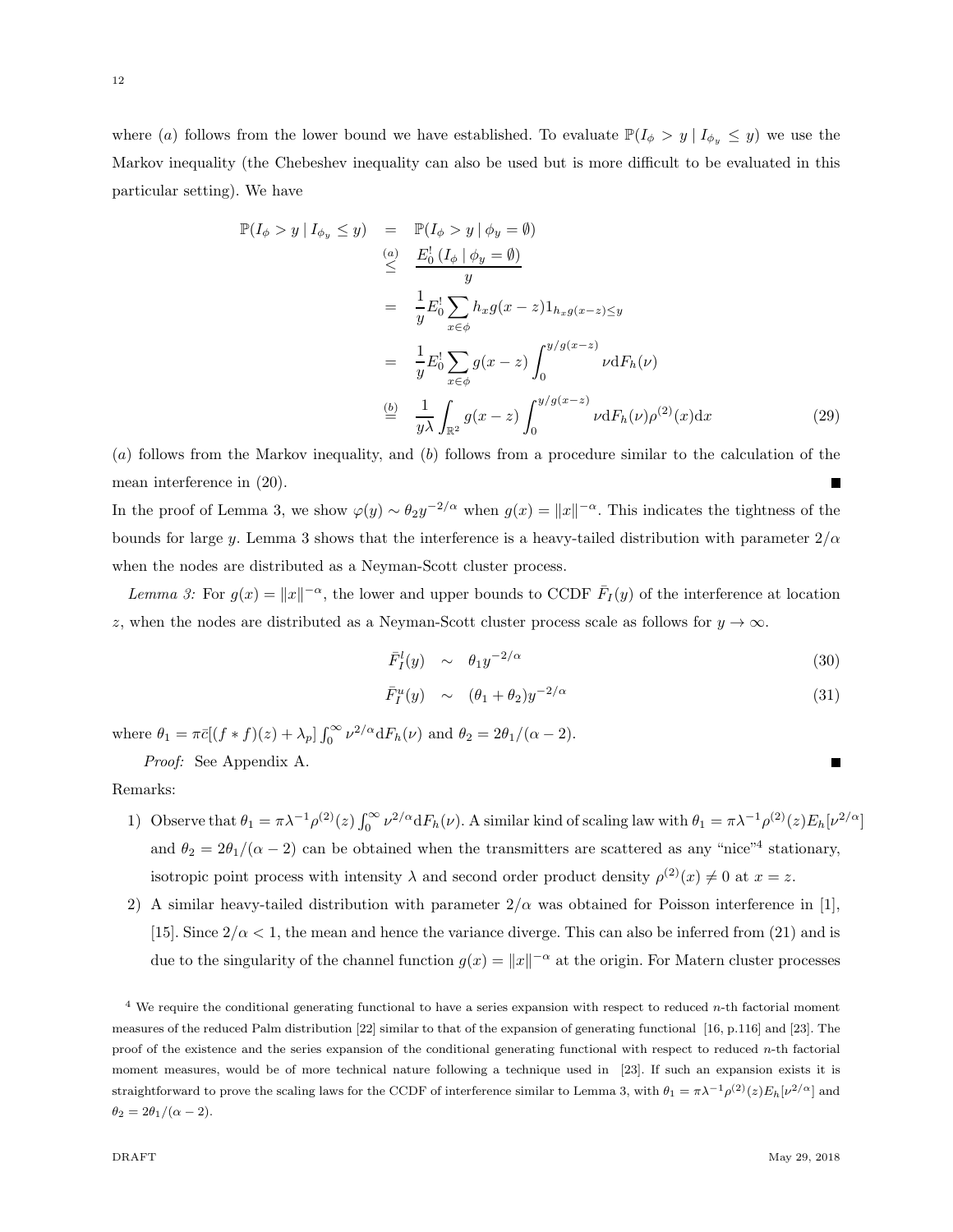$(f * f)(z) = 0$ , for  $||z|| > 2a$  and for Thomas cluster processes  $(f * f)(z)$  is a Gaussian with variance  $2\sigma^2$ . Hence for large z, we observe that the constants  $\theta_1$  become similar to that of the unconditional interference. This is because, the contribution of the cluster at origin becomes small as we move far from the origin.

3) When the path loss function is  $g(x) = (1 + ||x||^{\alpha})^{-1}$ , the distribution of the interference more strongly depends on the fading model. Using a similar proof as in Lemma 3, one can deduce an exponential tail decay when  $g(x) = (1 + ||x||^{\alpha})^{-1}$  and Rayleigh fading. Similarly if the power fading coefficient



Fig. 3.  $\lambda_p = 2, \bar{c} = 3, \sigma = 0.25, \alpha = 4, R = 0.3$ : Comparison of the interference CCDF for different path-loss models and different fading. They were generated using Monte-Carlo simulation. Curves #1 and #2 correspond to  $g(x) = (1 + ||x||^{\alpha})^{-1}$ . Curve  $\#1$  corresponds to Rayleigh fading and exhibits an exponential decay. Curve  $\#2$  for which h is distributed as generalized Pareto with parameters  $k = 1, \theta = 0, \sigma_p = 1$  (a hypothetical power fading distribution which exhibits power law decay) exhibits a power law decay. Curves #3 (generalized Pareto) and #4 (Rayleigh) correspond to  $g(x) = ||x||^{-\alpha}$  and exhibit a heavy tail for both fading distributions.

follows a power-law distribution with exponent  $k$ , the tail of the interference shows a power-law decay. This is because of the presence of the term  $y^{-2/\alpha} \int_y^{\infty} [1 - F_h(u)] (u - y)^{2/\alpha - 1} du$  in the proof. So when using non-singular channel models, the interference has a more intricate dependence on the fading characteristics rather than a simple dependence on  $E_h[\nu^{2/\alpha}]$  as in the singular case. This behavior is well understood for Poisson and unconditional Poisson cluster shot noise process [24], [25]. The properties of interference for different path loss models with no fading, when the nodes are uniformly distributed are discussed in [26].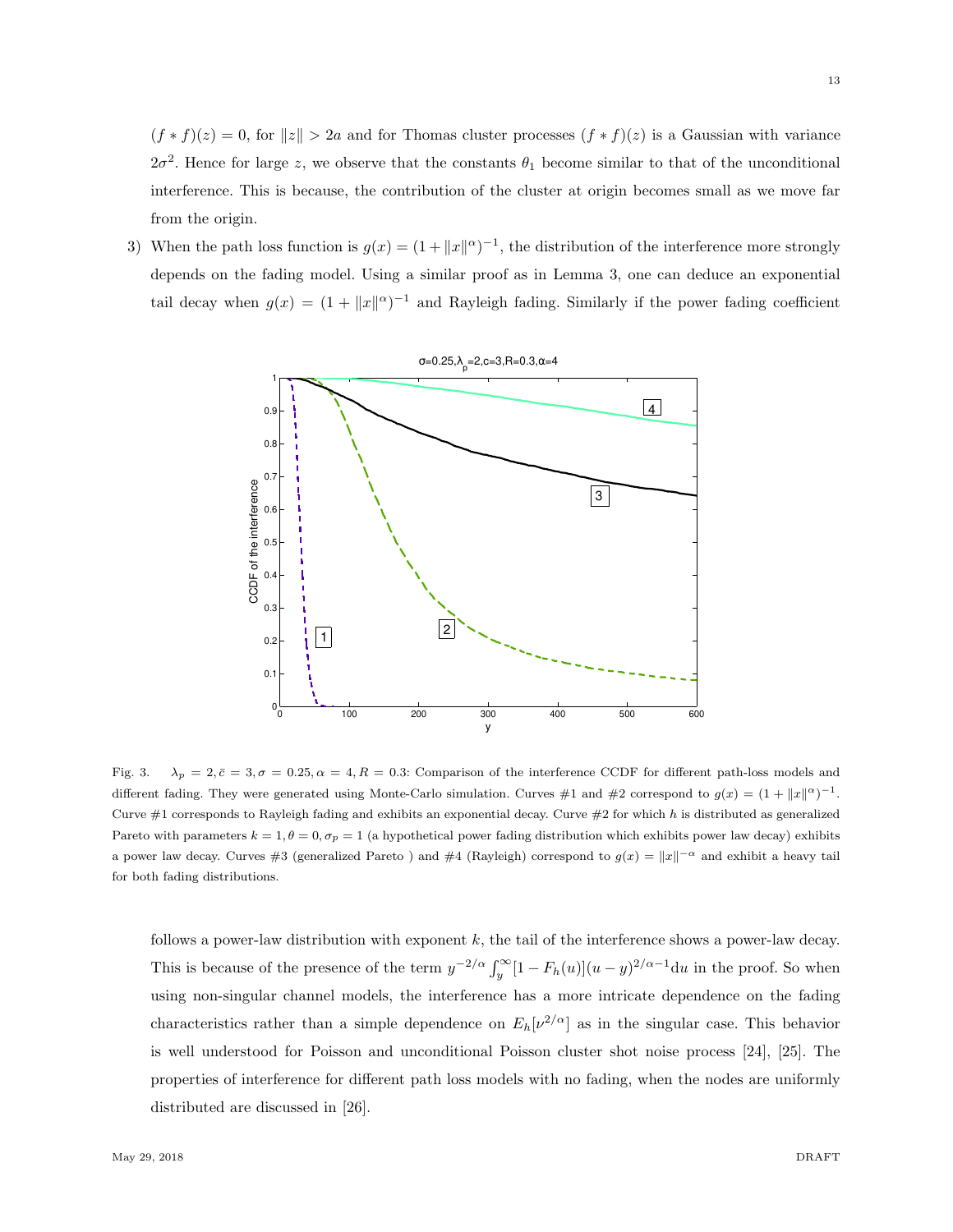# *B. Success probability:* P(*success*)

Let the desired transmitter be located at the origin and the receiver at location z at distance  $R = ||z||$ from the transmitter. With a slight abuse of notation we shall be using R to denote the point  $(R, 0)$ . The probability of success for this pair is given by

$$
\mathbb{P}(\text{success}) = \mathbb{P}^{!0}\left(\frac{hg(z)}{W + I_{\phi}(z)} \ge T\right)
$$
\n(32)

We now assume Rayleigh fading, *i.e.*, the received power is exponentially distributed with mean  $\mu$ . So we have

$$
\mathbb{P}(\text{success}) = \int_0^\infty e^{-\mu s T/g(z)} d\mathbb{P}(W + I_{\phi \setminus \{0\}}(z) \le s)
$$
  
=  $\mathcal{L}_{I_{\phi}(z)}(\mu T/g(z)) \mathcal{L}_W(\mu T/g(z)),$  (33)

When  $h_x$  is Rayleigh we have

$$
\mathcal{L}_h(sg(x-z)) = \frac{\mu}{\mu + sg(x-z)} \tag{34}
$$

At  $s = \mu T/g(R)$  we observe that the above expression will be independent of the mean of the exponential distribution  $\mu$ .

*Lemma 4:* [Success probability] The probability of successful transmission between the transmitter at the origin and the receiver located at  $z \in \mathbb{R}^2$ , when  $W \equiv 0$  (no noise), is given by

$$
\mathbb{P}(\text{success}) = \underbrace{\exp\left\{-\lambda_p \int_{\mathbb{R}^2} \left[1 - \exp(-\bar{c}\beta(z, y))\right] dy\right\}}_{T_1}
$$
\n
$$
\times \underbrace{\int_{\mathbb{R}^2} \exp(-\bar{c}\beta(z, y)) f(y) dy}_{T_2}
$$
\n(35)

where

$$
\beta(z,y) = \int_{\mathbb{R}^2} \frac{g(x-y-z)}{\frac{g(z)}{T} + g(x-y-z)} f(x) dx
$$
\n(d) Lemma 2

*Proof:* Follows from (34) and Lemma 2.

The success probability, when the number of nodes in each cluster is fixed is given in the Appendix B. See Figure 4 for comparison. When the fading is Nakagami-m, the probability of success is evaluated in the Appendix C for integer m.

*Remarks:*

1) The term  $T_1$  in (35) captures the interference without the cluster at the origin (*i.e.*, without conditioning); it is independent<sup>5</sup> of the position  $z$  since the original cluster process is stationary (can be verified by change of variables  $y_1 = y + z$ ). The second term  $T_2$  is the contribution of the transmitter's

 ${}^{5}$ By this we mean the unconditional interference distribution which leads to this term does not depend on the location z. The term  $T_1$  does depend on  $g(z)$ .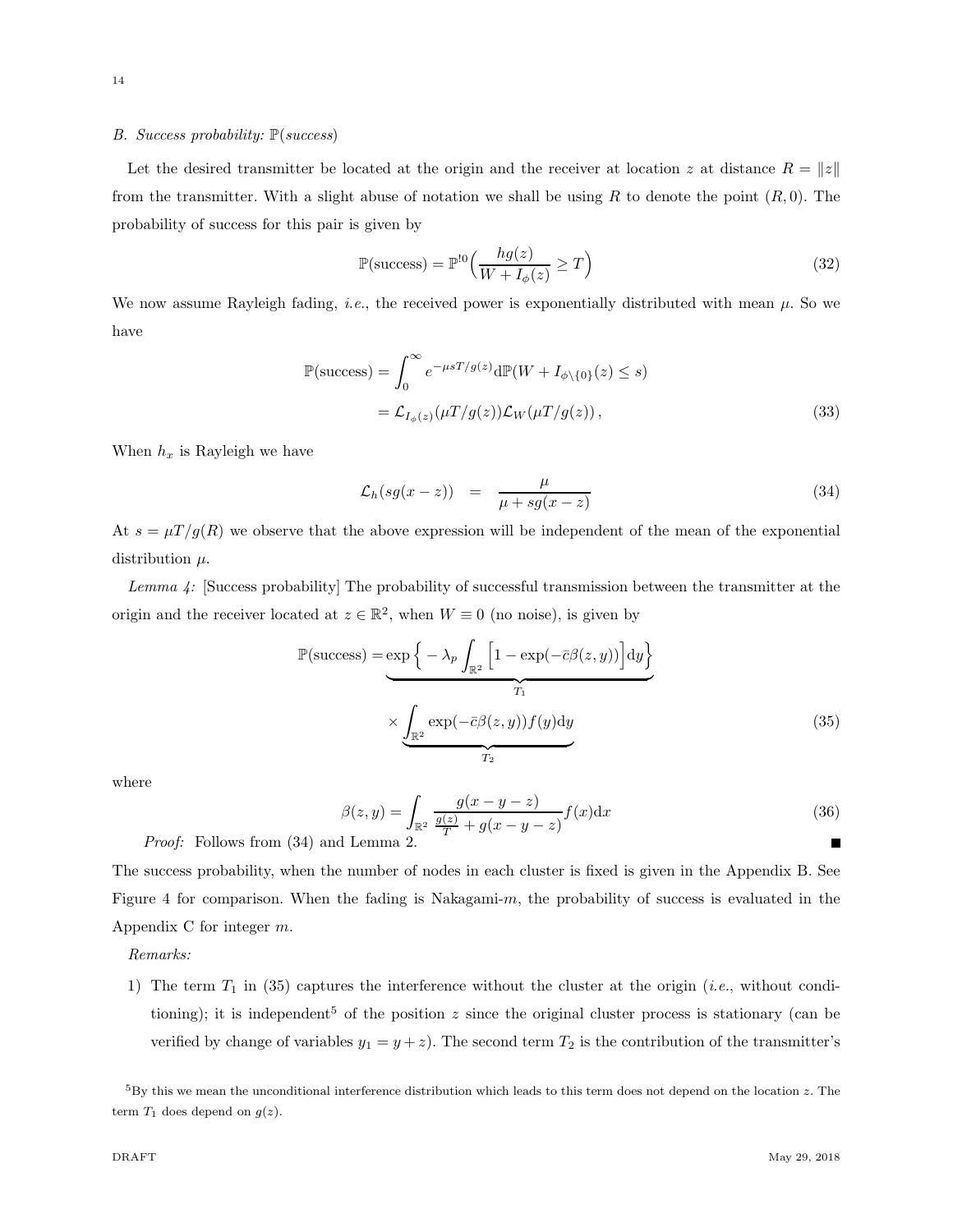

Fig. 4. Comparison of P(success) when the number of points in a cluster are fixed and Poisson distributed with parameter  $\bar{c}$ .

cluster; it is identical for all z with  $||z|| = R$  since f and g are isotropic. So the success probability itself is the same for all  $z$  at distance  $R$ . This is because the Palm distribution is always isotropic when the original distribution is motion-invariant [16]. Hence we shall use  $\beta(R, y)$  to denote  $\beta(z, y)$  where  $z = Re^{i\theta}$ . We shall also use R and  $(R, 0)$  interchangeably and will be clear by the context.

- 2) From the above argument we observe that  $\mathbb{P}(\text{success})$  depends only on  $||z|| = R$  and not on the angle of z. So the success probability should be interpreted as an average over the circle  $||z|| = R$ , *i.e.*, the receiver may be uniformly located anywhere on the circle of radius  $R$  around the origin. For large distances R, there is a very high probability that the receiver is located in an empty space and not in any cluster. Hence for large  $R$  the success probability is higher than that of a PPP of the same intensity. If the receiver is also conditioned to be in a cluster, we have to multiply (at least heuristically) by a term that is similar to  $T_2$  and this would significantly reduce the success probability.
- 3) From Lemma 4, we have  $\mathbb{P}(\text{success}) = E_0^{\dagger}[\exp(-sI_{\phi}(z))]$  evaluated at  $s = \mu T/g(z)$ . If  $\mu T/g(z)$  is *small*, and  $\int g(z)dz < \infty$  *(i.e,* finite average interference) then,  $\mathbb{P}(\text{success}) \le P_p(\lambda)$ . This follows from (21) and the fact that  $E_0'[I_\phi(z)]$  is the slope of the curve  $E_0'[\exp(-sI_\phi(z))]$  at  $s=0$ . This implies that at small distances, spread spectrum (DS-CDMA) works better with a Poisson distribution of nodes. (If the distance R is large, then the spreading gain has to increase approximately like  $g(z)$  to keep  $\mu T/g(z)$  small.)
- 4) Let M be the DS-CDMA spreading factor. We have  $\mathbb{P}(\text{outage}) = \mathbb{P}(I_{\phi}(z) > \frac{M}{T} h_x g(z))$ . For  $g(x) =$  $||x||^{-\alpha}$ , we have the following scaling law for the outage probability with respect to the spreading gain.

$$
\theta_1 R^2 M^{-2/\alpha} T^{2/\alpha} E_h[\nu^{-2/\alpha}] \stackrel{(a)}{\lesssim} \mathbb{P}(\text{outage}) \stackrel{(b)}{\lesssim} \frac{\alpha}{\alpha - 2} \theta_1 R^2 M^{-2/\alpha} T^{2/\alpha} E_h[\nu^{-2/\alpha}],\tag{37}
$$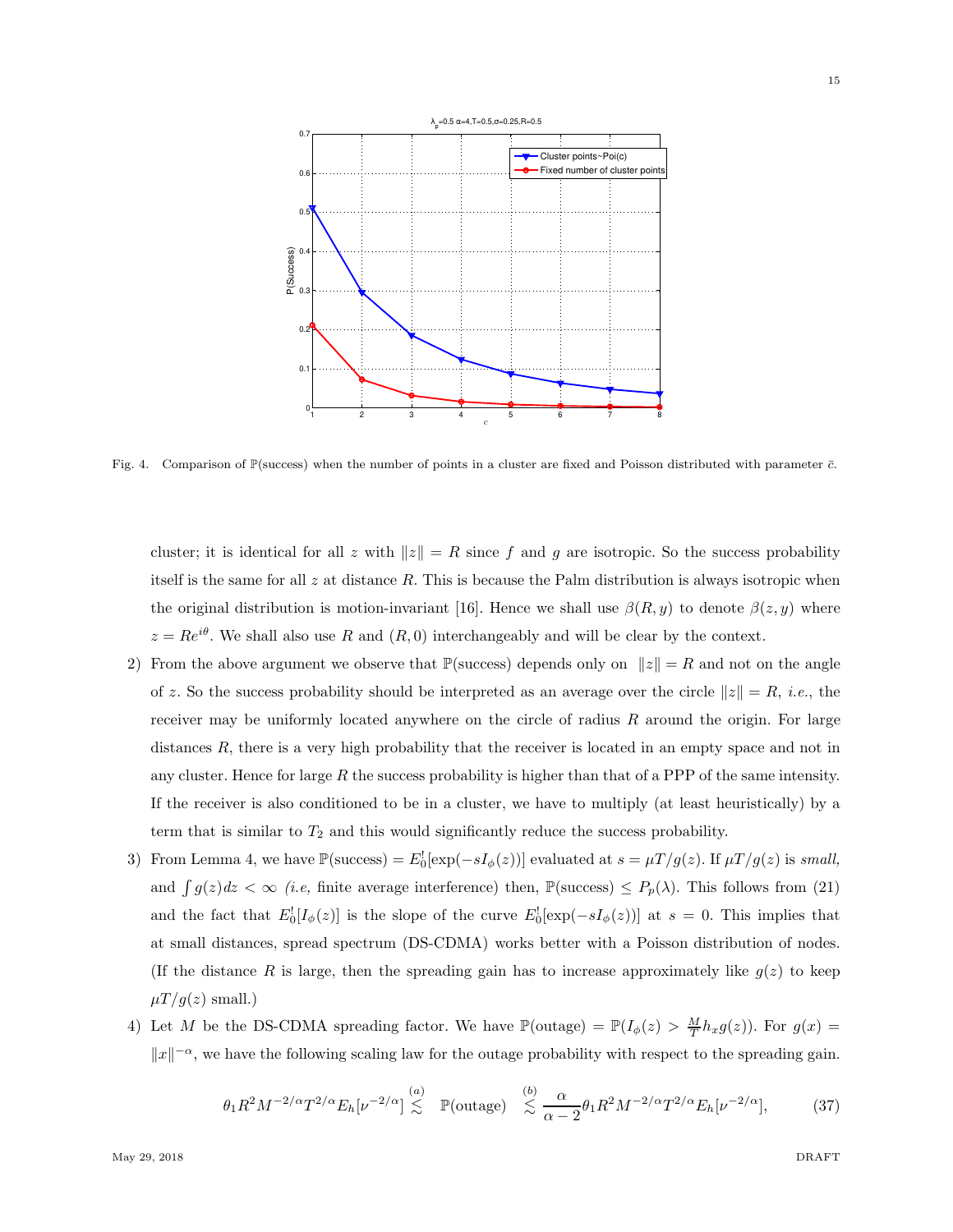16

where  $E_h[\nu^{-2/\alpha}] = \int_0^\infty \nu^{-2/\alpha} dF_{h^2}(\nu)$ . (a) and (b) follow from Lemma 3. Also observe that these scaling bounds are valid for any fading distribution for which  $E_h[\nu^{-2/\alpha}] < \infty$ . Similar scaling laws with the exponent of M being  $-2/\alpha$  can be obtained when the transmitters are Poisson distributed on the plane. When the fading is Rayleigh *i.e.*,  $h \sim \exp(\mu)$ , the lower bound is

$$
\pi \bar{c}[(f*f)(R) + \lambda_p] \Gamma\left(1 + \frac{2}{\alpha}\right) \Gamma\left(1 - \frac{2}{\alpha}\right) R^2 M^{-2/\alpha} T^{2/\alpha}
$$

and the upper bound is  $\alpha/(\alpha-2)$  times the lower bound. Γ(z) represents the standard Gamma function. We now derive closed form upper and lower bounds on  $\mathbb{P}(\text{success})$ . *Lemma 5:* [Lower bound]

$$
\mathbb{P}(\text{success}) \ge P_p(\lambda) P_p(\bar{c}\hat{f}^*)
$$
\n(38)

where  $P_p(\lambda)$  denotes the success probability when  $\phi$  is a PPP,  $\hat{f}^* = \sup_{y \in \mathbb{R}^2} (f * f)(y)$ , and  $\lambda = \lambda_p \bar{c}$ .

*Proof:* The first factor in  $(35)$ ,  $T_1$  can be lower bounded by the success probability in the standard PPP  $P_p(\lambda)$ , and the second factor can be lower bounded by  $P_p(\bar{c}f^*)$ . From (35) and the fact that  $1-\exp(-\delta x) \le$  $\delta x, \delta \geq 0$ , we have

$$
\mathbb{P}(\text{success}) \ge \underbrace{\exp\left(-\lambda_p \bar{c} \int_{\mathbb{R}^2} \beta(R, y) dy\right)}_{\text{Term1}} \times \underbrace{\int_{\mathbb{R}^2} \exp(-\bar{c}\beta(R, y)) f(y) dy}_{\text{Term2}}
$$
\n
$$
\text{Term1} = \exp\left(-\lambda \int_{\mathbb{R}^2} \beta(R, y) dy\right)
$$
\n
$$
\stackrel{(a)}{=} \exp\left(-\lambda \int_{\mathbb{R}^2} \frac{g(y)}{\frac{g(R)}{T} + g(y)} dy\right)
$$
\n
$$
= P_p(\lambda) \tag{40}
$$

(a) follows from change of variables, interchanging integrals and using  $\int f(x) = 1$ .

Term2 = 
$$
\int_{\mathbb{R}^2} \exp(-\bar{c}\beta(R, y)) f(y) dy
$$

Since  $\exp(-x)$  is convex and  $f(x) > 0$ ,  $\int f(x) = 1$ , Using Jensen's inequality  $(Ef(x) \ge f(E(x)))$  we have,

Term2 
$$
\geq
$$
 exp  $\left(-\bar{c} \int_{\mathbb{R}^2} \beta(R, y) f(y) dy\right)$ 

Changing variables and using  $f(x) = f(-x)$ , we get,

Term2 
$$
\geq \exp\left(-\bar{c} \int_{\mathbb{R}^2} \frac{g(x)}{\frac{g(R)}{T} + g(x)} \int_{\mathbb{R}^2} f(x+z-y)f(y)dydx\right)
$$
  
\n $\geq \exp\left(-\bar{c} \int_{\mathbb{R}^2} \frac{g(x)}{\frac{g(R)}{T} + g(x)} (f*f)(x+z)dx\right)$  (41)

Hence

$$
\text{Term2} \quad \geq \quad P_p(\bar{c}\hat{f}^*) \tag{42}
$$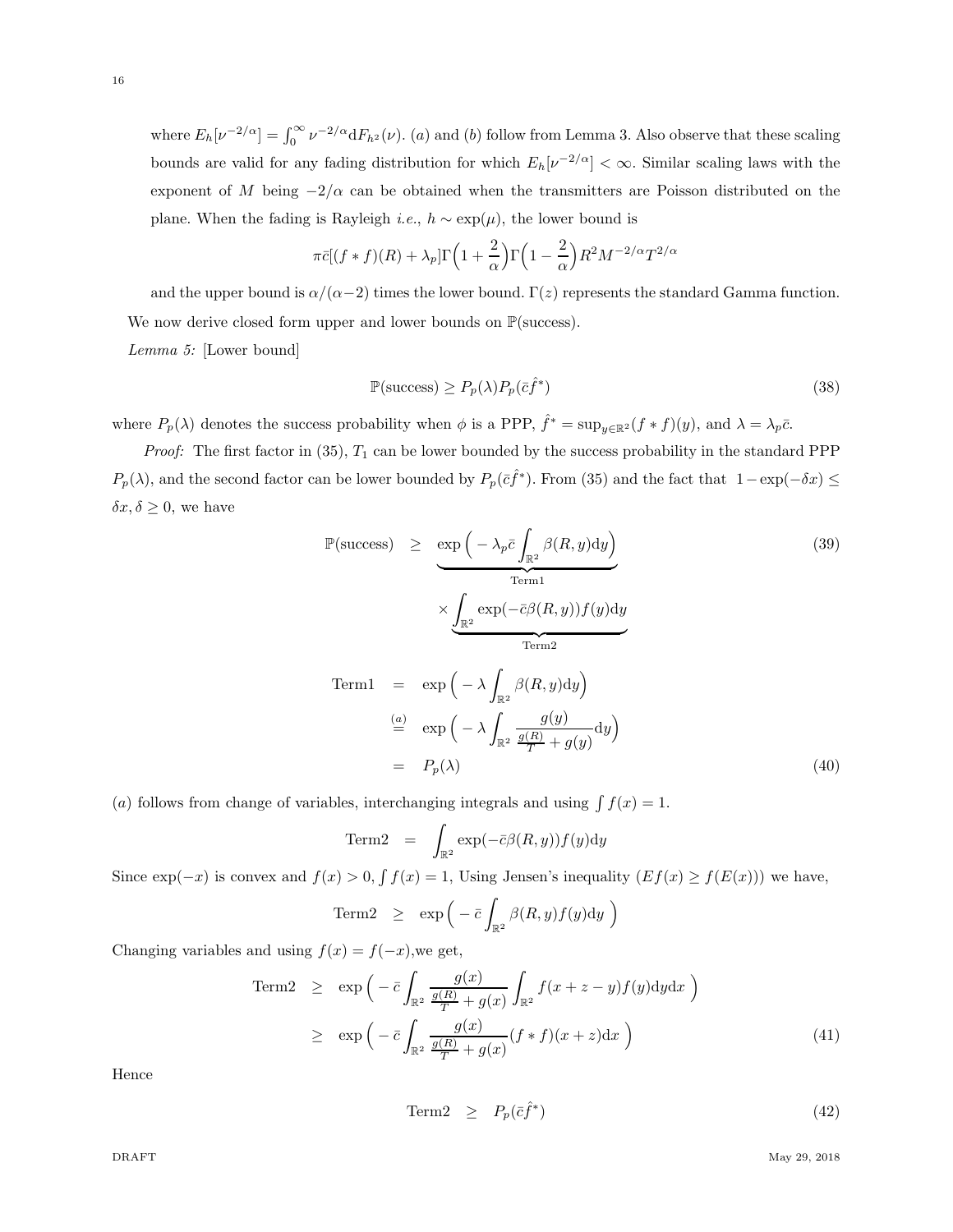Since  $f \in L_p$ , by Young's inequality [27] we have  $\hat{f}^* \leq ||f||_p ||f||_q$ , where  $1/p+1/q = 1$  (conjugate exponents). For  $a \geq 1/\sqrt{\pi}$  (Matern) and  $\sigma \geq 1/\sqrt{2\pi}$  (Thomas), we get  $\mathbb{P}(\text{success}) \geq P_p(\lambda)P_p(\bar{c})$ . In general,  $\hat{f}^* \leq$  $||f||_{\infty}||f||_1$ , which is  $1/\pi a^2$  for Matern and  $1/2\pi\sigma^2$  for Thomas processes. In the latter case, when f is Gaussian,  $f * f$  is also Gaussian with variance  $2\sigma^2$ , hence  $\hat{f}^* \leq 1/4\pi\sigma^2$ . From [9], we get (by change of variables):

$$
P_p(\lambda) = \exp\left(-\lambda \int_{\mathbb{R}^2} \beta(R, y) dy\right).
$$
 (43)

We have

- for  $g(x) = ||x||^{-\alpha}$ ,  $P_p(\lambda) = \exp(-\lambda R^2 T^{2/\alpha} C(\alpha))$  [9], where  $C(\alpha) = (2\pi \Gamma(2/\alpha) \Gamma(1 2/\alpha))/\alpha =$  $2\pi^2$  $\frac{\pi^2}{\alpha} \csc(2\pi/\alpha).$
- for  $g(x) = (1 + ||x||^{\alpha})^{-1}$ ,  $P_p(\lambda) = \exp(-\lambda TC(\alpha)(T + g(R))^{2/\alpha 1}g(R)^{-2/\alpha})$ .

Let  $\beta_I = \int_{\mathbb{R}^2} \beta(R, y) dy$ ,  $\hat{\beta} = \sup_{y \in \mathbb{R}^2} \beta(R, y)$  and  $\hat{f} = \sup_{y \in \mathbb{R}^2} f(y)$ . By Hölders inequality we have  $\hat{\beta} \leq$  $\min\{1, \hat{f}\beta_I(R)\}\$ . Also let  $\kappa = \int_{\mathbb{R}^2} \beta(R, y)f(y)dy$ .

*Lemma 6:* [Upper bound]

$$
\mathbb{P}(\text{success}) \le P_p\left(\frac{\lambda}{1+\bar{c}\hat{\beta}}\right) \tag{44}
$$

*Proof:* Neglecting the second term  $T_2$  and using  $\exp(-\delta x) \leq 1/(1 + \delta x)$ , we have

$$
\mathbb{P}(\text{success}) \le \exp\left(-\lambda_p \int_{\mathbb{R}^2} \left[1 - \frac{1}{1 + \bar{c}\beta(R, y)}\right] dy\right)
$$
  
\n
$$
= \exp\left(-\lambda_p \int_{\mathbb{R}^2} \frac{\bar{c}\beta(R, y)}{1 + \bar{c}\beta(R, y)} dy\right)
$$
  
\n
$$
\le \exp\left(-\frac{\lambda_p \bar{c}}{1 + \bar{c}\beta} \int_{\mathbb{R}^2} \beta(R, y) dy\right)
$$
(45)

From the above two lemmata, we get

$$
P_p(\lambda)P_p(\bar{c}\hat{f}^*) \le \mathbb{P}(\text{success}) \le P_p\left(\frac{\lambda}{1+\bar{c}\hat{\beta}}\right) \tag{46}
$$

from which follows  $\mathbb{P}(\text{success}) \to P_p(\lambda)$  as  $\frac{\bar{c}}{\sigma}, \frac{\bar{c}}{a} \to 0$  as expected. In Lemma 6, we have neglected the contribution of the transmitter's cluster. We derive the following upper bound in the proof of Lemma 8,

$$
\mathbb{P}(\text{success}) \leq P_p(\lambda) \exp\left(\lambda \beta_I \nu(\bar{c}\hat{\beta})\right) \left[1 - \left(1 - \nu(\bar{c}\hat{\beta})\right) \bar{c}\kappa\right]
$$
(47)

where  $\nu(x) = (\exp(-x) - 1 + x)/x$ . Substituting for  $\nu(x)$ , we have

$$
\mathbb{P}(\text{success}) \le P_p \left( \frac{\lambda (1 - \exp(-\bar{c}\hat{\beta}))}{\bar{c}\hat{\beta}} \right) \left[ 1 - \left( 1 - \exp(-\bar{c}\hat{\beta}) \right) \frac{\kappa}{\hat{\beta}} \right]
$$
(48)

(48) is a tighter bound than the bound in Lemma 6, but not easily computable due to the presence of  $\kappa$  (for a given R, T and  $\sigma$ ,  $\kappa$  and  $\beta^*$  are constants). In (48), the outage due to the interference by the transmitting cluster is also taken into account.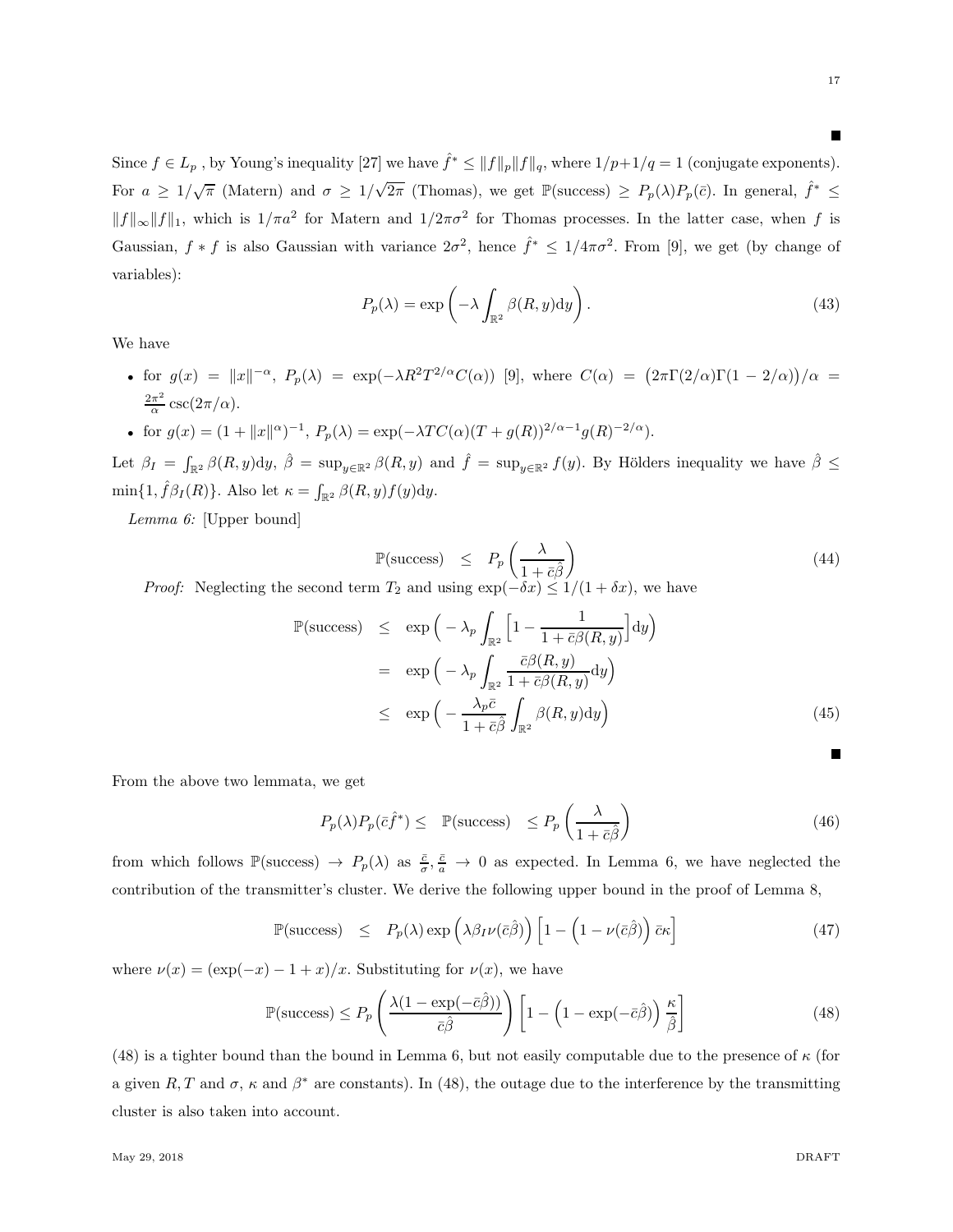The proof of Lemmata 5 and 6 also indicates that it is only by conditioning on the event that there is a point at the origin that the success probability of Neyman-Scott cluster processes can be lower than the Poisson process of the same intensity. This implies that the cluster around the transmitter causes the maximum "damage". So as the receiver moves away from the transmitter, the Neyman-Scott cluster process has a better success probability than the PPP. So, it is not true in general that cluster processes have a lower success probability than PPPs of the same intensity. For example from Figure 5, we see that for



Fig. 5. Comparison of success probability for cluster and Poisson process of intensity 2

 $R < 0.8$ , the PPP has a better success probability than the Matern process. In Subsection III-C we give a more detailed analysis, which reveals that a PPP with intensity  $\lambda_p \bar{c}$  has a lower success probability than a clustered process of the same intensity *for large transmit-receiver distances.* On the other hand, for small R, the success probability of the PPP is higher.

#### *C. Clustering Gain* G(R)

In this subsection we compare the performances of a clustered network and a Poisson network of the same intensity with Rayleigh fading. We deduce how the clustering gain depends on the transmitter receiver distance. We use the following notation,

$$
P_1(R, \bar{c}, \lambda_p) \stackrel{\Delta}{=} \exp\left(-\lambda_p \int_{\mathbb{R}^2} 1 - \exp(-\bar{c}\beta(R, y)) dy\right)
$$
 (49)

$$
P_2(R, \bar{c}) \quad \stackrel{\Delta}{=} \quad \int_{\mathbb{R}^2} \exp(-\bar{c}\beta(R, y)) f(y) \mathrm{d}y \tag{50}
$$

So  $\mathbb{P}(\text{success}) = P_1(R, \bar{c}, \lambda_p) P_2(R, \bar{c})$ .  $P_2$  is the probability of success due to the presence of the cluster at the origin near the transmitter.  $P_1$  is the probability of success in the presence of other clusters. Interference from these other clusters contributes more to the outage when  $R$  is large. This is also intuitive, since as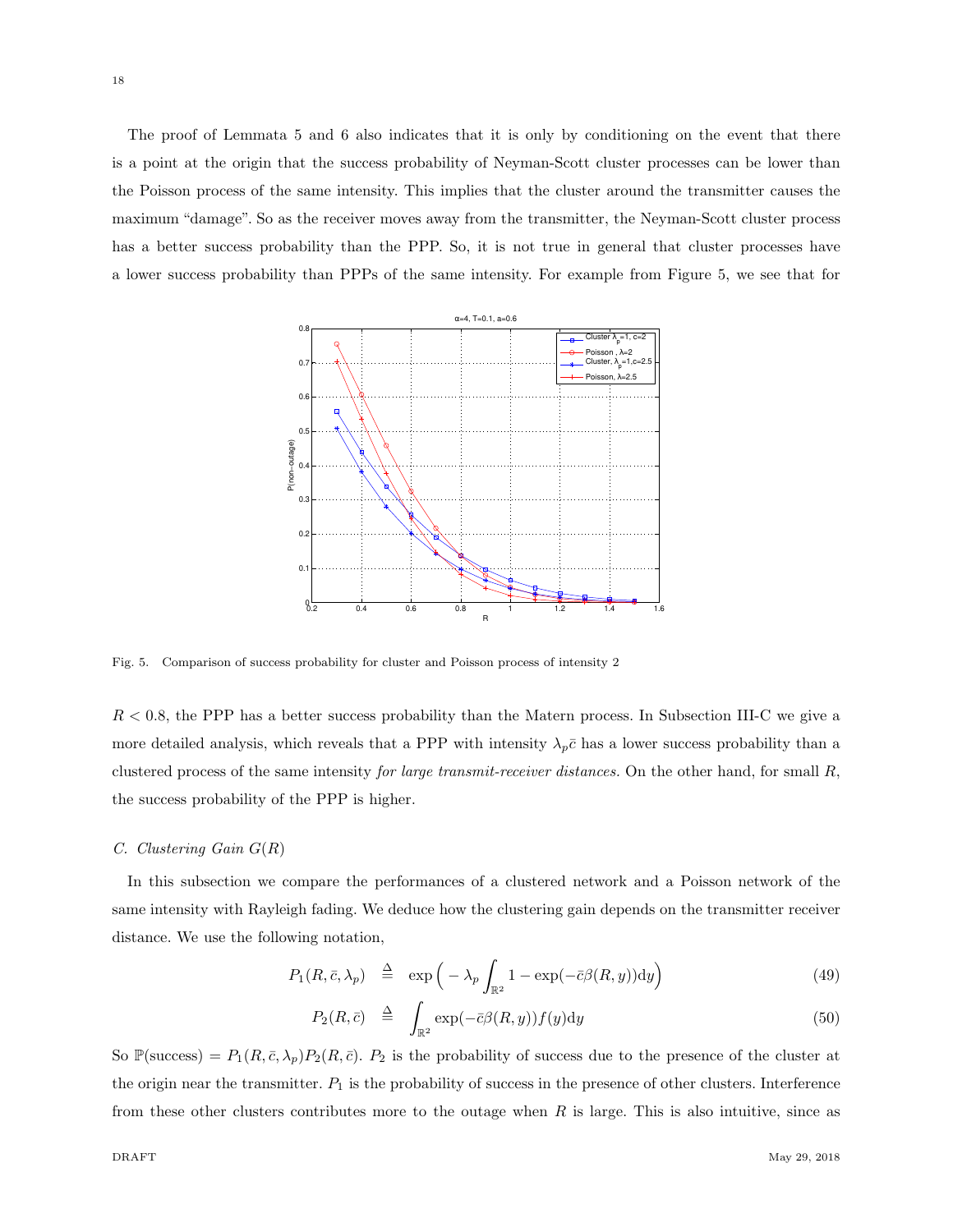the receiver moves away from the transmitting cluster, the interference from the other clusters starts to dominate. We define the *clustering gain* G(R) as

$$
G(R) = \frac{P_1(R, \bar{c}, \lambda_p) P_2(R, \bar{c})}{P_p(\lambda_p \bar{c})}
$$

The fluctuation of  $G(R)$  around unity indicates the existence of a crossover point  $R^*$  below which the PPP performs better than clustered process and vice versa. The values of  $G(R)$  at the origin and infinity indicate the gain of scheduling transmitters as clusters instead of being spread uniformly on the plane. So it is beneficial to induce logical clustering of transmitters by MAC if  $G(R) > 1$ .

We first consider  $G(R)$  for large R, *i.e.*,  $\lim_{R\to\infty} G(R)$ . By the dominated convergence theorem and (1), we have

$$
\lim_{R \to \infty} P_2(R, \bar{c}) = \int_{\mathbb{R}^2} \exp\left(-\bar{c} \int_{\mathbb{R}^2} \lim_{R \to \infty} \frac{f(x)}{1 + \frac{g(R)}{Tg(x - y - R)}} dx\right) f(y) dy
$$
\n
$$
= \exp\left(\frac{-\bar{c}}{1 + 1/T}\right) \tag{51}
$$

Also from the derivation of upper bound we have  $P_1(R, \bar{c}, \lambda_p) \le P_p\left(\frac{\lambda}{1+\bar{c}\hat{\beta}}\right)$  . Hence from the definition of  $P_p(x)$  we have,  $\lim_{R\to\infty} P_1(R,\bar{c},\lambda_p) = 0$ . Hence for large R,

$$
P_1(R, \bar{c}, \lambda_p) < P_2(R, \bar{c}) \tag{52}
$$

So for large  $R$ , most of the damage is done by transmitting nodes other than the cluster in which the intended transmitter lies.

*Lemma 7:*

$$
\lim_{R \to \infty} \frac{P_p(\lambda_p \bar{c})}{P_1(R, \bar{c}, \lambda_p)} = 0 \tag{53}
$$

*Proof:* See Appendix D

Hence for large  $R, \frac{P_p(\lambda_p \bar{c})}{P_1(R, \bar{c}, \lambda_p)} \le \exp(\frac{-\bar{c}}{1+1/T})$ . From (51) we have  $P_p(\lambda_p \bar{c}) \le P_1(R, \bar{c}, \lambda_p)P_2(R, \bar{c})$ , for large  $R$ , *i.e.*,  $G(R) > 1$  for large transmit-receive distance. We have  $\lim_{R\to\infty} G(R) = \infty$ . Hence the *Poisson point process with intensity*  $\lambda_p \bar{c}$ , has a lower success probability than the clustered process of the same intensity for *large transmit receiver distances.*

For small R,  $G(R)$  depends on the behavior of the path loss function,  $g(x)$  at  $||x|| = 0$ . We consider the two cases when the channel function is singular at the origin or not.

*1)*  $\lim_{\|x\| \to 0} g(x) = \infty$ *:* In this case we observe that  $G(0) = 1$ . But at small R,  $G(R)$  is less than 1. We have the following lemma.

*Lemma 8:* If  $(f * f)(x) > ||x||$  for *small*  $||x||$  and  $g(x) = ||x||^{-\alpha}$ , then for *small* R,

$$
\mathbb{P}(\text{success}) \le P_p(\lambda_p \bar{c}) \tag{54}
$$

*Proof:* See Appendix E.

Note that  $f(x)$  for Matern and Thomas cluster process have the required property. Hence when  $g(x) = ||x||^{-\alpha}$ , *the PPP with intensity*  $\lambda_p \bar{c}$ , has a higher success probability than the clustered process of the same intensity

Г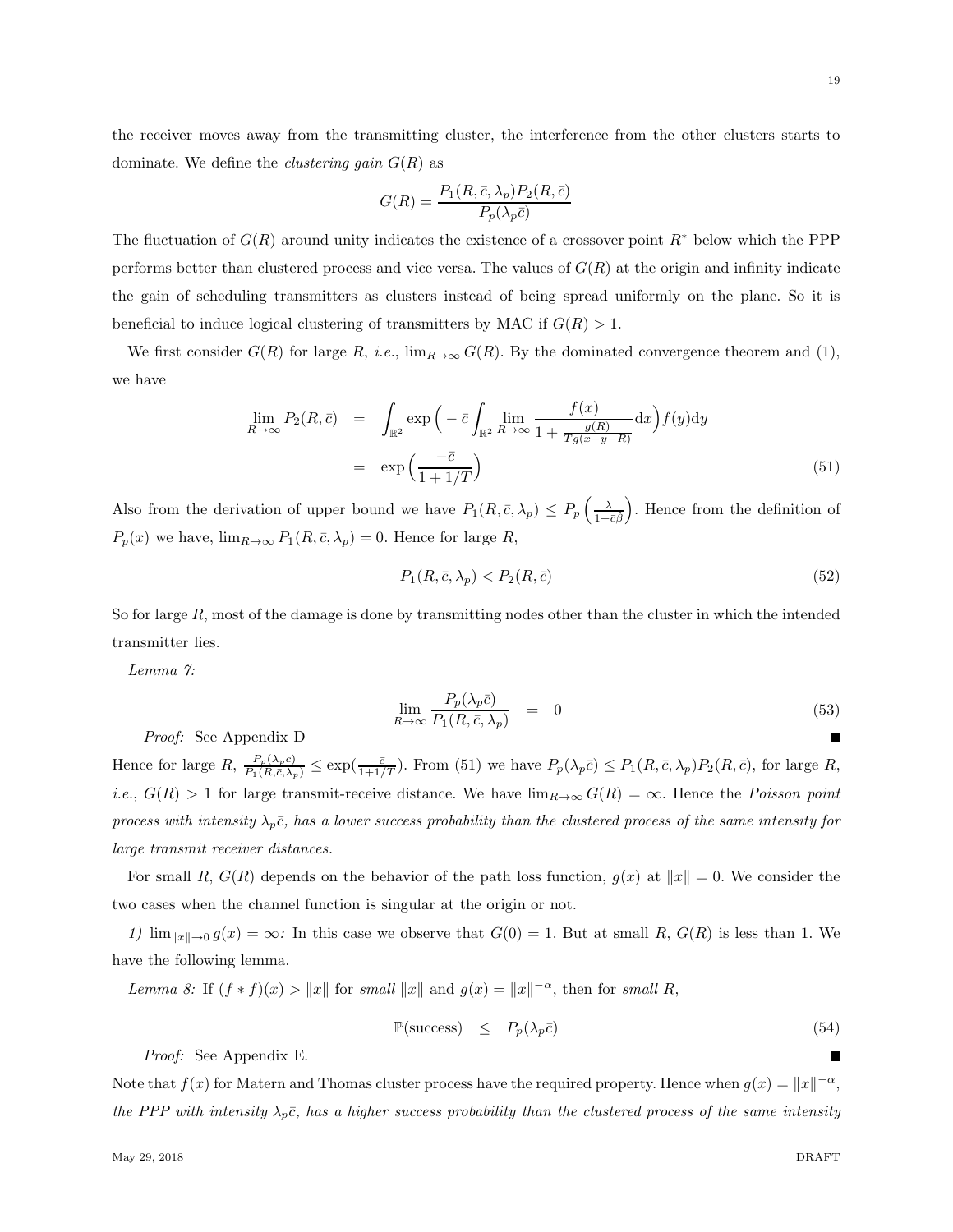20

*for small transmit receiver distance*. Lemma 8 and the fact that  $G(\infty) = \infty$  also indicate the existence of a crossover point R<sup>∗</sup> between the success curves of the PPP and the cluster process. So it is not true in general that the performance of the clustered process is better or worse than that of the Poisson process. This is because, for the same intensity, a clustered process will have clusters of transmitters (where interference is high) and also vacant areas (where there are no transmitters and interference is low), whereas in a Poisson process, the transmitters are uniformly spread.

2)  $\lim_{\|x\| \to 0} g(x) = \hat{g} < \infty$ :  $P_1(R, \bar{c}, \lambda_p)$  can be written as

$$
P_1(R, \bar{c}, \lambda_p) = P_p(\lambda_p \bar{c}) \exp \left( \lambda_p \int_{\mathbb{R}^2} \sum_{n=2}^{\infty} \frac{(-1)^n}{n!} \bar{c}^n \beta(R, y)^n dy \right)
$$
  
>0

Hence  $G(R)$  can also be written as follows

$$
G(R) = P_2(R, \bar{c}) \exp\left(\lambda_p \bar{c} \int_{\mathbb{R}^2} \beta(R, y) \eta(\bar{c}, R, y) dy\right)
$$
(55)

where  $\eta(\bar{c}, R, y) = \nu(\bar{c}\beta(R, y))$ , with  $\nu(x) = (\exp(-x) - (1+x)/x)$ . Observe that  $0 \leq \eta(\bar{c}, R, y) \leq 1, \forall x > 0$ . If the total density of the transmitters is fixed *i.e.*,  $\lambda = \lambda_p \bar{c}$  is constant, how does  $G(R)$  behave with respect to  $\bar{c}$ ? We have the following lemma which characterizes the monotonicity of  $G(R)$  with respect to  $\bar{c}$ .

*Lemma 9:* Given  $\lambda = \lambda_p \bar{c}$  is constant,  $G(R)$  is decreasing with  $\bar{c}$ , *i.e.*,  $\frac{dG(R)}{d\bar{c}} \leq 0$ ,  $\forall \bar{c} > 0$  iff  $\lambda \leq \lambda^*(R, T)$ , where

$$
\lambda^*(R, T) = \frac{2\int_{\mathbb{R}^2} \beta(R, y) f(y) dy}{\int_{\mathbb{R}^2} \beta(R, y)^2 dy}
$$

*Proof:* From (55),

$$
G(R) = P_2(R, \bar{c}) \exp \left[ \lambda_p \bar{c} \int_{\mathbb{R}^2} \beta(R, a) \eta(\bar{c}, R, a) da \right]
$$
  
= 
$$
\int_{\mathbb{R}^2} \exp \left( -\bar{c} \beta(R, y) + \lambda \int_{\mathbb{R}^2} \beta(R, a) \eta(\bar{c}, R, a) da \right) f(y) dy
$$
(56)

We have  $\frac{d\eta(\bar{c}, R, z)}{d\bar{c}}|_{\bar{c}=0} = \beta(R, z)/2$  and  $\frac{d\eta(\bar{c}, R, z)}{d\bar{c}}$  is decreasing in  $\bar{c}$ .

$$
\frac{dG(R)}{d\bar{c}} = \int_{\mathbb{R}^2} \left[ -\beta(R, y) + \lambda \int_{\mathbb{R}^2} \beta(R, a) \frac{d\eta(\bar{c}, R, a)}{d\bar{c}} da \right] \exp\left( -\bar{c}\beta(R, y) + \lambda \int_{\mathbb{R}^2} \beta(R, a)\eta(\bar{c}, R, a) da \right) f(y) dy
$$
  
\n
$$
= \exp[\lambda \int_{\mathbb{R}^2} \beta(R, a)\eta(\bar{c}, R, a) da] \underbrace{\int_{\mathbb{R}^2} \left[ -\beta(R, y) + \lambda \int_{\mathbb{R}^2} \beta(R, z) \frac{d\eta(\bar{c}, R, a)}{d\bar{c}} da \right] \exp\left( -\bar{c}\beta(R, y) \right) f(y) dy}_{T_2(\bar{c})}
$$

Since  $\eta'(\bar{c}, R, z)$  is decreasing in  $\bar{c}$ , we have  $T_2(\bar{c})$  is decreasing in  $\bar{c}$ . So a necessary and sufficient condition for  $\frac{dG(R)}{d\bar{c}} \leq 0 \ \forall \bar{c} > 0$  is  $T_2(0) \leq 0$ . We want

$$
T_2(0) = \int_{\mathbb{R}^2} \left[ -\beta(R, y) + \frac{\lambda}{2} \int_{\mathbb{R}^2} \beta^2(R, z) dz \right] f(y) dy \le 0
$$
  

$$
\Rightarrow \lambda \le \frac{2 \int_{\mathbb{R}^2} \beta(R, y) f(y) dy}{\int_{\mathbb{R}^2} \beta^2(R, z) dz}
$$
(57)

Remarks: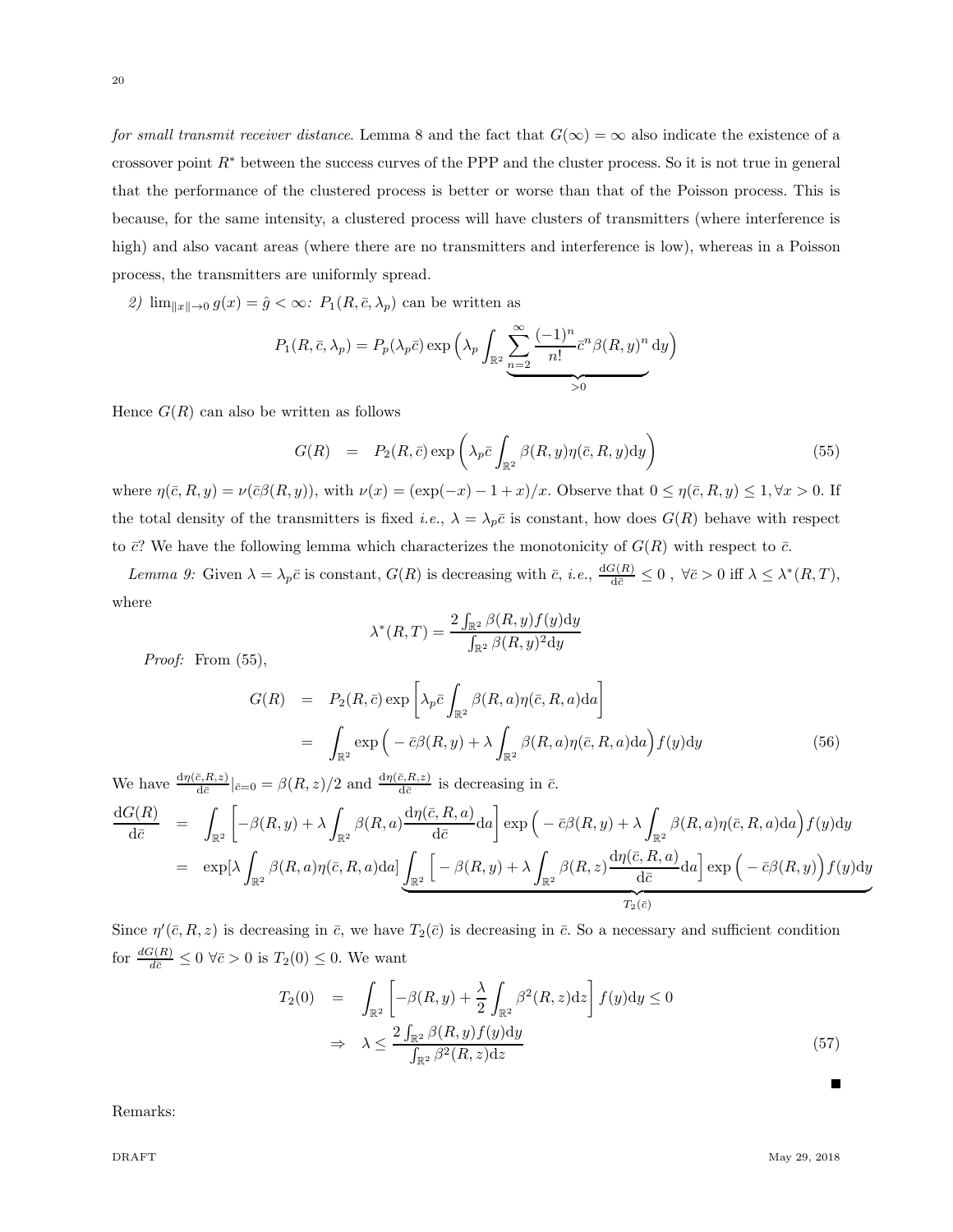- 1) Since  $\beta(0, y) \neq 0$ , we have that,  $G(0)$  is increasing with  $\lambda_p$  (like  $\exp(\lambda_p)$ ), and hence will be greater than 1 at some  $\lambda_p$  for a fixed  $\bar{c}$ .
- 2) We have  $\lim_{\bar{c}\to 0} G(R) = 1$  and specifically  $G(0) = 1$  at  $\bar{c} = 0$ .
- 3) From Lemma 9 and Remark 2 we can deduce  $G(R) < 1$ ,  $\forall \bar{c} > 0$  if  $\lambda < \lambda^*(R, T)$  *i.e.*, the gain  $G(R)$ decreases from 1 with increasing  $\bar{c}$  if the total intensity of transmitters is less than  $\lambda^*(R,T)$ .
- 4) Since  $G(R)$  is continuous with respect to R,  $G(R)$  is close to  $G(0)$  for small R.
- 5) From Figure 7, we observe that  $G(R)$  increases monotonically with R.

In Figure 6,  $\lambda^*(0,T)$  is plotted against T. We provide some heuristics as to when logical clustering does not perform better than a uniform distribution of points:

- The exact value of R at which  $G(R)$  crosses 1 is difficult to find analytically due to the highly nonlinear nature of  $G(R)$ . If such a crossover point exists (depends on the path-loss model) we will denote it by  $R^*$ .
- If  $g(x) = ||x||^{-\alpha}$ , it is better to induce logical clustering by the MAC scheme if the link distance is larger than R<sup>∗</sup> . Otherwise it is better to schedule the transmissions so that they are scattered uniformly on the plane.
- If  $g(0) < \infty$  and for a constant intensity  $\lambda_p \bar{c}$ , it is always beneficial to induce clustering for long-hop transmissions. When R is small the answer depends on the total intensity  $\lambda_p \bar{c}$ . If  $\lambda_p \bar{c} < \lambda^*(0,T)$  then  $G(0) < 1$  by observation 3, and hence  $G(R) < 1$  for *small* R by observation 4. Also when  $\lambda_p \bar{c} < \lambda^*(0, T)$ , it is better to reduce logical clustering by decreasing  $\bar{c}$  and increasing  $\lambda_p$ , since  $G(0)$  is a decreasing function of  $\bar{c}$ . From Figure 6 we observe that  $\lambda^*(0, 0.5) \approx 1.26$  when  $g(x) = (1 + ||x||^4)^{-1}$  and  $\sigma = 0.25$ . In Figure 7,  $G(R)$  is plotted for  $\lambda_p \bar{c} = 0.75, 9$  for the same values of  $\sigma$ ,  $\alpha$  and the same channel function as of Figure 6. When  $\lambda_p \bar{c} = 9 > \lambda^*(0, 0.5)$ , we observe that the gain curve  $G(R)$  is approximately 10 at the origin and increases. When  $\lambda_p \bar{c} = 0.75 \langle \lambda^*(0, 0.5), G(R) \rangle$  starts around 0.25 and crosses 1 at  $R \approx 1.2$ . We also observe that  $G(R)$ , for the non-singular  $g(x)$ , seem to increase monotonically. We also observe that the gain function for  $g(x) = ||x||^{-\alpha}$  decreases from 1 initially and then increases to infinity.
- For DS-CDMA, the value of T is smaller by a factor equal to the spreading gain. From Figure 6, we observe that the threshold  $\lambda^*(0,T)$  for clustering to be beneficial at small distances increases with decreasing T. Hence for a constant intensity of transmissions  $\lambda_p \bar{c}$ , the benefit of clustering decreases with increasing spreading gain for small link distances. So for DS-CDMA (for a large spreading gain) it is better to make the transmissions uniform on the plane for smaller link distances and cluster the transmitters for long-range communication.
- For FH-CDMA, the total number of transmissions  $\lambda_p \bar{c}$  is reduced by the spreading gain while T remains constant (see Figure 6). Hence  $\lambda_p \bar{c} < \lambda^*(0,T)$  for small distances and one can draw similar conclusions as that of DS-CDMA. The relative gain between FH-CDMA and DS-CDMA with clustering is more difficult to characterize analytically.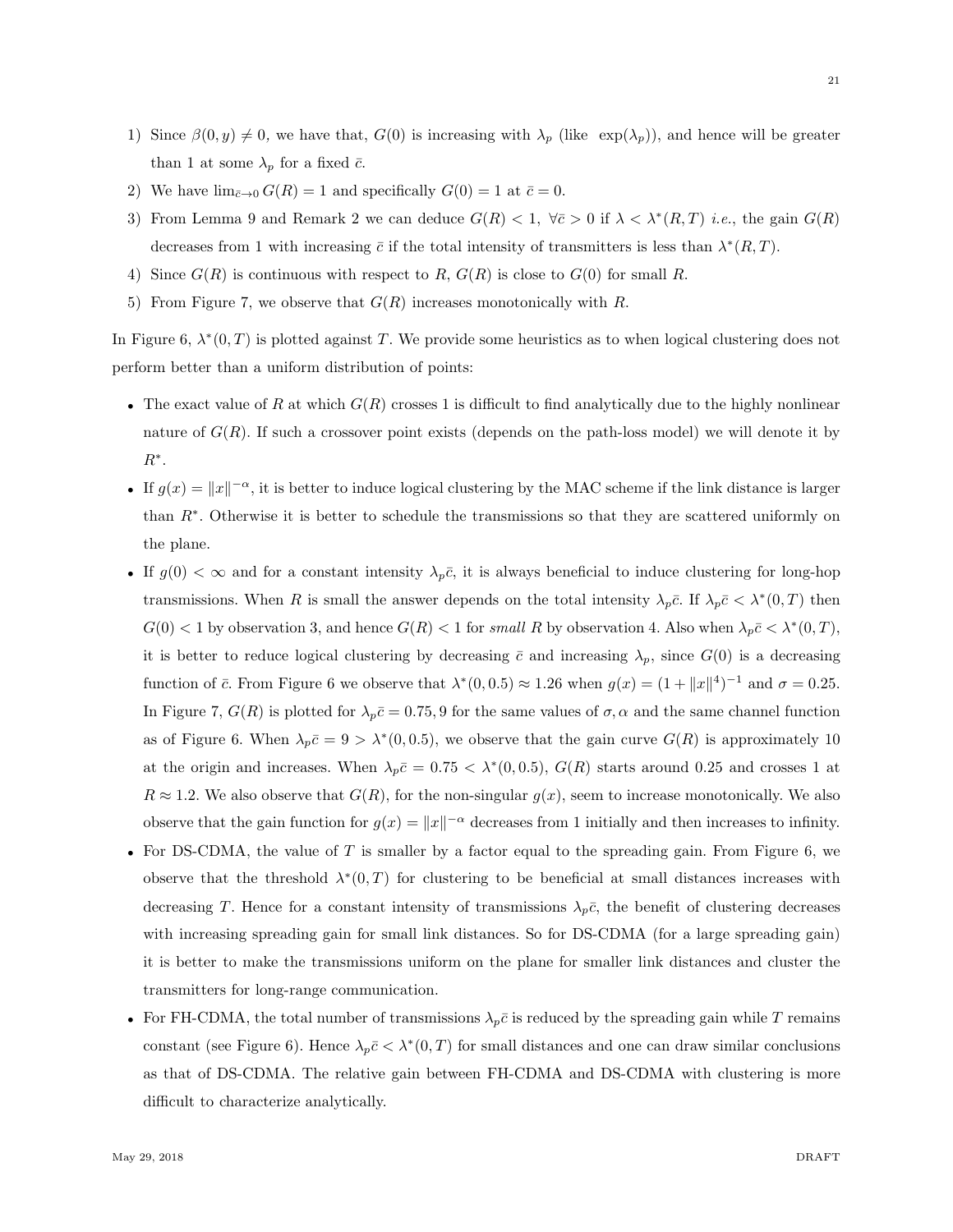

Fig. 6.  $\lambda^*(0,T)$  versus T for  $g(x) = (1 + ||x||^4)^{-1}$ ,  $\sigma = 0.25$ . The region below the curve consists of all the pairs of  $(T, \lambda = \lambda_p \bar{c})$ such that  $G(0) < 1$ . "Normal operating point" denotes a pair  $(T, \lambda)$  that lies above the curve  $(T, \lambda^*(0, T))$ . Suppose we use FH-CDMA, the total intensity decreases by a factor of spreading gain and hence we move vertically downwards into the  $G(0) < 1$ region. If DS-CDMA is used, the threshold T decreases by a factor of spreading gain and hence we move horizontally towards the left into the  $G(0) < 1$  region.

#### IV. Transmission Capacity of Clustered Transmitters

It is important to understand the performance of ad hoc wireless networks. Transmission capacity was introduced in [12], [14], [15] and is defined as the product of the maximum density of successful transmissions and their data rate, given an outage constraint. More formally, if the intensity of the contending transmitters is  $\lambda$  with an outage threshold T and a bit rate b bits per second per hertz, then the transmission capacity at a fixed distance  $R$  is given by

$$
C(\epsilon, T) = b(1 - \epsilon) \sup_{\lambda} \{ \lambda : P(\lambda, T) \ge 1 - \epsilon \}
$$
\n(58)

where  $P(\lambda, T)$  denotes the success probability of a given transmitter receiver pair. More discussion about the transmission capacity and its relation to other metrics like transport capacity is provided in [15]. Note that the results proved in [12], [14], [15] are for Poisson arrangement of transmitters.

In this section we evaluate the transmission capacity when the transmitters are arranged as a Poisson clustered process. We prove that for small values of  $\epsilon$ , the transmission capacity of the clustered process coincides with that of the Poisson arrangement of nodes. We also show that care should be taken in defining transmission capacity for general distribution of nodes. For notational convenience we shall assume  $b = 1$ . For the clustered process,  $P(\lambda, T)$  denotes the success probability of the cluster process with intensity  $\lambda = \lambda_p \bar{c}$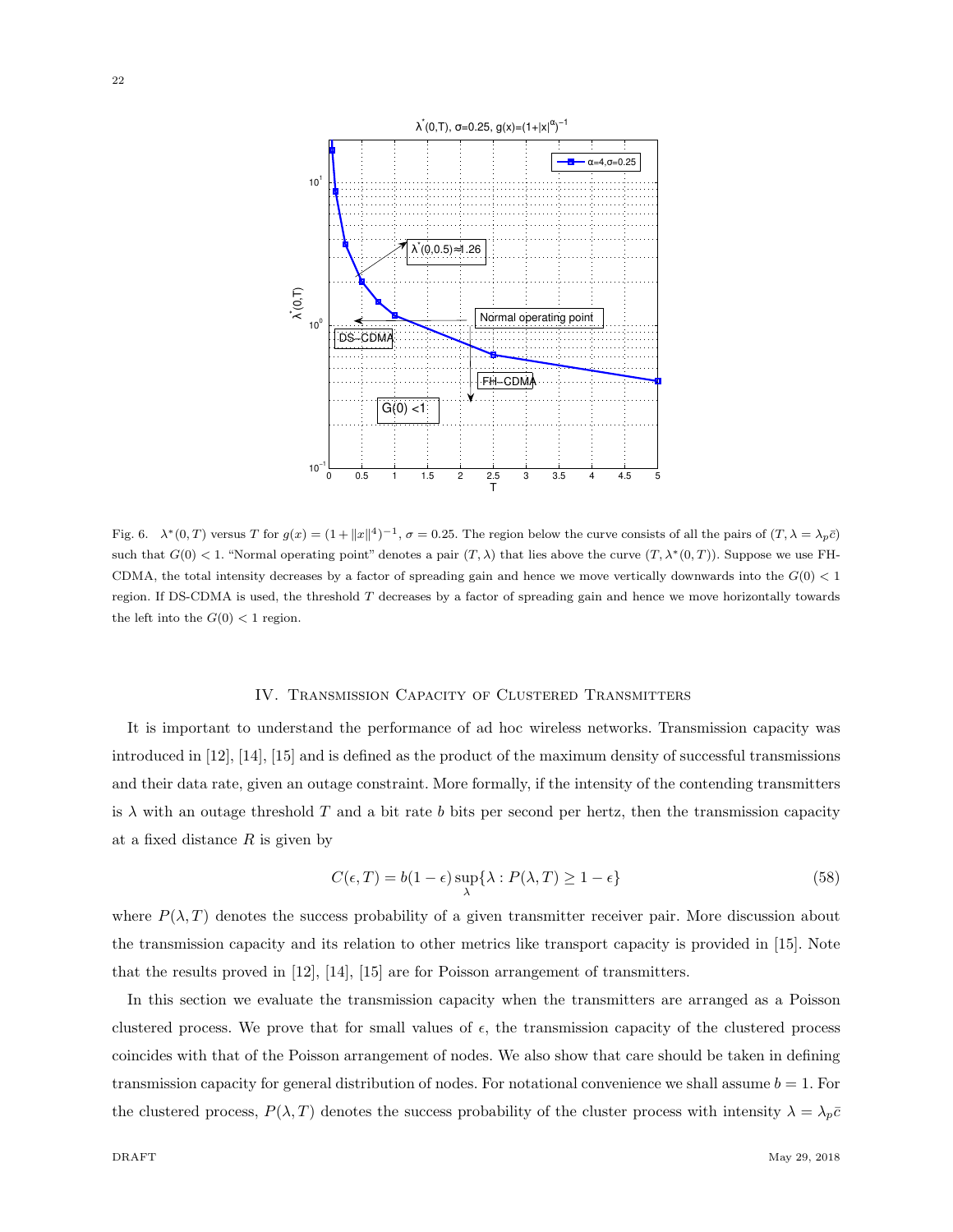

Fig. 7.  $G(R)$  versus  $R, \alpha = 4, \sigma = 0.25$ . Observe that the gain curves  $\#2$  and  $\#3$ , which correspond to the singular channel, start at 1 decrease and then increase above unity. For the gain curve  $#4$ , the total intensity of transmitters is  $3 * 0.25 = 0.75$ which is less than the threshold  $\lambda^*(0,0.5) \approx 1.26$ . Hence the gain curve for this case starts below unity at  $R = 0$  and then increases. For the gain curve  $#1$  the total intensity is  $9 > 1.26$ . By chance, in the present case the gain curve  $#1$  starts around 10 and increases.

and threshold T. Let  $P_l(\lambda, T)$ ,  $P_u(\lambda, T)$  denote lower and upper bounds of the success probability  $P(\lambda, T)$ and the corresponding sets  $A_l$ ,  $A_u$  defined by  $A_\chi := \{\lambda : P_\chi(\lambda, T) \geq 1 - \epsilon\}$  for  $\chi \in \{l, u\}$ . We then have  $A_l \subset A \subset A_u$  which implies

$$
\sup A_l \le \sup A \le \sup A_u. \tag{59}
$$

Let  $C_l(\epsilon, T) = \sup A_l$  and  $C_u(\epsilon, T) = \sup A_u$  denote lower and upper bounds to the transmission capacity.

For a PPP we have from (43),  $P_p(\lambda, T) = \exp(-\lambda \beta_I)$  ( $\beta_I$  does not depend on  $\lambda$ ). Hence the transmission capacity of a PPP denoted by  $C_p(\epsilon, T)$  is given by

$$
C_p(\epsilon, T) = \frac{1 - \epsilon}{\beta_I} \ln\left(\frac{1}{1 - \epsilon}\right)
$$
  

$$
\approx \frac{\epsilon(1 - \epsilon)}{\beta_I}, \epsilon \ll 1
$$
 (60)

For Neyman-Scott cluster processes, the intensity  $\lambda = \lambda_p \bar{c}$ . We first to try to consider both  $\lambda_p$  and  $\bar{c}$  as optimization parameters for the transmission capacity, i.e.

$$
C(\epsilon, T) := (1 - \epsilon) \sup \{ \lambda_p \bar{c} : \lambda_p > 0, \bar{c} > 0, \text{outage-constraint} \}
$$
 (61)

without individually constraining the parent node density or the average number of nodes per cluster.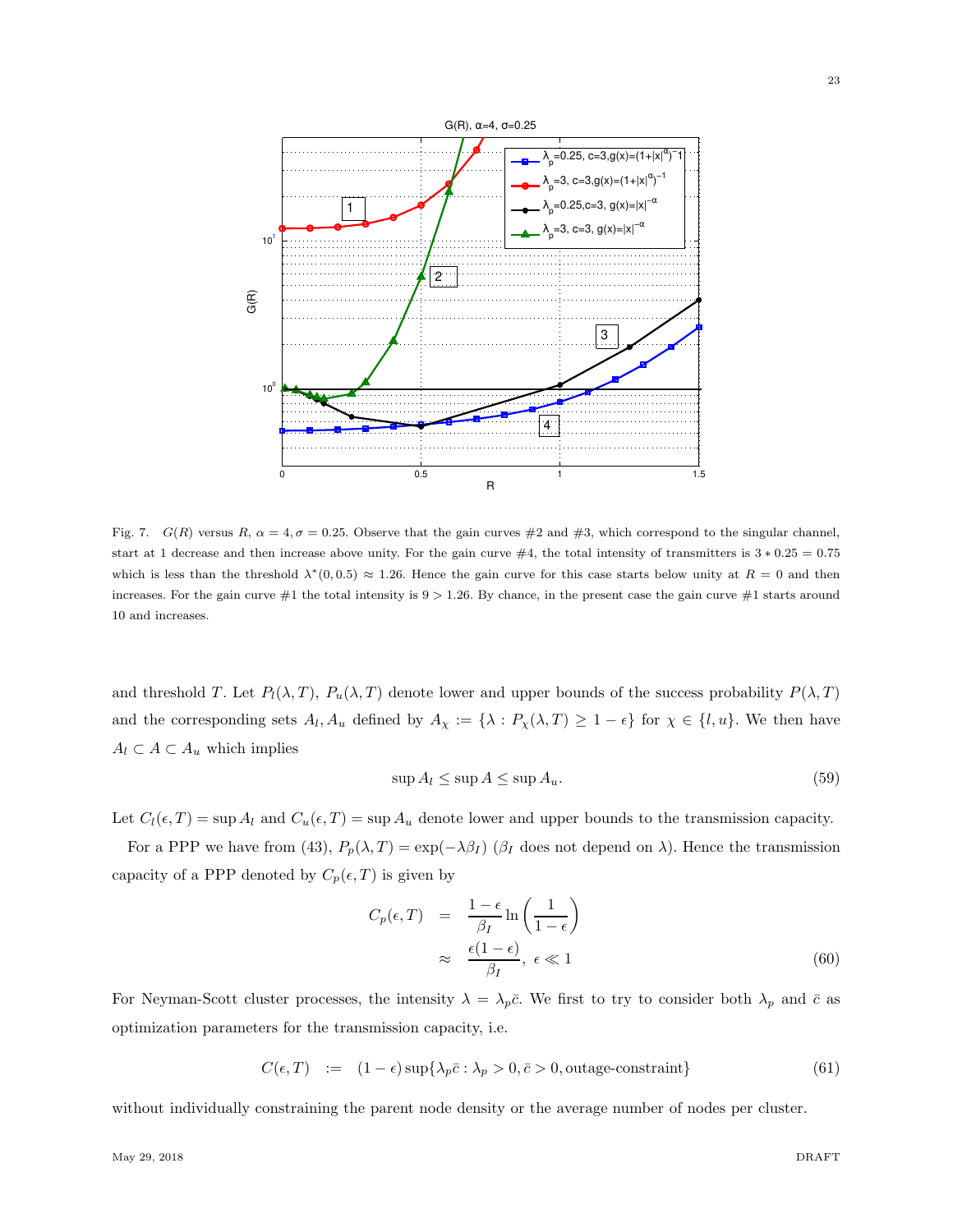*Lemma 10:* The transmission capacity of Poisson clustered processes is lower bounded by the transmission capacity of the PPP,

$$
C(\epsilon, T) \ge C_l(\epsilon, T) = C_p(\epsilon, T)
$$
\n(62)

*Proof:* From Lemma 5, we have  $P_l(\lambda, T) = P_p(\lambda_p \bar{c}) P_p(\bar{c} \hat{f}^*)$ . So to get a lower bound, from (59) we have to find

$$
\sup \left\{ \lambda_p \bar{c} : \lambda_p \bar{c} + \bar{c} \hat{f}^* \right\} \leq \frac{1}{\beta_I} \ln \left( \frac{1}{1 - \epsilon} \right) = \frac{C_p(\epsilon, T)}{1 - \epsilon} \right\} \tag{63}
$$

This maximum value of  $\lambda_p \bar{c}$  is attained when,  $\lambda_p \to \infty$ , while  $\bar{c} \to 0$ , such that  $\bar{c} \lambda_p = C_p(\epsilon, T) (1 - \epsilon)^{-1}$ . So we have  $C_l(\epsilon, T) = C_p(\epsilon, T)$ .

Also observe that  $\lambda_p \to \infty$  and  $\bar{c} \to 0$ . This corresponds to the scenario in which the clustered process degenerated to a PPP. We also have the following upper bound.

*Lemma 11:* Let  $\rho(T) = k/\hat{\beta}$  with  $k = \int \beta(R, y) f(y) dy$ . For  $\epsilon < 1 - e^{-\rho(T)}$ , we have

$$
C(\epsilon, T) \leq C_u(\epsilon, T) = C_p(\epsilon, T) \tag{64}
$$

*Proof:* See Appendix F.

*Theorem 2:* For  $\epsilon \leq 1 - e^{-\rho(T)}$  we have  $C(\epsilon, T) = C_p(\epsilon, T)$ .

*Proof:* Follows from the Lemmata 10 and 11.

From the above two proofs, when  $\epsilon$  is small, the transmission capacity is equal to the Poisson process of same intensity. This capacity is achieved when  $\lambda_p \to \infty$  and  $\bar{c} \to 0$ . This is the scenario in which the cluster process becomes a PPP. This is due to the definition of the transmission capacity as  $C(\epsilon, T) := \sup\{\lambda_p \bar{c} :$  $\lambda_p > 0, \bar{c} > 0$ , outage-constraint} where we have two variables to optimize over.

Instead we may fix  $\lambda_p$  as constant and find the transmission capacity with respect to  $\bar{c}$ . So we define constrained transmission capacity as

$$
C^*(\epsilon, T) := \lambda_p (1 - \epsilon) \sup \{ \bar{c} : \bar{c} > 0, \text{outage-constraint} \}
$$
 (65)

We have the following bounds for  $C^*(\epsilon,T)$ 

*Theorem 3:*

$$
\frac{\lambda_p C_p(\epsilon, T)}{\lambda_p + \hat{f}^*} \le C^*(\epsilon, T) \le \frac{\lambda_p C_p(\epsilon, T)}{\max\left\{0, \lambda_p - \frac{\hat{\beta}}{\beta_I} \ln\left(\frac{1}{1-\epsilon}\right)\right\}}\n\tag{66}
$$

*Proof:* From the lower bound on  $\mathbb{P}(\text{success})$ , we have to find

$$
\sup \left\{ \bar{c} : \lambda_p \bar{c} + \bar{c} \hat{f}^* \le \frac{1}{\beta_I} \ln \left( \frac{1}{1 - \epsilon} \right) = \frac{C_p(\epsilon, T)}{1 - \epsilon} \right\} \tag{67}
$$

So we have  $C_l^*(\epsilon, T) = C_p(\epsilon, T) / (\hat{f}^* + \lambda_p).$ 

From the upper bound on  $P$ (success), we have to find

$$
\sup \left\{ \bar{c} : \frac{\lambda_p \bar{c}}{1 + \bar{c}\hat{\beta}} \leq \frac{1}{\beta_I} \ln \left( \frac{1}{1 - \epsilon} \right) = \frac{C_p(\epsilon, T)}{1 - \epsilon} \right\}
$$
(68)

П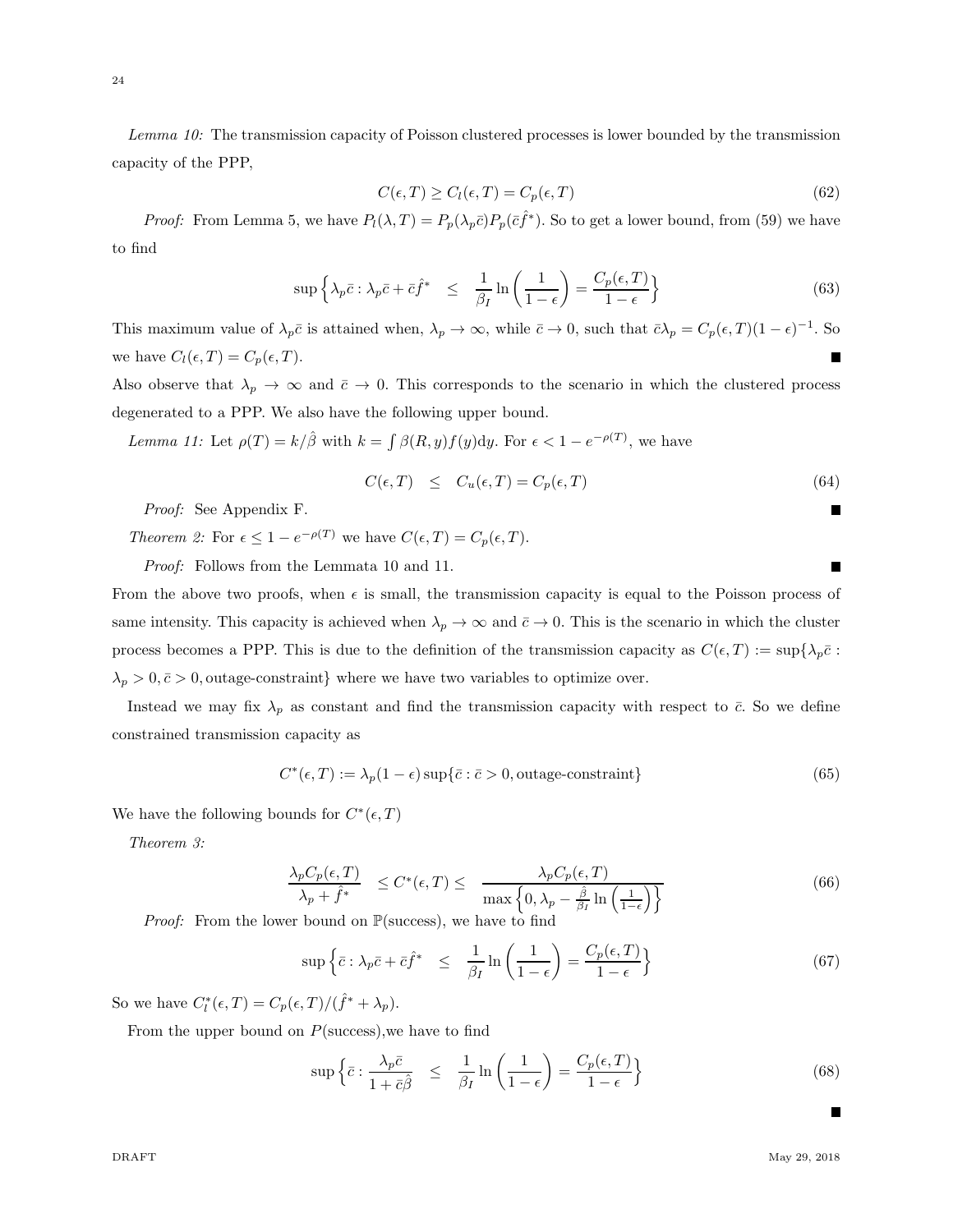

Fig. 8. Upper and lower bounds of  $C^*(\epsilon, T)$  versus  $\alpha$ ,  $g(x) = ||x||^{-\alpha}$ ,  $T = 1$ ,  $\sigma = 0.25$ ,  $\epsilon = 0.1$ ,  $\lambda_p = 1$ 

One can also derive an order approximation to the constrained transmission capacity when  $\epsilon$  is very small. We have the following order approximation to transmission capacity.

*Proposition 1:* When  $\lambda_p$  is fixed, the constrained transmission capacity is given by

$$
C^*(\epsilon, T) = (1 - \epsilon) \left( \frac{\epsilon \lambda_p}{\lambda_p \beta_I + k} + o(\epsilon) \right)
$$
\n(69)

when  $\epsilon \to 0$ .

*Proof:* Let  $\gamma(\bar{c})$  denote the outage probability, *i.e.*,

$$
\gamma(\bar{c}) = 1 - \exp\left\{-\lambda_p \int_{\mathbb{R}^2} 1 - \exp[-\bar{c}\beta(R, y)] \mathrm{d}y\right\} \int_{\mathbb{R}^2} \exp(-\bar{c}\beta(R, y)) f(y) \mathrm{d}y \tag{70}
$$

We have  $d\gamma(\bar{c})/d\bar{c} > 0$ , which implies  $\gamma(\bar{c})$  is increasing and invertible and hence  $C^*(\epsilon,T) = \lambda_p(1-\epsilon)\gamma^{-1}(\epsilon)$ . We approximate  $\gamma^{-1}(\epsilon)$  for small  $\epsilon$  by the Lagrange inversion theorem. Observe that  $\gamma(\bar{c})$  is a smooth function of  $\bar{c}$  and all derivatives exist. Expanding  $\gamma^{-1}(\epsilon)$  around  $\epsilon = 0$  by the Lagrange inversion theorem and using  $\gamma(0) = 0$  yields

$$
\gamma^{-1}(\epsilon) = \sum_{n=1}^{\infty} \frac{d^{n-1}}{d\bar{c}^{n-1}} \left(\frac{\bar{c}}{\gamma(\bar{c})}\right)^n \left|_{\bar{c}=0} \frac{\epsilon^n}{n!} \right|
$$
  

$$
= \frac{\bar{c}\epsilon}{\gamma(\bar{c})} \left|_{\bar{c}=0} + o(\epsilon) \right|
$$
  

$$
\stackrel{(a)}{=} \frac{\epsilon}{\lambda_p \beta_I + k} + o(\epsilon)
$$
 (71)

where  $(a)$  follows by applying de L'Hôpital's rule.

We have the following observations

1) The constrained transmission capacity increases (slowly) with  $\lambda_p$ .

25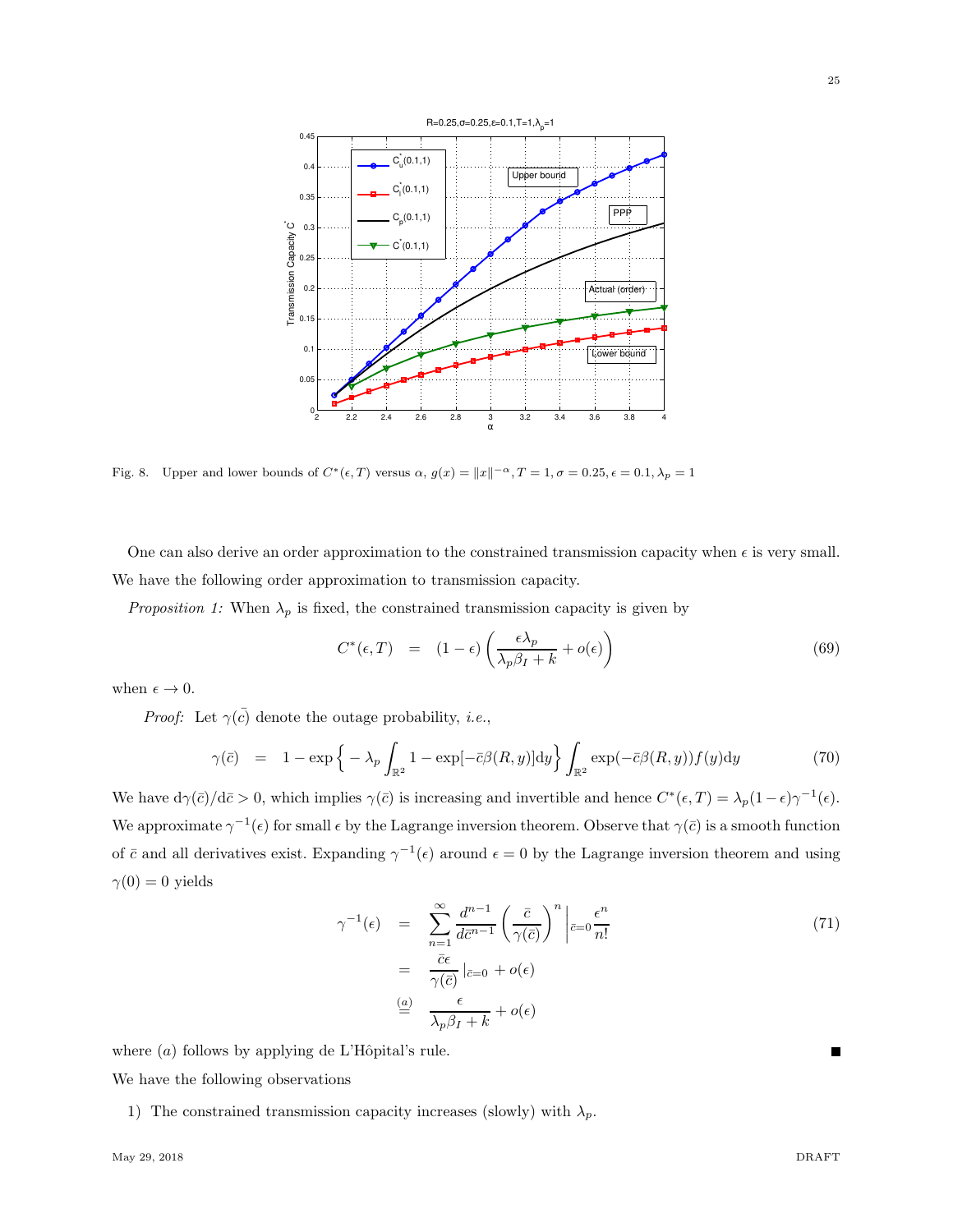- 2) We also observe that the constrained transmission capacity for the cluster process is always less than that of a Poisson network (see Figure 8) and approaches  $C_p(\epsilon, T)$  as  $\lambda_p \to \infty$ .
- 3) When FH-CDMA with intra-cluster frequency hopping is utilized, we have the cluster intensity  $\bar{c}$ reduced by a factor M (spreading gain). One can easily obtain the constrained transmission capacity of this system to be

$$
C_{FH}^{*}(\epsilon, T) = (1 - \epsilon) \left( \frac{\epsilon \lambda_p M}{\lambda_p \beta_I + k} + o(\epsilon) \right)
$$

When DS-CDMA is used, the constrained transmission capacity is  $C_{DS}^*(\epsilon,T) = C^*(\epsilon,T/M)$ . When the transmitters are spread as a Poisson point process, we have from [28], [29]

$$
\ln\left(\frac{C_{FH}(\epsilon,T)}{C_{DS}(\epsilon,T)}\right) = (1 - 2/\alpha)\ln(M).
$$

In Figure 9, we plot  $\ln(C_{FH}^*(\epsilon, T)/C_{DS}^*(\epsilon, T))/\ln(M)$  with respect to spreading gain M, when the path loss function is  $g(x) = ||x||^{-\alpha}$  and  $\epsilon = 0.01$ . From the figure, we observe a similar  $M^{1-2/\alpha}$  gain, even in the case of clustered transmitters.



Fig. 9.  $\ln(C_{FH}^*(\epsilon, T)/C_{DS}^*(\epsilon, T))/\ln(M)$  versus M for  $\epsilon = 0.01, \lambda_p = 1$ 

#### V. CONCLUSIONS

Previous work characterizing interference, outage, and transmission capacity in large random networks exclusively focused on the homogeneous Poisson point process as the underlying node distribution. In this paper, we extend these results to clustered processes. Clustering may be geographical, *i.e.*, given by the spatial distribution of the nodes, or it may be induced logically by the MAC scheme. We use tools from stochastic geometry and Palm probabilities to obtain the conditional Laplace transform of the interference. Upper and lower bounds are obtained for the CCDF of the interference, for any stationary distribution of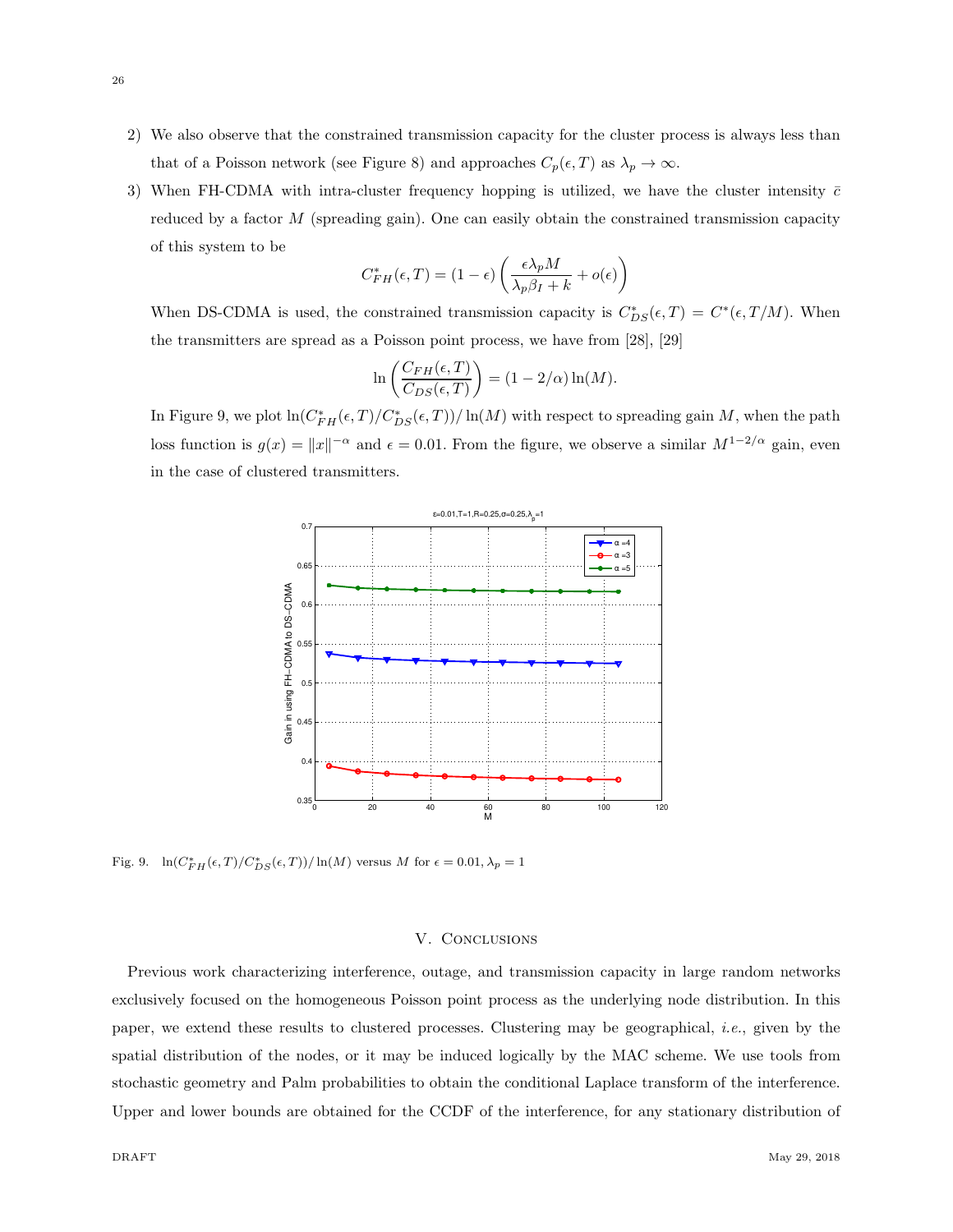nodes and fading. We have shown that the distribution of interference depends heavily on the path-loss model considered. In particular, the existence of a singularity in the model greatly affects the results. This conditional Laplace transform is then used to obtain the probability of success in a clustered network with Rayleigh fading. We show clustering the transmitters is always beneficial for large link distances, while the clustering gain at smaller link distances depends on the path-loss model. The transmission capacity of clustered networks is equal to the one for homogeneous networks. However, care must be taken when defining this capacity since clustered processes have two parameters to optimize over. We also show that the transmission capacity of clustered network is equal to the Poisson distribution of nodes. We anticipate that the analytical techniques used in this work will be useful for other problems as well. In particular the conditional generating functionals are likely to find wide applicability.

# **ACKNOWLEDGMENTS**

The support of the NSF (grants CNS 04-47869, CCF 05-15012, and DMS 505624) and the DARPA/IT-MANET program (grant W911NF-07-1-0028) is gratefully acknowledged.

#### **REFERENCES**

- [1] E. S. Sousa and J. A. Silvester, "Optimum transmission ranges in a direct-sequence spread spectrum multihop packet radio network," *IEEE Journal on Selected Areas in Communications*, pp. 762–771, 1990.
- [2] R. Mathar and J. Mattfeldt, "On the distribution of cumulated interference power in Rayleigh fading channels," *Wireless Networks*, vol. 1, no. 1, pp. 31–36, 1995.
- [3] M. Westcott, "On the existence of a generalized shot-noise process," *Studies in Probability and Statistics. Papers in Honour of Edwin JG Pitman, North-Holland, Amsterdam*, p. 7388, 1976.
- [4] S. Rice, "Mathematical analysis of random noise," *Selected Papers on Noise and Stochastic Processes*, pp. 133–294, 1954.
- [5] J. Rice, "On Generalized Shot Noise," *Advances in Applied Probability*, vol. 9, no. 3, pp. 553–565, 1977.
- [6] L. Heinrich and V. Schmidt, "Normal Convergence of Multidimensional Shot Noise and Rates of This Convergence," *Advances in Applied Probability*, vol. 17, no. 4, pp. 709–730, 1985.
- [7] J. Ilow and D. Hatzinakos, "Analytic alpha-stable noise modeling in a Poisson field of interferers or scatterers," *Signal Processing, IEEE Transactions*, vol. 46, no. 6, pp. 1601–1611, 1998.
- [8] M. Shao and C. Nikias, "Signal processing with fractional lower order moments: stable processes and their applications," *Proceedings of the IEEE*, vol. 81, no. 7, pp. 986–1010, 1993.
- [9] F. Baccelli, B. Blaszczyszyn, and P. Muhlethaler, "An ALOHA protocol for multihop mobile wireless networks," *IEEE Transactions on Information Theory*, no. 2, Feb 2006.
- [10] J. Venkataraman and M. Haenggi, "Optimizing the throughput in random wireless ad hoc networks,"in *42st Annual Allerton Conference on Communication, Control, and Computing*, Monticello, IL, Oct. 2004.
- [11] J. Venkataraman, M. Haenggi, and O. Collins, "Shot noise models for the dual problems of cooperative coverage and outage in random networks," in *44st Annual Allerton Conference on Communication, Control, and Computing*, Monticello, IL, Sept. 2006.
- [12] S. Weber and J. G. Andrews, "A stochastic geometry approach to wideband ad hoc networks with channel variations," in *Proceedings of the Second Workshop on Spatial Stochastic Models for Wireless Networks (SPASWIN)*, Boston, MA, April 2006.
- [13] M. Haenggi, "Outage and throughput bounds for stochastic wireless networks," *Information Theory, 2005. ISIT 2005. Proceedings. International Symposium on*, pp. 2070–2074, 2005.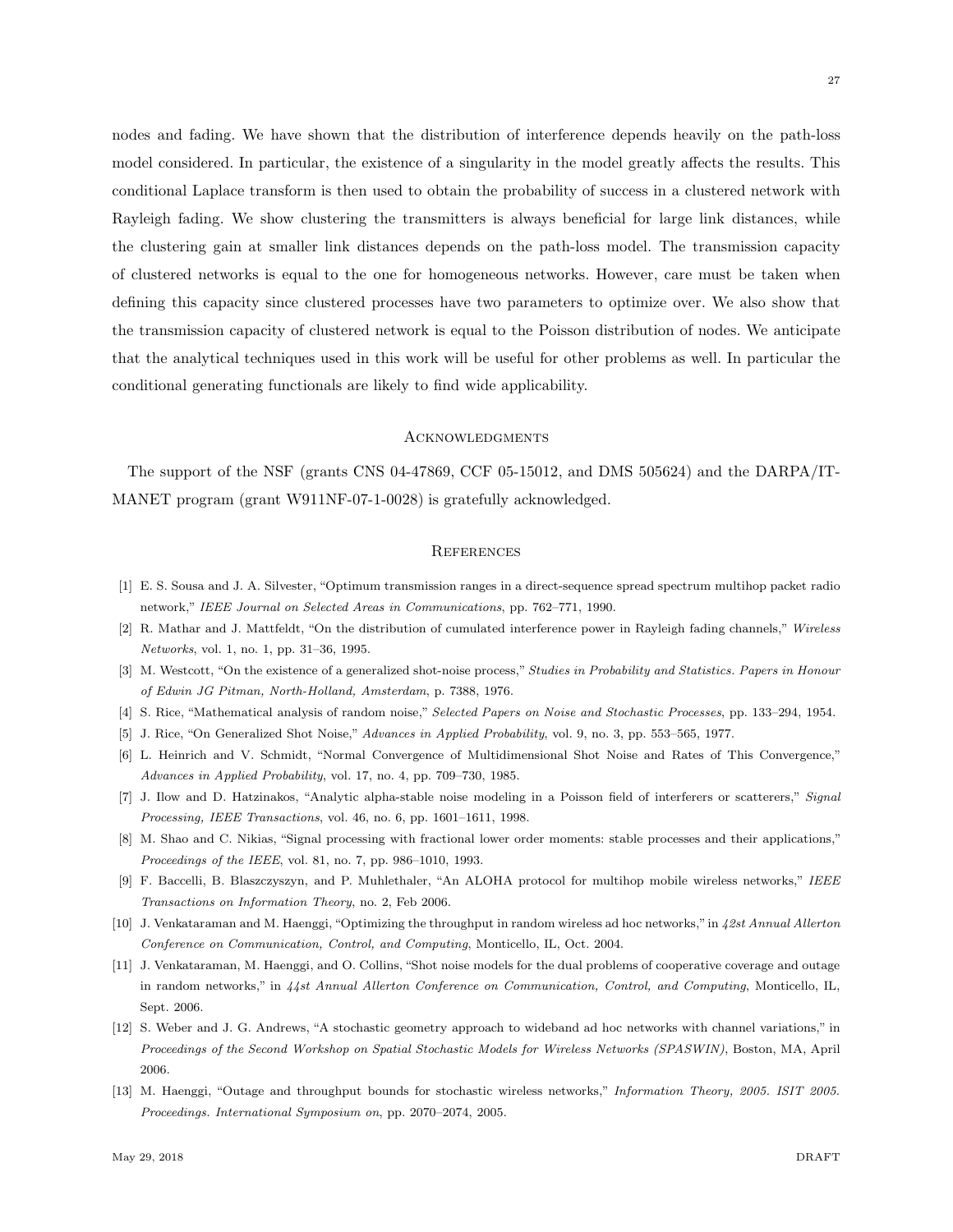- [14] S. Weber, X. Yang, J. Andrews, and G. de Veciana, "Transmission capacity of wireless ad hoc networks with outage constraints," *Information Theory, IEEE Transactions on*, vol. 51, no. 12, pp. 4091–4102, 2005.
- [15] S. Weber and J. G. Andrews, "Bounds on the SIR distribution for a class of channel models in ad hoc networks," in *Proceedings of the 49th Annual IEEE Globecom Conference*, San Francisco, CA, November 2006.
- [16] D. Stoyan, W. S. Kendall, and J. Mecke, *Stochastic Geometry and its Applications*, 2nd ed., ser. Wiley series in probability and mathematical statistics. New York: Wiley, 1995.
- [17] O. Kallenberg, *Random Measures*. Akademie-Verlag, Berlin, 1983.
- [18] D. J. Daley and D. Vere-Jones, *An Introduction to the Theory of Point Processes*, 2nd ed. New York: Springer, 1998.
- [19] D. R. Cox and V. Isham, *Point Processes*. London and New York: Chapman and Hall, 1980.
- [20] L. Heinrich, "Asymptotic behaviour of an emperical nearest-neighbour distance function for stationary poisson cluster processes," *Math. Nachr.*, vol. 136, pp. 131–148, 1988.
- [21] M. Baudin, "Likelihood and Nearest-Neighbor Distance Properties of Multidimensional Poisson Cluster Processes," *Journal of Applied Probability*, vol. 18, no. 4, pp. 879–888, 1981.
- [22] K. H. Hanisch, "Reduction of the n-th moment measures and the special case of the third moment measure of stationary and isotropic planar point process," *Mathematische Operationsforschung and Statistik Series Statistics*, vol. 14, pp. 421–435, 1983.
- [23] M. Westcott, "The probability generating functional," *Journal of Australian Mathematical Society*, vol. 14, pp. 448–466, 1972.
- [24] S. Lowen and M. Teich, "Power-law shot noise," *Information Theory, IEEE Transactions on*, vol. 36, no. 6, pp. 1302–1318, 1990.
- [25] G. Samorodnitsky, "Tail behavior of shot noise processes." [Online]. Available: http://citeseer.ist.psu.edu/603758.html
- [26] H. Inaltekin and S. Wicker, "The behavior of unbounded path-loss models and the effect of singularity on computed network interference." *Fourth Annual IEEE Communications Society Conference on Sensor, Mesh and Ad Hoc Communications and Networks SECON 2007*, June 2007.
- [27] G. B. Folland, *Real Analysis, Modern Techniques and Their Applications*, 2nd ed. Wiley, 1999.
- [28] J. Andrews, S. Weber, and M. Haenggi, "Ad hoc networks: To spread or not to spread," *To appear: IEEE Communications Magazine*, 2007.
- [29] S. Weber, J. Andrews, X. Yang, and G. de Veciana, "Transmission capacity of wireless ad hoc networks with successive interference cancellation," *IEEE Transactions on Information Theory, under revision, submitted in*, 2005.

#### **APPENDIX**

*A. Proof of Lemma 3:*

*Proof:* We first evaluate the asymptotic behavior of 
$$
\mathcal{G}\left(F_h\left(\frac{y}{g(-z)}\right)\right)
$$
. Let  $v(x) = F_h\left(\frac{y}{g(x-z)}\right)$ . We have

$$
M\left(\int_{\mathbb{R}^2} v(x+u)f(u)du\right) = \exp\left(-\bar{c}\int_{\mathbb{R}^2} \left[1 - F_h\left(\frac{y}{g(x+u-z)}\right)\right]f(u)du\right)
$$
  

$$
\stackrel{(a)}{\sim} 1 - \bar{c}\int_{\mathbb{R}^2} \left[1 - F_h\left(\frac{y}{g(x+u-z)}\right)\right]f(u)du
$$
 (72)

where (a) follows from the fact that  $\exp(-x) = 1 - x + \mathcal{O}(x^2)$  for x close to 0 and  $(1 - F_h) \to 0$  for large y. By a similar expansion of exp, (72) and the dominated convergence theorem, we have

$$
\exp\left(-\lambda_p \int_{\mathbb{R}^2} 1 - M(\int_{\mathbb{R}^2} v(x+u) f(u) \mathrm{d}u) \mathrm{d}x\right)
$$
  
\n
$$
\sim 1 - \lambda_p \bar{c} \int_{\mathbb{R}^2} \int_{\mathbb{R}^2} \left[1 - F_h\left(\frac{y}{g(x+u-z)}\right) \right] f(u) \mathrm{d}u \mathrm{d}x
$$
  
\n
$$
= 1 - y^{-2/\alpha} \lambda_p \bar{c} \int_{\mathbb{R}^2} \left[1 - F_h(\|x\|^{\alpha}) \right] \mathrm{d}x \tag{73}
$$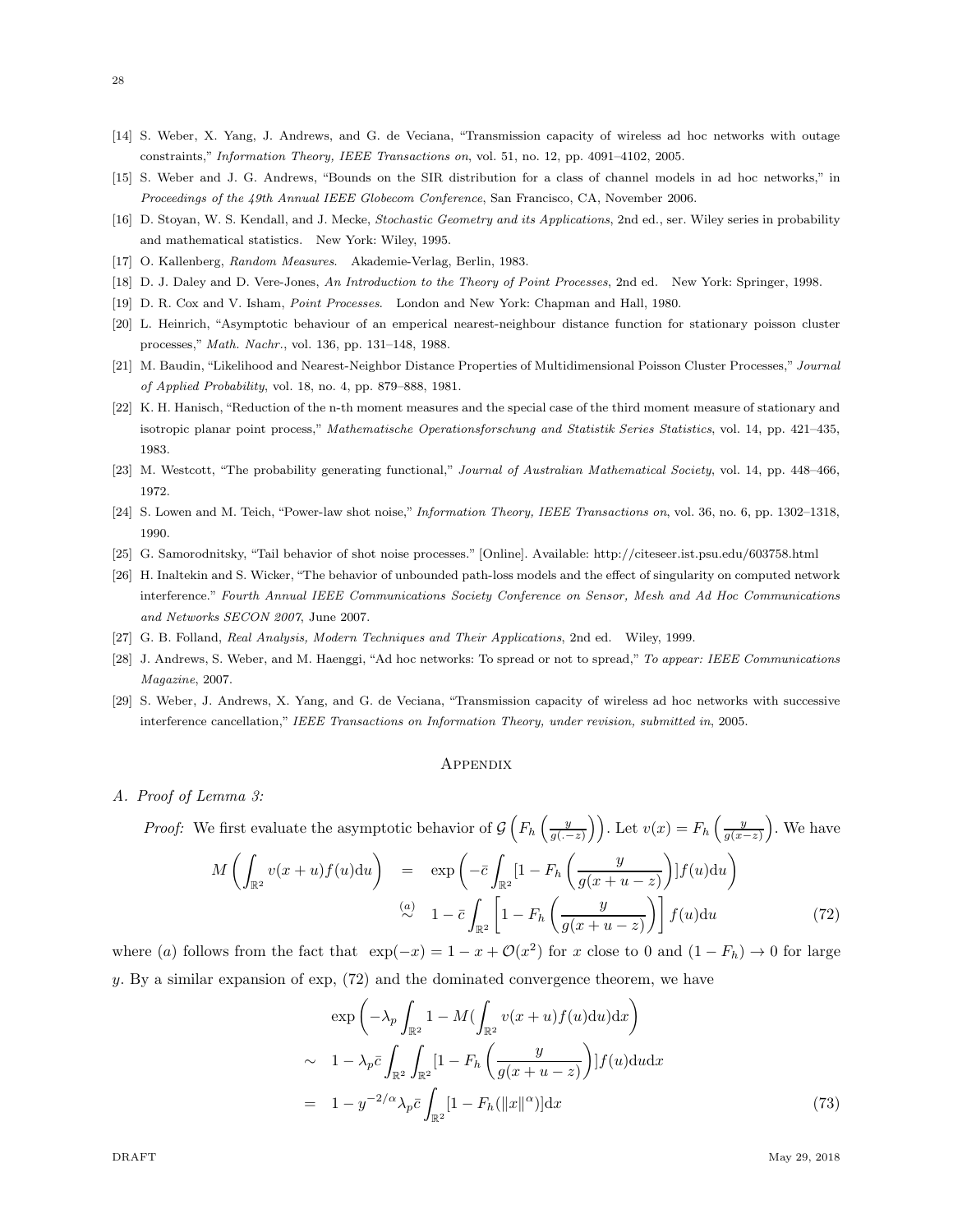By change of variables and using  $\lim_{y\to\infty} [1 - F_h(y)]y^{2/\alpha} = 0$  [27, p.198], we have

$$
\int_{\mathbb{R}^2} [1 - F_h(||x||^{\alpha})] dx = \pi \int_0^{\infty} \nu^{2/\alpha} dF_h(\nu)
$$

We similarly have

$$
\int_{\mathbb{R}^2} M \left( \int_{\mathbb{R}^2} v(x+u) f(u) \mathrm{d}u \right) f(x) \mathrm{d}x
$$
\n
$$
\sim 1 - \bar{c} \int_{\mathbb{R}^2} \left( 1 - \int_{\mathbb{R}^2} F_h \left( \frac{y}{g(x+u-z)} \right) f(u) \mathrm{d}u \right) f(x) \mathrm{d}x
$$
\n
$$
= 1 - \bar{c} \int_{\mathbb{R}^2} \int_{\mathbb{R}^2} \left[ 1 - F_h \left( y ||x+u-z||^{\alpha} \right) \right] f(u) f(x) \mathrm{d}u \mathrm{d}x
$$
\n
$$
= 1 - \bar{c} \int_{\mathbb{R}^2} \left[ 1 - F_h \left( y ||x||^{\alpha} \right) \right] (f * f)(x+z) \mathrm{d}x
$$
\n
$$
= 1 - \bar{c} y^{-2/\alpha} \int_{\mathbb{R}^2} \left[ 1 - F_h \left( ||x||^{\alpha} \right) \right] (f * f) \left( \frac{x}{y^{1/\alpha}} + z \right) \mathrm{d}x
$$
\n
$$
\stackrel{(a)}{\sim} 1 - \bar{c} (f * f)(z) y^{-2/\alpha} \int_{\mathbb{R}^2} \left[ 1 - F_h \left( ||x||^{\alpha} \right) \right] \mathrm{d}x \tag{74}
$$

where (a) follows from the Lebesgue dominated convergence theorem ( $f * f$  is a very nice function since f is a PDF). So we have  $\mathcal{G}\left(F_h\left(\frac{y}{g(-z)}\right)\right) \sim \theta_1 y^{-2/\alpha}$ . For a Neyman-Scott cluster process, the second order product density is given by [16, p.158],

$$
\rho^{(2)}(r) = \lambda^2 + \frac{\lambda \mu(r)}{\pi \bar{c}} \sum_{n=2}^{\infty} p_n n(n-1)
$$

where  $p_n$  is the distribution of the number of points in the representative cluster.  $\mu(r)/\pi$  denotes the density of the distribution function for the distance between two independent random points which were scattered using the distribution  $f(x)$  of the representative cluster. When the number of points inside each cluster is Poisson distributed with mean  $\bar{c}$ , we have  $\sum_{n=2}^{\infty} p_n n(n-1) = \bar{c}^2$ . We also have  $\mu(x)/\pi = (f * f)(x)$ Estimating  $\varphi(y)$  we have

$$
\varphi(y) = \frac{1}{y\lambda} \int_{\mathbb{R}^2} g(x-z) \rho^{(2)}(x) \int_0^{y/g(x-z)} \nu \, dF_h(\nu) \, dx
$$

$$
= \frac{\lambda}{y} \int_{\mathbb{R}^2} ||x||^{-\alpha} \int_0^{y||x||^{\alpha}} \nu \, dF_h(\nu) \, d\nu
$$

$$
+ \frac{\bar{c}}{y\pi} \int_{\mathbb{R}^2} g(x-z) \mu(x) \int_0^{y/g(x-z)} \nu \, dF_h(\nu) \, dx
$$
(75)

By change of variables, we have

$$
T_1 = \frac{2\pi\lambda y^{-2/\alpha}}{\alpha - 2} \int_0^\infty \nu^{2/\alpha} dF_h(\nu) \tag{76}
$$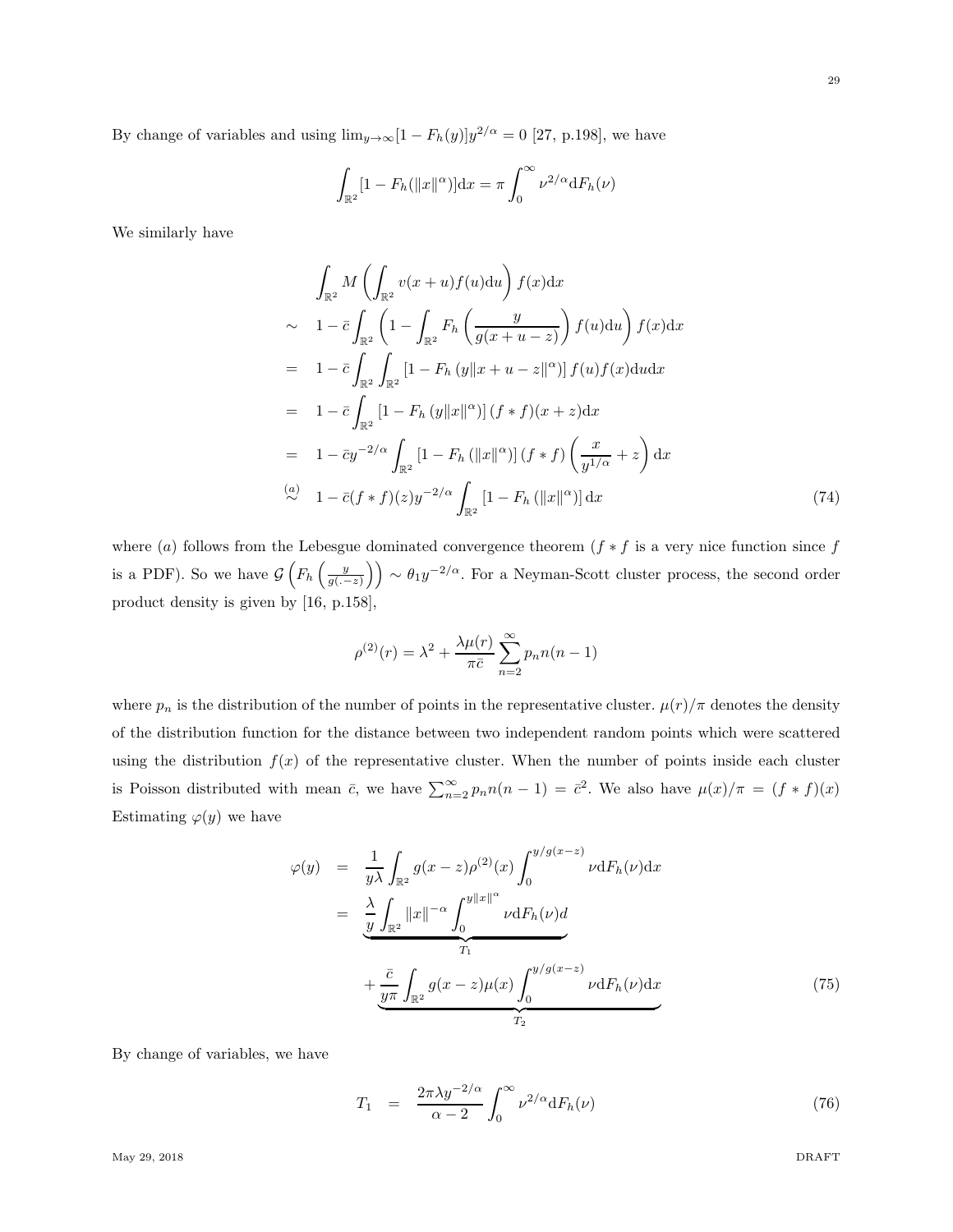30

For the term  $T_2$ ,

$$
T_2 = \frac{\bar{c}}{y\pi} \int_0^\infty \nu \mathrm{d}F_h(\nu) \int_{\mathbb{R}^2} ||x - z||^{-\alpha} 1_{||x - z||^{\alpha} > vy^{-1}} \mu(x) \mathrm{d}x
$$
  
\n
$$
= \frac{\bar{c}}{\pi y^{2/\alpha}} \int_0^\infty \nu \mathrm{d}F_h(\nu) \int_{\mathbb{R}^2} ||x||^{-\alpha} 1_{||x||^{\alpha} > v} \mu\left(\frac{x}{y^{1/\alpha}} + z\right) \mathrm{d}x
$$
  
\n
$$
\sim \frac{\mu(z)\bar{c}}{\pi y^{2/\alpha}} \int_0^\infty \nu \mathrm{d}F_h(\nu) \int_{\mathbb{R}^2} ||x||^{-\alpha} 1_{||x||^{\alpha} > v} \mathrm{d}x
$$
  
\n
$$
= \frac{y^{-2/\alpha} 2\mu(z)\bar{c}}{\alpha - 2} \int_0^\infty \nu^{2/\alpha} \mathrm{d}F_h(\nu) \tag{77}
$$

So we have  $\varphi(y) \sim \theta_2 y^{-2/\alpha}$ . Hence from Theorem 1, we have  $\bar{F}_I^l(y) \sim \theta_1 y^{-2/\alpha}$  and  $\bar{F}_I^u(y) \sim (\theta_1 + \theta_2) y^{-2/\alpha}$ . Г

# *B. Outage probability, in Poisson cluster process when the number of cluster points are fixed.*

In this subsection we derive the conditional Laplace transform in a Poisson cluster process, when the number of points in each cluster are fixed to be  $\bar{c} \in \mathbb{N}$  and  $\bar{c} > 0$ . We also assume that each point is independently distributed with density  $f(x)$ . In this case the moment generating function of the number of points in the representative cluster is given by

$$
M(z) = z^{\bar{c}}
$$

Using the same notation as in Section II-B, and from (11) and (13), we have

$$
E_0^! \left( \prod_{x \in \phi} v(x) \right) = \tilde{G}(v) \int_N \prod_{x \in \psi} v(x) \tilde{\Omega}_0^! (d\psi)
$$
  
\n
$$
= \tilde{G}(v) \int_N \prod_{x \in \psi} v(x) \int_{\mathbb{R}^2} \Omega_y^! (d\psi_y) f(y) dy
$$
  
\n
$$
= \tilde{G}(v) \int_{\mathbb{R}^2} \int_N \prod_{x \in \psi} v(x) \Omega_Y^! (d\psi_y) f(y) dy
$$
  
\n
$$
\stackrel{(a)}{=} \tilde{G}(v) \int_{\mathbb{R}^2} \left( \int_{\mathbb{R}^2} v(x - y) f(x) \right)^{\tilde{c}-1} f(y) dy
$$
\n(78)

where  $(a)$  follows from the fact that the points are independently distributed and we are not counting the point at the origin. In this case  $\tilde{G}(v)$  is given by

$$
\tilde{G}(v) = \exp\left\{-\lambda_p \int_{\mathbb{R}^2} 1 - \left(\int_{\mathbb{R}^2} v(x+y)f(y)dy\right)^{\bar{c}} dx\right\}
$$

Hence the success probability (Rayleigh fading) is given by

$$
\mathbb{P}(\text{success}) = \exp\left\{-\lambda_p \int_{\mathbb{R}^2} 1 - \tilde{\beta}(R, y)^{\bar{c}} dy\right\} \int_{\mathbb{R}^2} \tilde{\beta}(R, y)^{\bar{c}-1} f(y) dy \tag{79}
$$

where

$$
\tilde{\beta}(R, y) = \int_{\mathbb{R}^2} \frac{f(x)}{1 + \frac{g(R)}{T}g(x - y - z)} dx
$$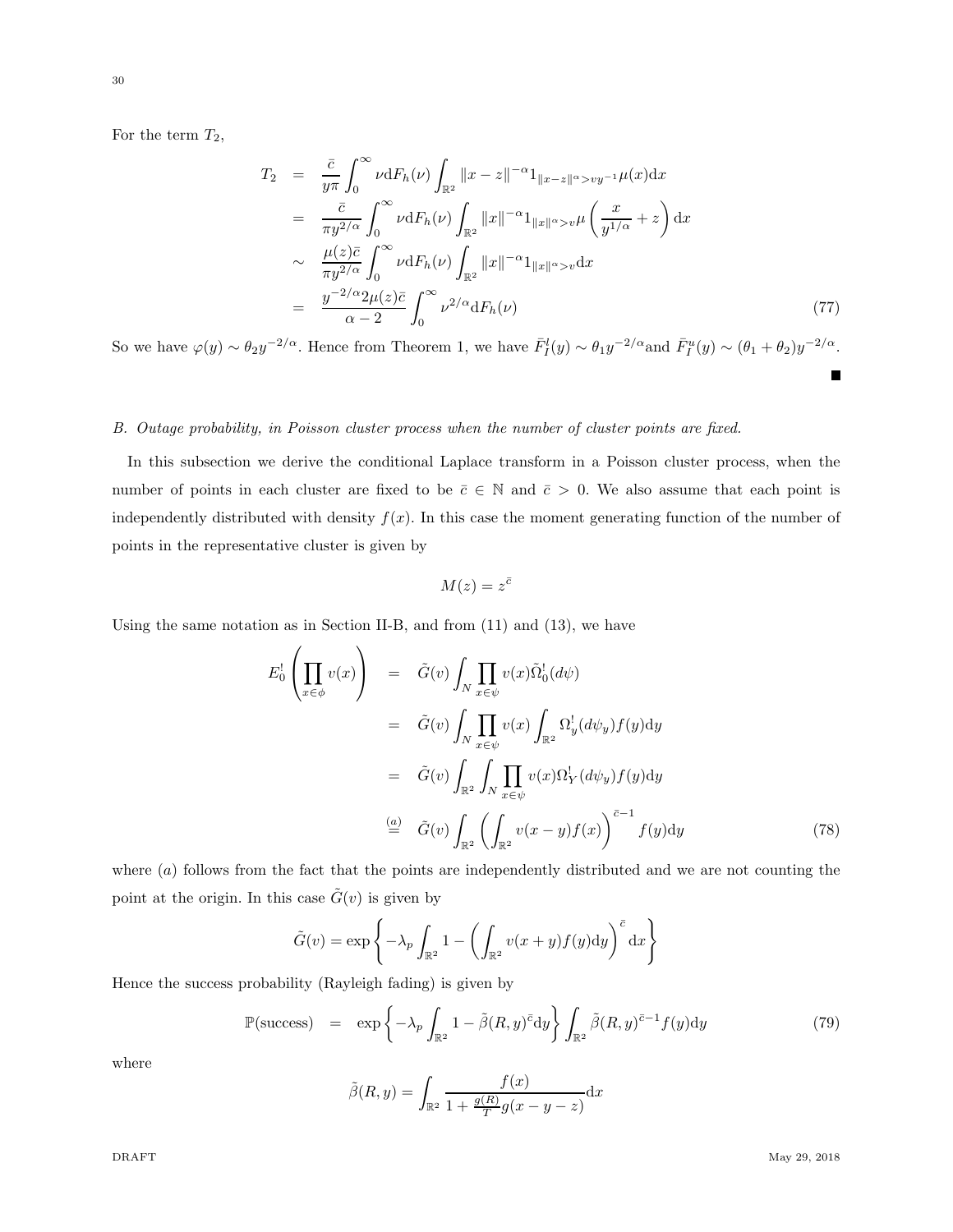# *C. Outage probability of Nakagami-m fading*

Here, we derive the success probability when the fading distribution is Nakagami-m distributed. We also assume  $m \in \mathbb{N}$  and  $W = 0$ . The PDF of the power fading coefficient  $y = h_x$  is given by

$$
p(y) = \frac{1}{\Gamma(m)} \left(\frac{m}{\Omega}\right)^m y^{m-1} e^{-my/\Omega}
$$

From (35), we have

$$
\mathbb{P}(\text{success}) = \mathbb{P}\left(\frac{hg(z)}{W + I_{\phi\setminus\{0\}}(z)} \ge T\right)
$$

$$
\mathbb{P}(\text{success}) = 1 - \left(\frac{T}{g(z)}\right)^m \int_0^\infty \frac{1}{\Gamma(m)} \left(\frac{m}{\Omega}\right)^m y^{m-1} e^{-\frac{Tm}{\Omega g(z)}y} \mathbb{P}^{10}(I_\phi(z) > y) dy \tag{80}
$$

Using integration by parts we get,

$$
\mathbb{P}(\text{success}) = \frac{1}{\Gamma(m)} \int_0^\infty \Gamma(m, \frac{Tm}{\Omega g(z)}) d\mathbb{P}^{10}(I_\phi(z) \le y)
$$
  
\n
$$
\stackrel{(a)}{=} \frac{(m-1)!}{\Gamma(m)} \sum_{k=0}^{m-1} \frac{1}{k!} \int_0^\infty e^{-\frac{Tm}{\Omega g(z)}} y_k d\mathbb{P}^{10}(I_\phi(z) \le y)
$$
  
\n
$$
\stackrel{(b)}{=} \sum_{k=0}^{m-1} \frac{(-1)^k}{k!} \frac{d^k}{ds^k} \mathcal{L}_{I_\phi(z)}(s)|_{s=Tm/\Omega g(z)}
$$
\n(81)

where (a) follows from the series expansion of incomplete Gamma function when m is an integer and  $(b)$ follows from the properties of the Laplace transform and  $\Gamma(m) = (m-1)!$  when m is an integer. We also have

$$
\mathcal{L}_{h_x}(sg(x-z)) = \frac{1}{(1+\frac{\Omega}{m}sg(x-z))^m}
$$

Hence from Lemma 2, we have

$$
\mathcal{L}_{I_{\phi}(z)}(s) = \exp\left[-\lambda_p \int_{\mathbb{R}^2} 1 - \exp(-\bar{c}\bar{\beta}(s, z, y)) dy\right] \int_{\mathbb{R}^2} \exp(-\bar{c}\bar{\beta}(s, z, y)) f(y) dy \tag{82}
$$

where

$$
\bar{\beta}(s, z, y) = 1 - \int_{\mathbb{R}^2} \frac{1}{(1 + \frac{\Omega}{m} s g(x - y - z))^m} f(x) dx
$$

For integer  $m \ge 1$ , P(success) can be evaluated from (81) and (82). For  $m = 1$ , the probability evaluated from (81) and (82) matches that of Lemma 4.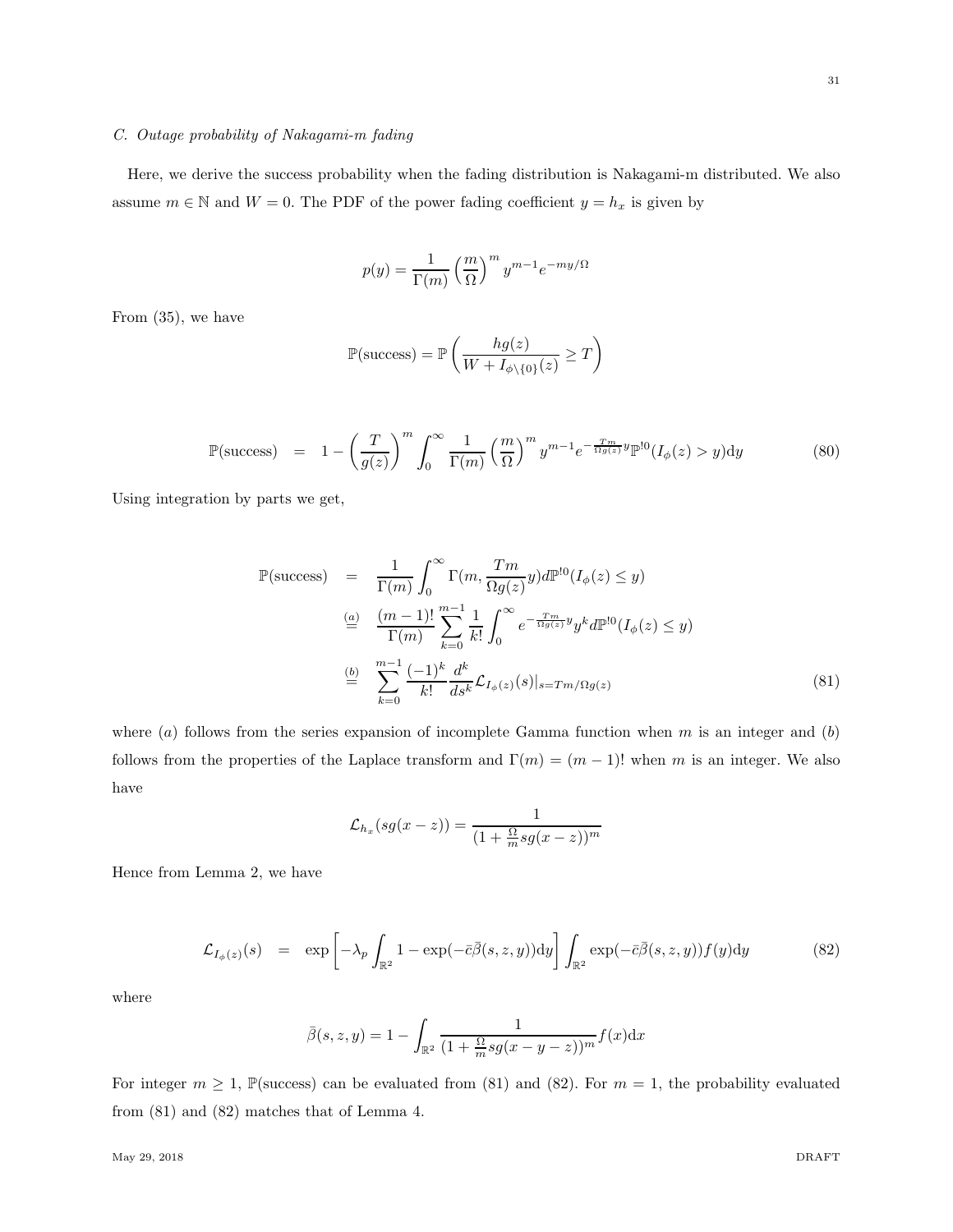# *D. Proof of Lemma 7*

*Proof:*

$$
\frac{P_p(\lambda_p \bar{c})}{P_1(R, \bar{c}, \lambda_p)} = \exp\left[-\lambda_p \bar{c} \int_{\mathbb{R}^2} \beta(R, y) dy + \lambda_p \int_{\mathbb{R}^2} (1 - \exp[-\bar{c}\beta(R, y)]) dy\right]
$$
\n
$$
= \exp\left[-\lambda_p \int_{\mathbb{R}^2} \left\{\frac{\bar{c}\beta(R, y) - 1 + \exp\left[-\bar{c}\beta(R, y)\right]}{\nu(R, y)}\right\} dy\right]
$$
\n(83)

Since  $1 - \exp(-ax) \le ax$ , we have that  $\nu(R, y) > 0$ . We also have from the dominated convergence theorem and  $(1)$ 

$$
\lim_{R \to \infty} \nu(R, y) = \frac{\bar{c}}{1 + T^{-1}} - 1 + \exp\left(-\frac{\bar{c}}{1 + T^{-1}}\right) > 0
$$

which is a constant. So using Fatou's lemma [27] (lim inf  $\int f_n \ge \int (\liminf f_n)$ ,  $f_n > 0$ ), we have

$$
\lim_{R \to \infty} \frac{P_p(\lambda_p \bar{c})}{P_1(R, \bar{c}, \lambda_p)} = \exp[-\lambda_p \lim_{R \to \infty} \int_{\mathbb{R}^2} \nu(R, y) dy]
$$
  
\n
$$
\leq \exp[-\lambda_p \int_{\mathbb{R}^2} \lim_{R \to \infty} \nu(R, y) dy]
$$
  
\n
$$
= \exp[-\lambda_p \infty] = 0
$$
\n(84)

# *E. Proof of Lemma 8*

*Proof:* From (55), the probability of success is

$$
\mathbb{P}(\text{success}) = P_p(\lambda_p \bar{c}) \underbrace{\exp\left[\lambda_p \bar{c} \int_{\mathbb{R}^2} \beta(R, y) \eta(\bar{c}, R, y) \mathrm{d}y\right]}_{T_1} \underbrace{P_2(R, \bar{c})}_{T_2} \tag{85}
$$

where  $\eta(\bar{c}, R, y) = \nu(\bar{c}\beta(R, y))$  and  $\nu(x) = (\exp(-x) - 1 + x)/x$  an increasing function of x. From Young's inequality [27, Sec. 8.7] we have  $\beta(R, y) \le \min\{1, \sup\{f(x)\}R^2T^{2/\alpha}C(\alpha)\}\.$  Hence

$$
\eta(\bar{c}, R, y) \le \nu(\bar{c}\min\{1, \sup\{f(x)\}R^2T^{2/\alpha}C(\alpha)\})
$$

With a slight abuse of notation, let  $\eta(\bar{c}, R) = \nu(\bar{c} \min\{\sup\{f(x)\} R^2 T^{2/\alpha} C(\alpha), 1\})$ . Hence

$$
T_1 \leq \exp[\lambda_p \bar{c} \int_{\mathbb{R}^2} \beta(R, y) \eta(\bar{c}, R) dy]
$$
  
= 
$$
\exp[\lambda_p \bar{c} T^{2/\alpha} R^2 \eta(\bar{c}, R) C(\alpha)]
$$
 (86)

Also observe that  $\eta(\bar{c}, R) \lessapprox R^2$ . So  $T_1 \lessapprox \exp(R^4)$ .

$$
T_2 = \int_{\mathbb{R}^2} 1 - \bar{c}\beta(R, y) + \bar{c}\beta(R, y) \sum_{k=2}^{\infty} \frac{(-1)^n}{n!} (\bar{c}\beta(R, y))^{n-1} f(y) dy
$$
  
\n
$$
\leq \int_{\mathbb{R}^2} [1 - \bar{c}\beta(R, y) + \bar{c}\beta(R, y)\eta(\bar{c}, R)] f(y) dy
$$
  
\n
$$
= 1 - [1 - \eta(\bar{c}, R)] \bar{c} \int_{\mathbb{R}^2} \beta(R, y) f(y) dy
$$
\n(87)

П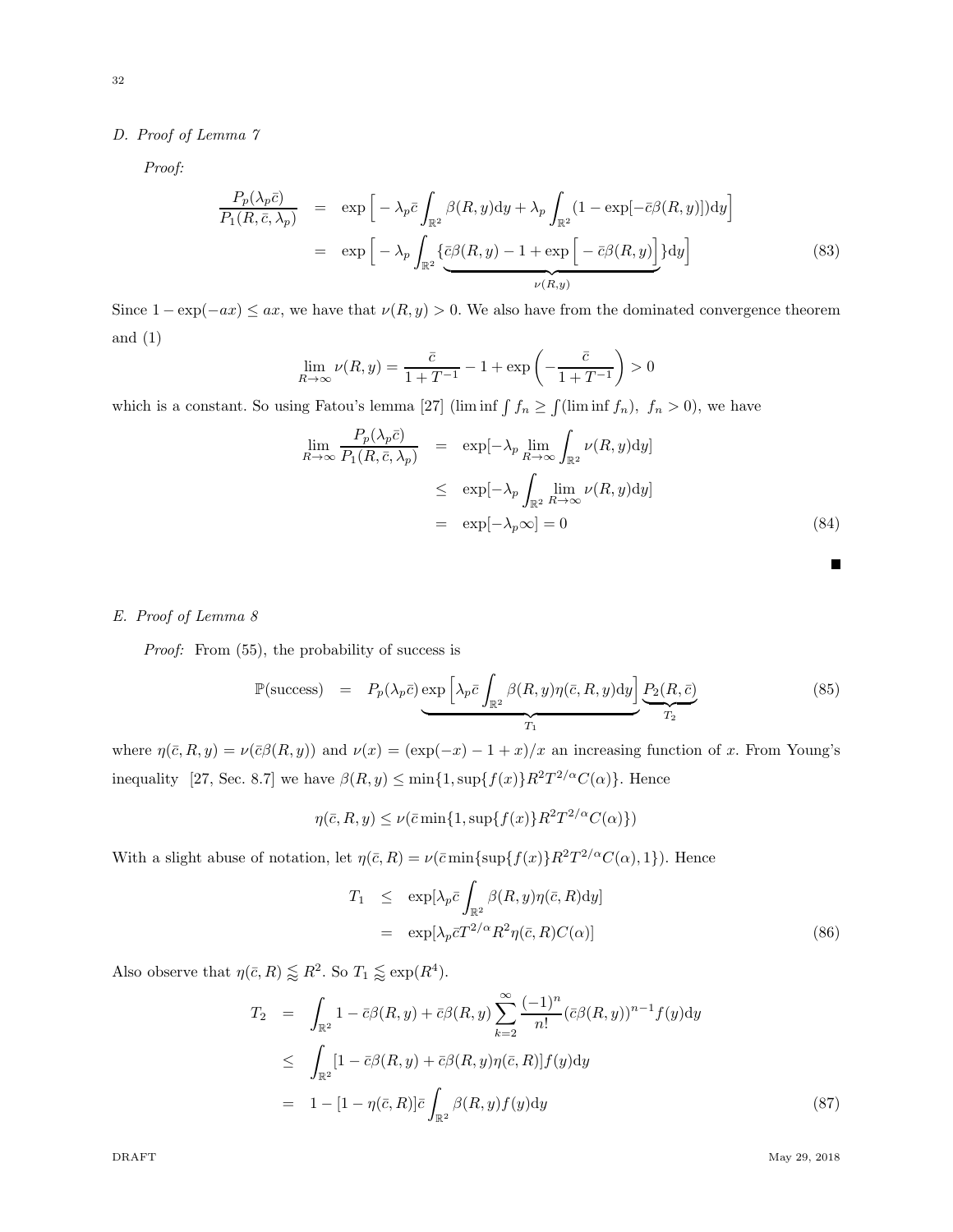If one considers x and y as identical and independent random variables with density functions  $f$ , we then have  $\int_{\mathbb{R}^2} \beta(R, y) f(y) dy = E\left[\frac{1}{1 + \frac{g(R)}{T} \|x - y - R\|^{\alpha}}\right]$ . Let  $0 < \kappa < 1$  be some constant. Using the Chebyshev inequality we get

$$
E\left[\frac{1}{1+\frac{g(R)}{T}\|x-y-R\|^{\alpha}}\right] \geq \kappa P\left[\frac{1}{1+\frac{g(R)}{T}\|x-y-R\|^{\alpha}} \geq \kappa\right]
$$

$$
= \kappa P\left[\|x-y-R\| \leq (\frac{1}{\kappa}-1)^{1/\alpha}RT^{1/\alpha}\right] \quad (**)
$$
(88)

The PDF of  $z = x - y$  is given by  $(f * f)(z)$ , since y is rotation-invariant. Choosing  $\kappa = T/(1+T)$  we have

$$
(**) = \frac{T}{1+T} \int_{B(R,R)} (f * f)(x) dx
$$
  
\n
$$
\geq \frac{T}{1+T} \int_{B(R,R)} ||x|| dx
$$
  
\n
$$
= R^3 \frac{T}{1+T} \int_{B(1,1)} ||x|| dx
$$
 (89)

So we have

$$
P_2 \leq 1 - [1 - \eta(\bar{c}, R)]R^3C_2
$$
  
\n
$$
\leq 1 - R^3 + R^5
$$
 (90)

Also we have  $T_1 \lessapprox \exp(R^4) \lessapprox 1 + 1.01R^4$ . So we have  $P_2T_1 \lessapprox 1 - R^3 + R^5 - 1.01R^7 + 1.01R^9 < 1$  for small  $R \neq 0$ *. Hence for small* R we have  $\mathbb{P}(success) \leq P_p(\lambda_p \bar{c})$ *.* 

# *F. Proof of Lemma 11*

*Proof:* We find  $C_u(\epsilon, T)$  and hence upper bound the transmission capacity. We have from the derivation of Lemma 8

$$
P(\lambda, T) \leq P_p(\lambda_p \bar{c}) \exp[\lambda_p \bar{c} \beta_I \eta(\bar{c}, R)] P_2(R, \bar{c}) = P_u(\bar{c} \lambda_p, T) \tag{91}
$$

where  $\eta(\bar{c}, R) = (\exp(-\bar{c}\hat{\beta}) - 1 + \bar{c}\hat{\beta})/\bar{c}\hat{\beta}$ . With  $A_u = {\lambda_p \bar{c}, P_u(\lambda_p \bar{c}, T) \ge 1 - \epsilon}$ , it is sufficient to prove  $\sup A_u \leq C_p(\epsilon, T)$ . Also observe that  $P_u(\bar{c} \lambda_p, T) \to 0$  as  $\bar{c} \to \infty$  independent of  $\lambda_p$ . Hence we can assume  $\bar{c}$ is finite for the proof. We proceed by contradiction.

Let sup  $A_u > C_p(\epsilon, T)$ . Hence there exists a  $\delta > 0$ ,  $\lambda_p \ge 0$ ,  $\bar{c} \ge 0$  such that  $\lambda_p \bar{c} = (C_p(\epsilon, T)/(1-\epsilon)) + \delta \in A_u$ . At this value of  $\lambda_p \bar{c}$  we have

$$
1 - \epsilon \le P_u(\bar{c}\lambda_p, T) = (1 - \epsilon)P_p(\delta) \exp[\eta(\bar{c}, R)\{\ln(\frac{1}{1 - \epsilon}) + \delta\beta_I\}]P_2(R, \bar{c})
$$
  

$$
= (1 - \epsilon)^{1 - \eta(\bar{c}, R)} \underbrace{P_p(\delta(1 - \eta(\bar{c}, R)))}_{T_1} P_2(R, \bar{c})
$$
(92)